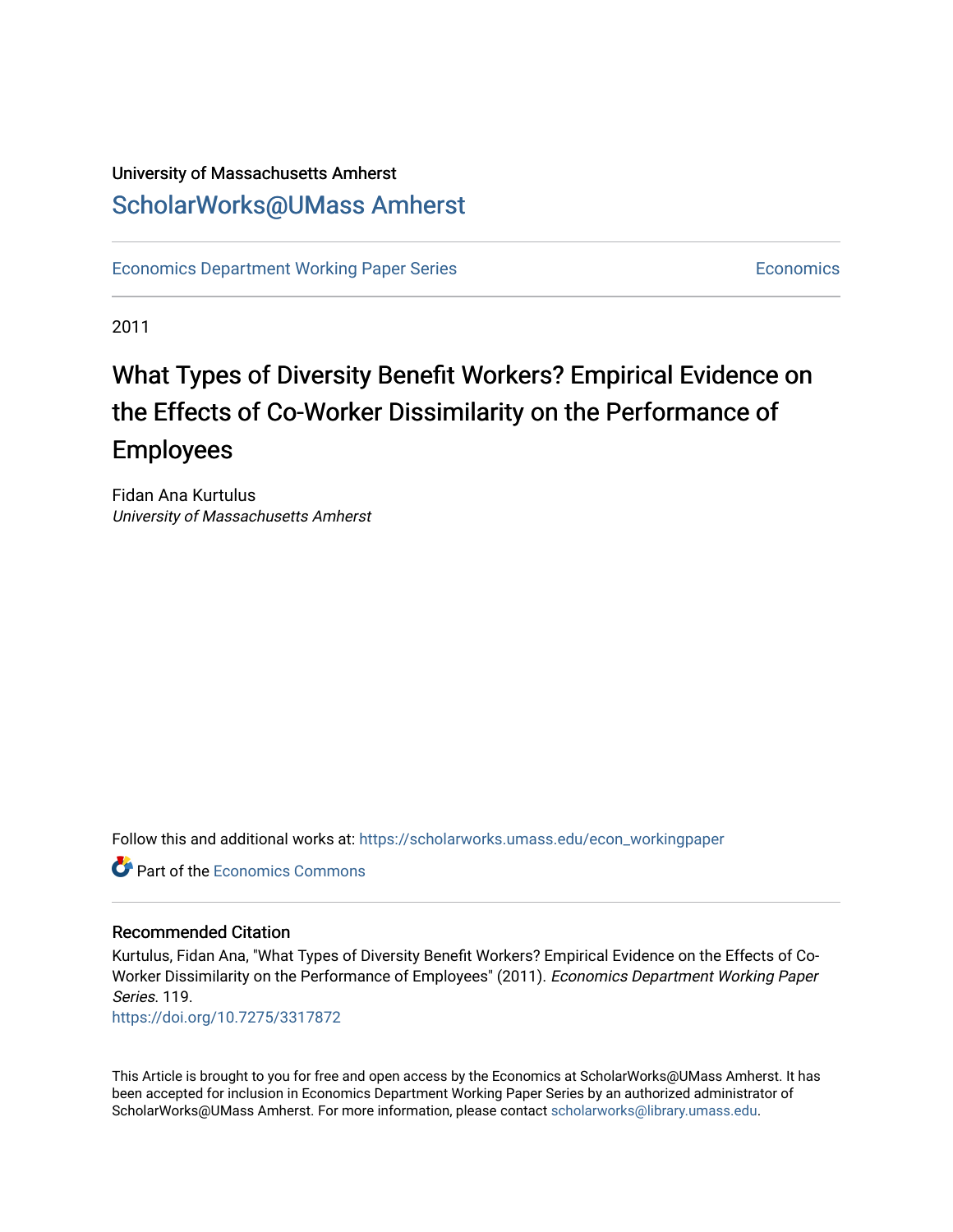# **DEPARTMENT OF ECONOMICS**

## **Working Paper**

## **What Types of Diversity Benefit Workers? Empirical Evidence on the Effects of CoWorker Dissimilarity on the Performance of Employees**

By

Fidan Ana Kurtulus

Working Paper 2011‐11



## **UNIVERSITY OF MASSACHUSETTS AMHERST**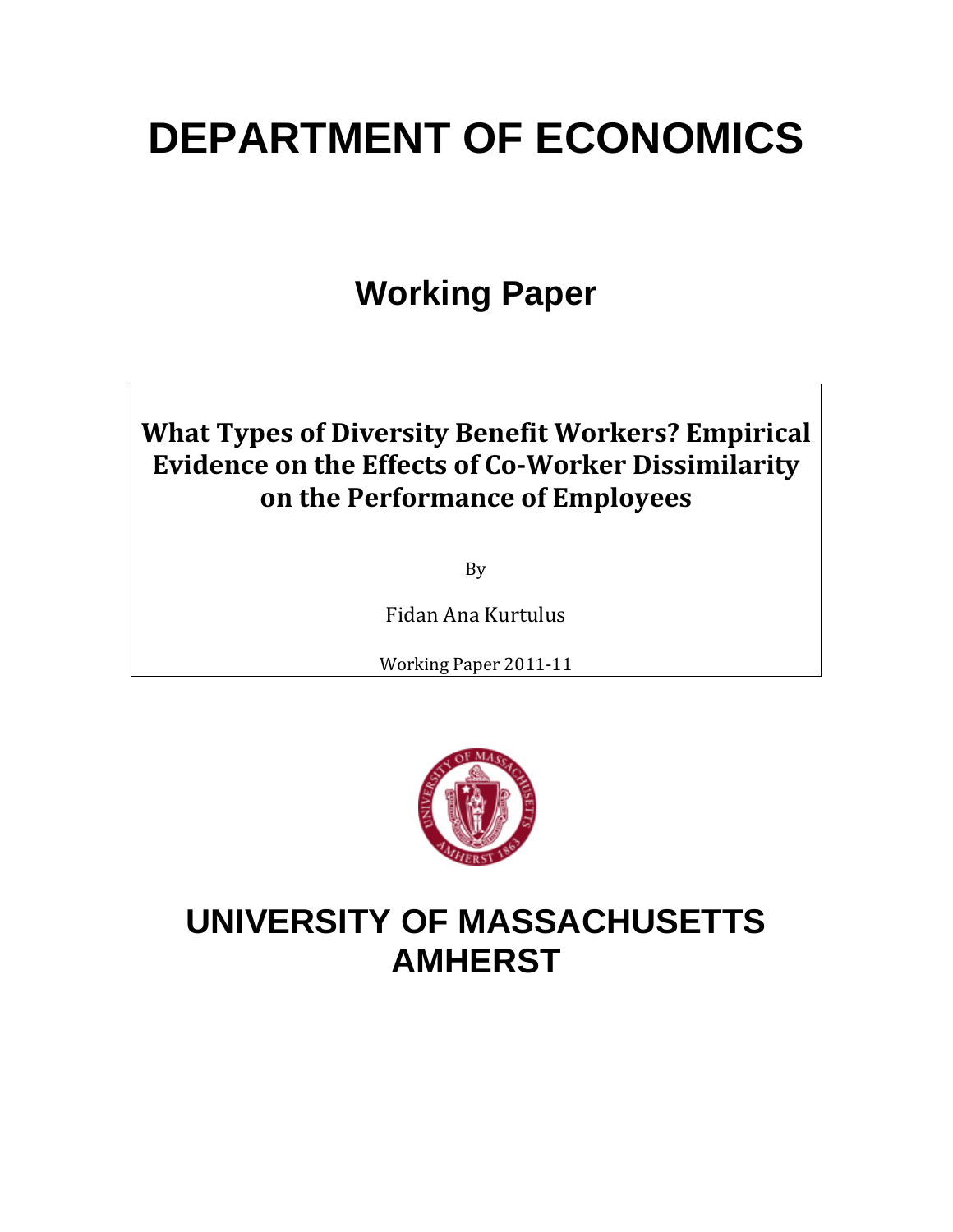## **What Types of Diversity Benefit Workers? Empirical Evidence on the Effects of Co-Worker Dissimilarity on the Performance of Employees**

**Fidan Ana Kurtulus\***

Department of Economics University of Massachusetts Amherst

This version: January 10, 2011

JEL Classification: D2, J1, J2, J3, J8, L2, M5

Keywords: Work-Group Diversity, Communication Costs, Knowledge Spillovers, Specialization, Worker Performance

\* Mailing Address: Department of Economics, University of Massachusetts Amherst, 912 Thompson Hall, Amherst, MA, 01003. E-mail: [fidan@econs.umass.edu.](mailto:fidan@econs.umass.edu) Phone: (413)545- 2512. I would like to thank Wally Hendricks for granting access to the data, and numerous colleagues and seminar participants at Cornell University, the University of Massachusetts Amherst, Rutgers University, Colgate University, the 2010 American Economic Association Annual Meetings, the 2008 Eastern Economic Association Annual Conference, the 2008 Annual Meetings of the Society of Labor Economists, and the 2008 Western Economic Association Annual Conference for their insightful comments and suggestions. Copies of the computer programs used to generate the results presented in this paper are available from the author, however the data are confidential.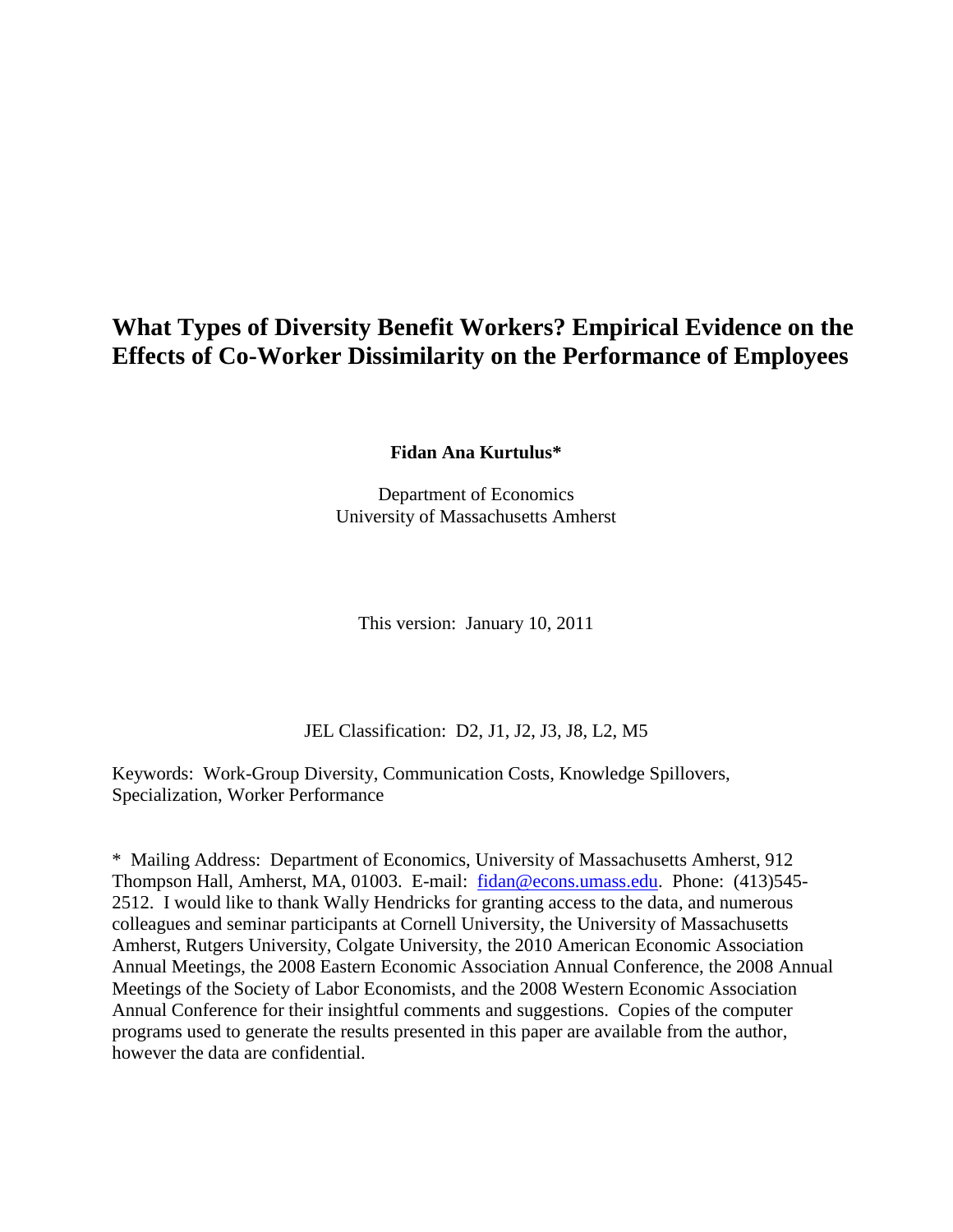### **What Types of Diversity Benefit Workers? Empirical Evidence on the Effects of Co-Worker Dissimilarity on the Performance of Employees**

#### **Abstract**

This paper explores the consequences of grouping workers into diverse divisions on the performance of employees using a dataset containing the detailed personnel records of a large U.S. firm from 1989-1994. In particular, I examine the effects of demographic dissimilarity among co-workers, namely differences in age, gender and race among employees who work together within divisions, and non-demographic dissimilarity, namely differences in education, work function, firm tenure, division tenure, performance and wages among employees within divisions. I find evidence that age dissimilarity, dissimilarity in firm tenure, and performance dissimilarity are associated with lower worker performance, while wage differences are associated with higher worker performance. My analysis also reveals that the effects of certain types of dissimilarities get smaller in magnitude the longer a worker is a part of a division. Finally, the paper provides evidence that the relationships between performance and the various measures of dissimilarity vary by occupational area and division size.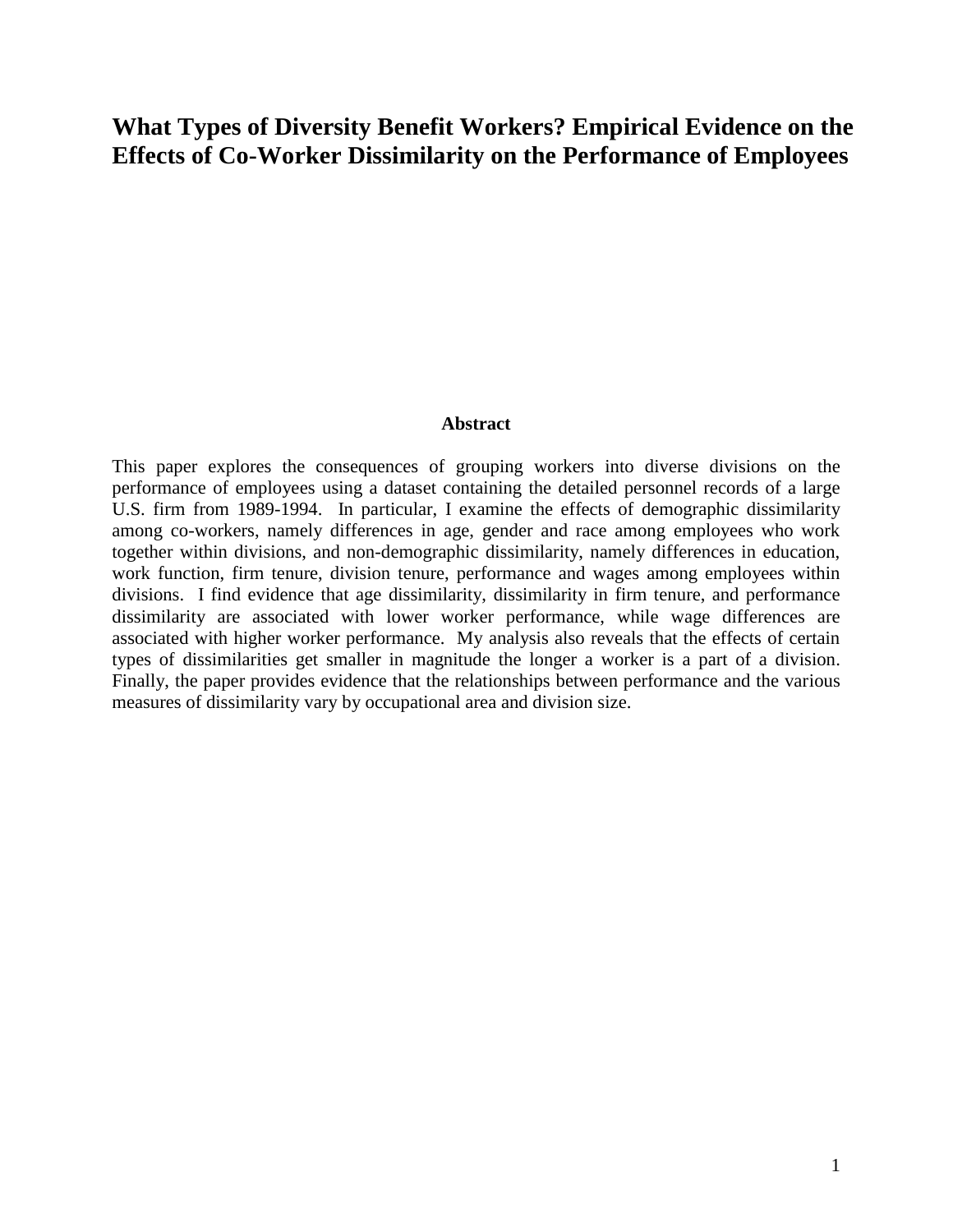Employees react to the demographic, wage and skill characteristics of the other members of their work-groups, thus accurate information about the effects of within-work-group differences is a crucial element in firms' decisions on how to organize their workers. The idea that worker heterogeneities can benefit firm production goes back to Adam Smith (1776: 17-20). However, few economists have empirically studied the effects of work-group diversity on worker incentives, productivity, or performance, largely due to the dearth of appropriate datasets containing information on work-groups in conjunction with the characteristics of the workers that comprise them. This study uses a novel dataset containing the detailed personnel records of a large vertically-integrated U.S. firm in the health services industry from 1989-1994 to study the impact of worker dissimilarity within organizational divisions. What happens when employees working together in the same division are different from one another? To what extent is diversity performance enhancing, or conversely, performance reducing? Do different kinds of worker dissimilarities affect performance differently? Furthermore, do the relationships between dissimilarity and performance evolve over time the longer workers interact?

Heterogeneities in knowledge and skill possessed by workers can facilitate division of labor and mutual learning within organizational units. We often hear in the popular press and among corporate leaders that workforce demographic diversity is profit enhancing, but the basis for this claim is not always made clear.<sup>1</sup> It is quite possible that increased communication costs between demographically dissimilar workers outweigh the benefits from demographic diversity. Lazear (1999) models heterogeneity within work-groups and argues that in order to be productivity enhancing, teams should be diverse along the dimensions of skill, ability and information relevant to work tasks but homogeneous in other dimensions such as demographics

 $\overline{a}$ 

 $<sup>1</sup>$  See Kochan, et. al. (2003) for some views expressed by CEOs and senior managers about the merits of a</sup> demographically diverse workforce, including more creative problem-solving abilities and better communication with a diverse customer base.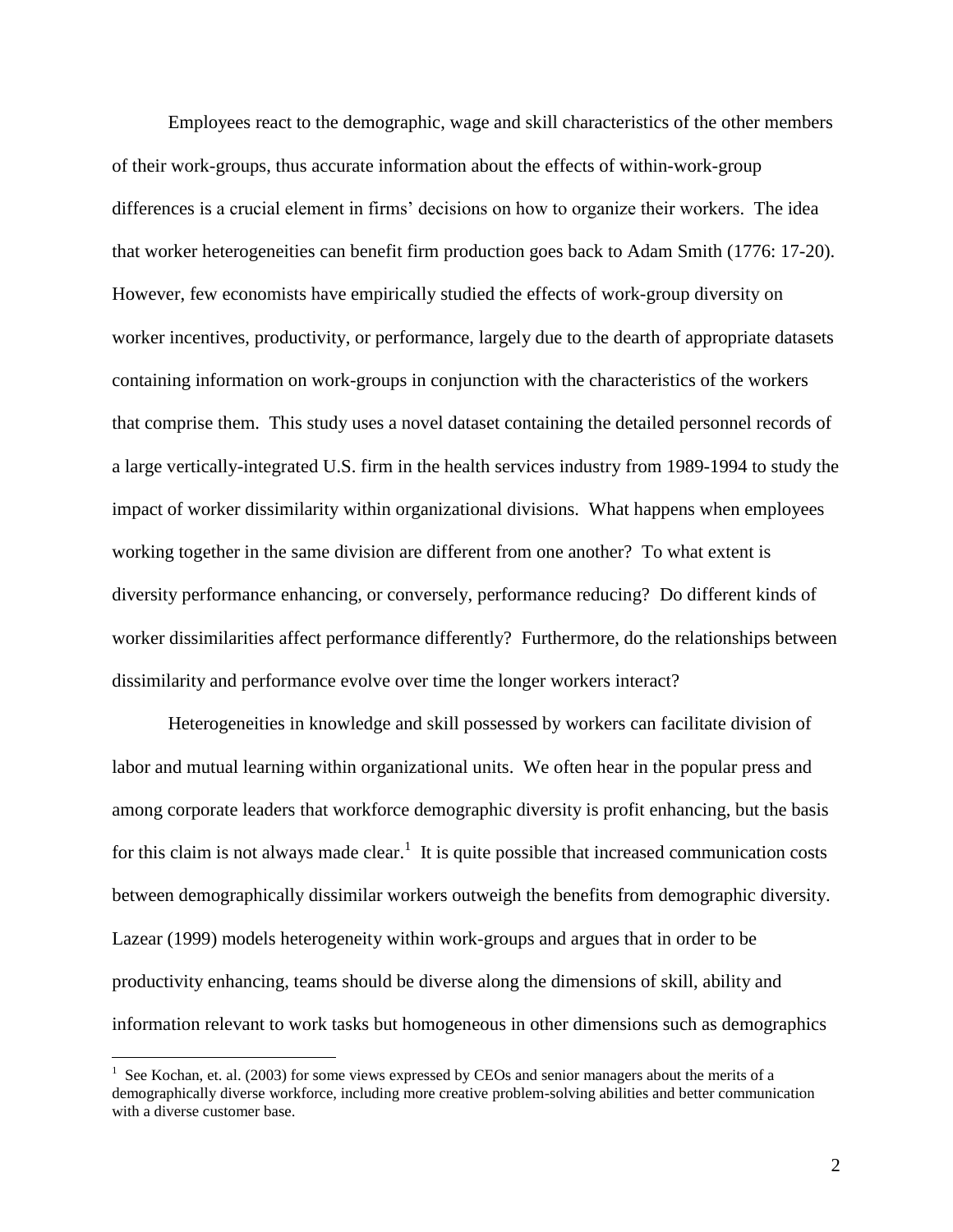that reduce the costs of "cross-cultural dealing". Becker"s (1957) model of co-worker discrimination suggests that demographic differences among workers may create communication frictions if workers are prejudiced. Lazear (1989) builds a theoretical model in which wage differences improve productivity as long as their motivating effect upon workers is greater than their effect of creating competitive disharmony.

I investigate the performance consequences of nine different kinds of dissimilarity among employees working together within the same division. The first three capture demographic heterogeneity, namely differences in age, gender and race among employees working together within organizational divisions. The remaining six are non-demographic dissimilarity concepts, capturing differences in education level, functional area of work, firm tenure, division tenure, performance and wages among employees working in the same division. I provide new insights into research in this area. For example, this is the first study to empirically examine the effects of work-group diversity in wages and performance. Another novel feature of the analysis is that I distinguish between differences among work-group members in firm tenure and division tenure, permitting an examination of the relative importance of firm-specific knowledge spillovers versus job-specific knowledge spillovers among co-workers.

A unique advantage of my data that sets it apart from previous data which have been used in analyses of the effects of work-group diversity is the presence of an unusually rich level of detail about worker characteristics, allowing me to not only explore the effects of a wide range of worker dissimilarities and the synergies among them, but also to control for many other worker characteristics when estimating the relationship between dissimilarity and performance outcomes. In particular, the rich variation in worker functional areas, spanning R&D and business to manufacturing and sales, lends itself most appropriately to test whether knowledge

3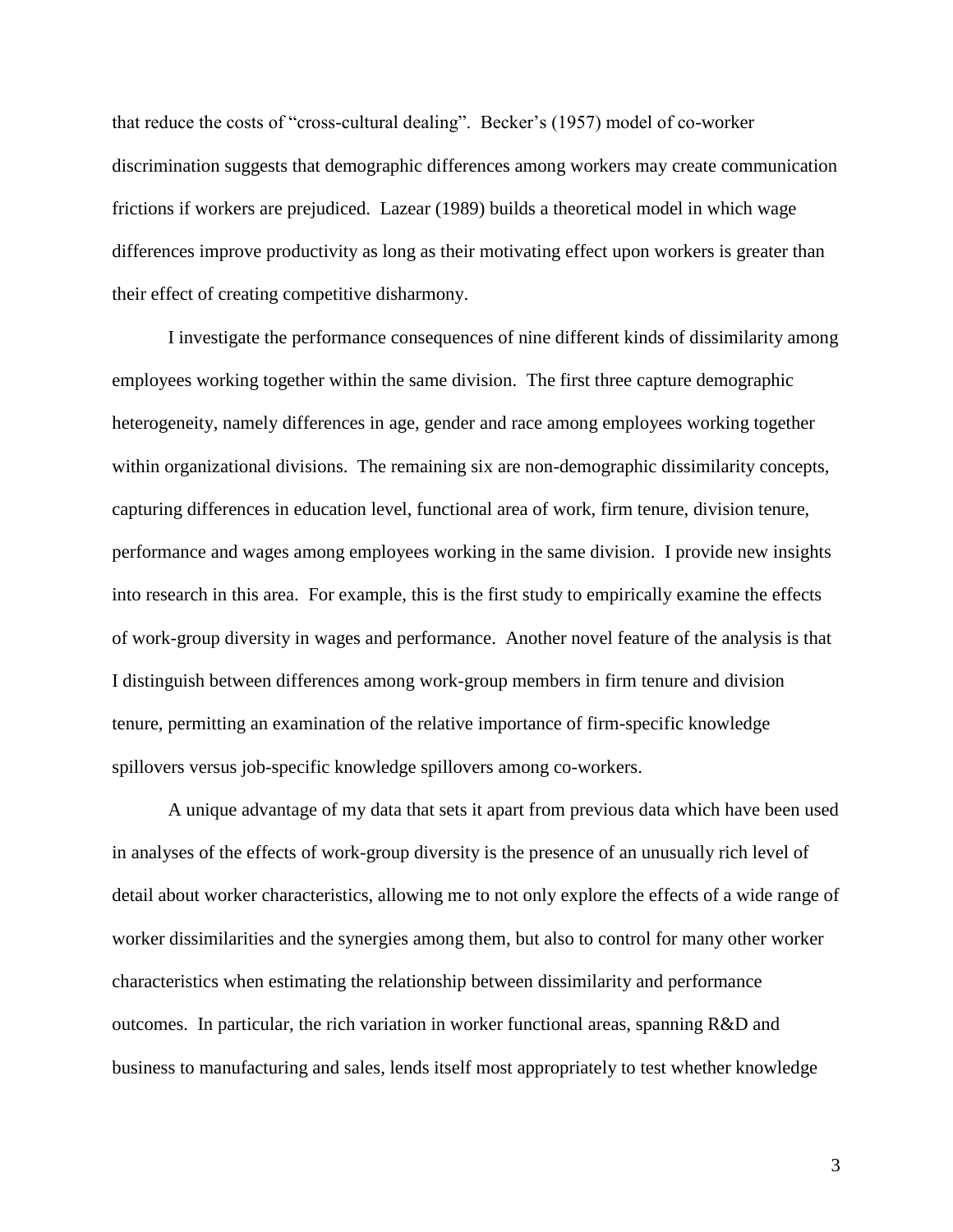spillovers and skill complementarities among division members possessing different information sets give rise to improved performance outcomes.

#### **1 Theoretical Framework**

The nine types of within-division dissimilarity I examine are likely to influence performance outcomes through different mechanisms. This section lays out the alternative hypotheses concerning these processes.

The theoretical model of worker heterogeneity in Lazear (1999) provides a useful framework for thinking about the channels through which different kinds of dissimilarity may affect performance. In Lazear's model, in order to be productivity enhancing, work-groups should be diverse along the dimensions of skill and information relevant to work tasks but homogeneous in cultural characteristics. The gains from worker differences are greatest when workers have "information sets that are disjoint, that are relevant to one another, and that can be learned by the other [members of the group] at a low cost." (pp. C16). However, in order for knowledge sharing to be possible, communication is necessary and work-groups that are homogenous along cultural dimensions minimize communication costs. Lazear's concept of cultural differences corresponds to the demographic heterogeneity concepts in my analysis, namely age, gender and race dissimilarity, and his concept of knowledge differences corresponds to my education, function, firm tenure, division tenure and performance dissimilarity measures. *Communication Costs*

Dissimilarity in demographic characteristics among employees working together in a division is likely to increase the cost of cross-cultural interaction and to make communication and collaboration among workers more difficult. For example, a twenty-three year old black employee may be more reluctant to share his ideas and concerns about a project with an Asian

4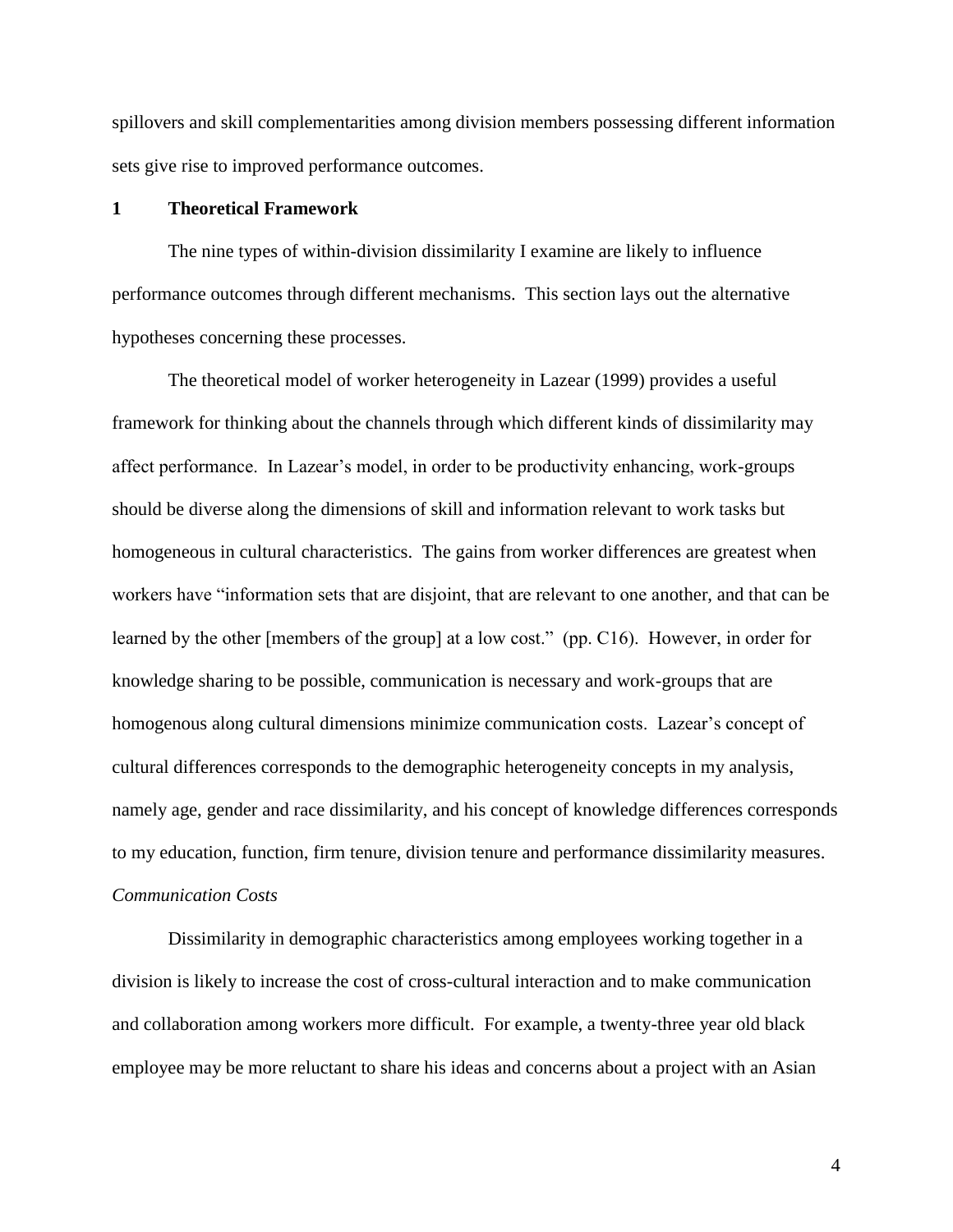fifty year old than with a co-worker who belongs to the same race and age-range. Demographic differences may also weaken the impact of peer pressure in motivating hard work among workgroup members (Kandel and Lazear, 1992).<sup>2</sup> The frictions that arise from dealing with coworkers of a different race, age or gender may also be due to co-worker discrimination if workers are prejudiced (Becker, 1957).<sup>3</sup> The decreased collaboration due to demographic differences can lead to lower worker performance.

Furthermore, certain kinds of demographic heterogeneity might make collaboration more difficult than others. For example, age differences may be a stronger deterrent for collaboration than gender differences. Whether or not this is true is an empirical question.

An important extension of the communication costs hypothesis involves employee assimilation over time and tenure at the division. Communication costs between different demographic groups may diminish with tenure at the division: as employees become more familiar with their co-workers over time, cross-cultural frictions may be less likely to impede collaboration. For example, after two years of working in the same division, the twenty-three year old black employee may not be as reluctant to share his ideas and concerns about a project with the Asian fifty year old (though he may still feel more comfortable with a worker who belongs to the same race and age range).

Differences in tenure at the division may also give rise to communication frictions simply because workers are not yet acquainted with one another. This is also likely to hold for

 $\overline{a}$ 

 $2<sup>2</sup>$  Indeed, numerous laboratory experiments in psychology and sociology have shown that demographic heterogeneity leads to decreased communication, higher message distortion and higher errors in communication (for example, Clement and Schiereck, 1973; Watson, Kumar and Michaelsen, 1993; Hoffman and Maier, 1961). Qualitative sociological studies have also found that workers often exhibit improved performance, retention and promotion outcomes when their co-workers are similar in race and gender (Granovetter, 2005, 1995, 1986).<br><sup>3</sup> Other papers from the economics literature that present theoretical models of communication costs created by

culture, gender and race differences include Lang (1986) and Welch (1967).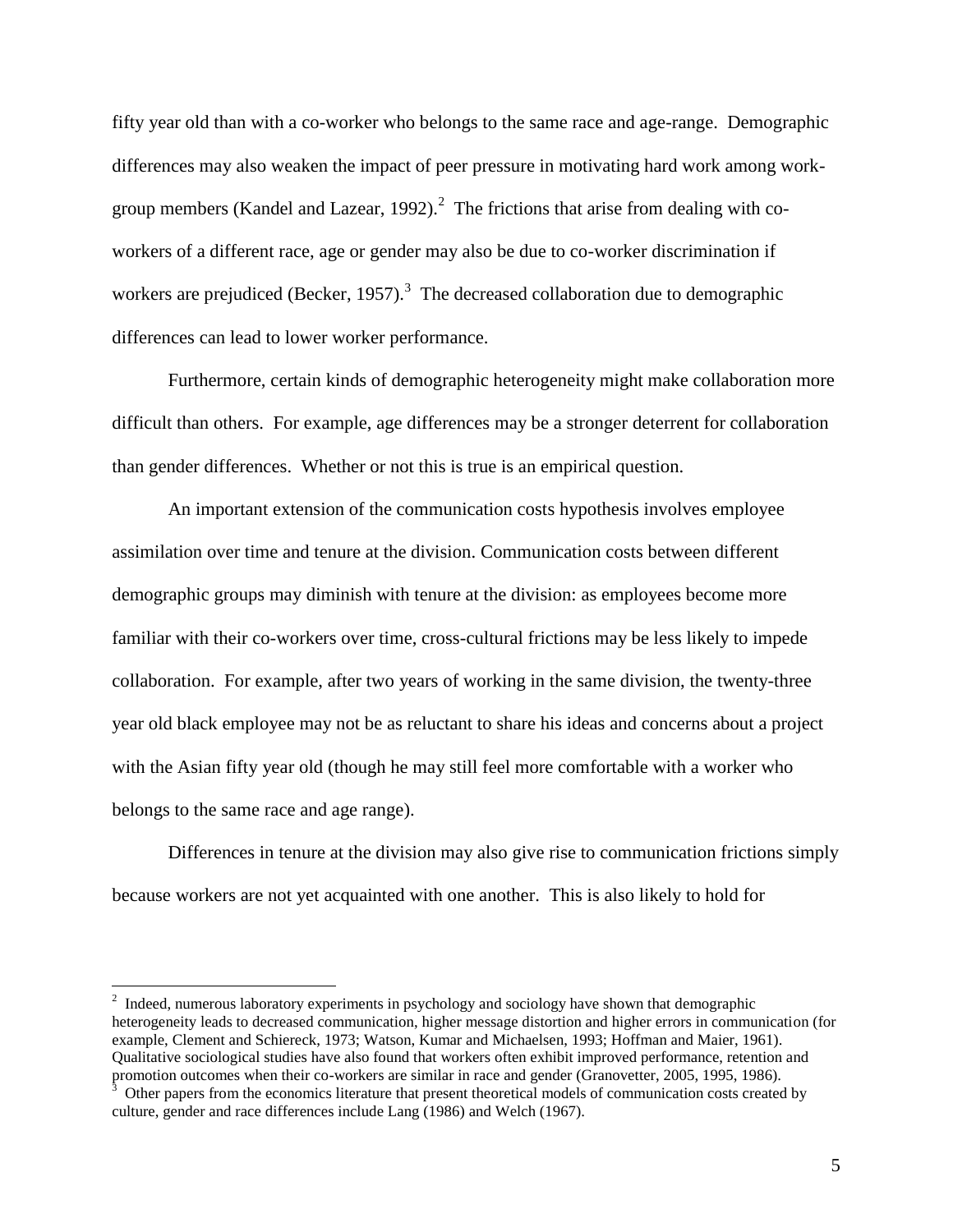differences in firm tenure, though to a lesser extent.<sup>4</sup> Thus the communication costs hypothesis predicts that dissimilarity in tenure will lower worker performance.<sup>5</sup>

#### *Socializing*

 $\overline{a}$ 

While demographic homogeneity among co-workers lowers communication costs, it may also give rise to a situation in which workers who have much in common spend more time socializing during work hours than engaging in productive work. This can lead to decreased performance (see Hamermesh, 1990 for evidence that time spent at the workplace loafing lowers worker and firm productivity).

#### *Knowledge Spillovers and Skill Complementarities*

Lazear's (1999) theory suggests that when employees who work together are diverse along the dimensions of function, education, tenure, and job performance, the firm can benefit from knowledge spillovers and skill complementarities among the employees as long as workers" information sets are relevant to one another. In the firm I study, a division is often comprised of workers involved in different and complementary functional areas. For example, there are divisions combining employees in finance, legal affairs, administrative work and R&D. The presence of such functional heterogeneity within divisions suggests that the interaction between workers possessing different and complementary information and skills is important to the firm.<sup>6</sup>

Performance heterogeneity may also give rise to information sharing. For example, highperformers can impart performance-improving knowledge and techniques to the low-performers, allowing the low-performers to excel. Moreover, the existence of low-performers will improve

<sup>&</sup>lt;sup>4</sup> It has also been noted that workers who entered the firm or division around the same time demonstrate higher levels of interaction, communication, and cohesion (Pfeffer 1983, Moreland 1985, Tsui, Egan and O"Reilly 1992). <sup>5</sup> Note that this hypothesis is distinct from the argument that the effect of heterogeneity in tenure at the division declines with tenure at the division, which is also likely to be true since communication frictions should diminish with tenure at the division.

<sup>&</sup>lt;sup>6</sup> An important caveat, however, is that coordinating workers performing different and complementary tasks and integrating this diverse knowledge imposes costs on the firm and the workers (Becker and Murphy, 1992), and in certain settings organizing workers by specialized skills might be more productive.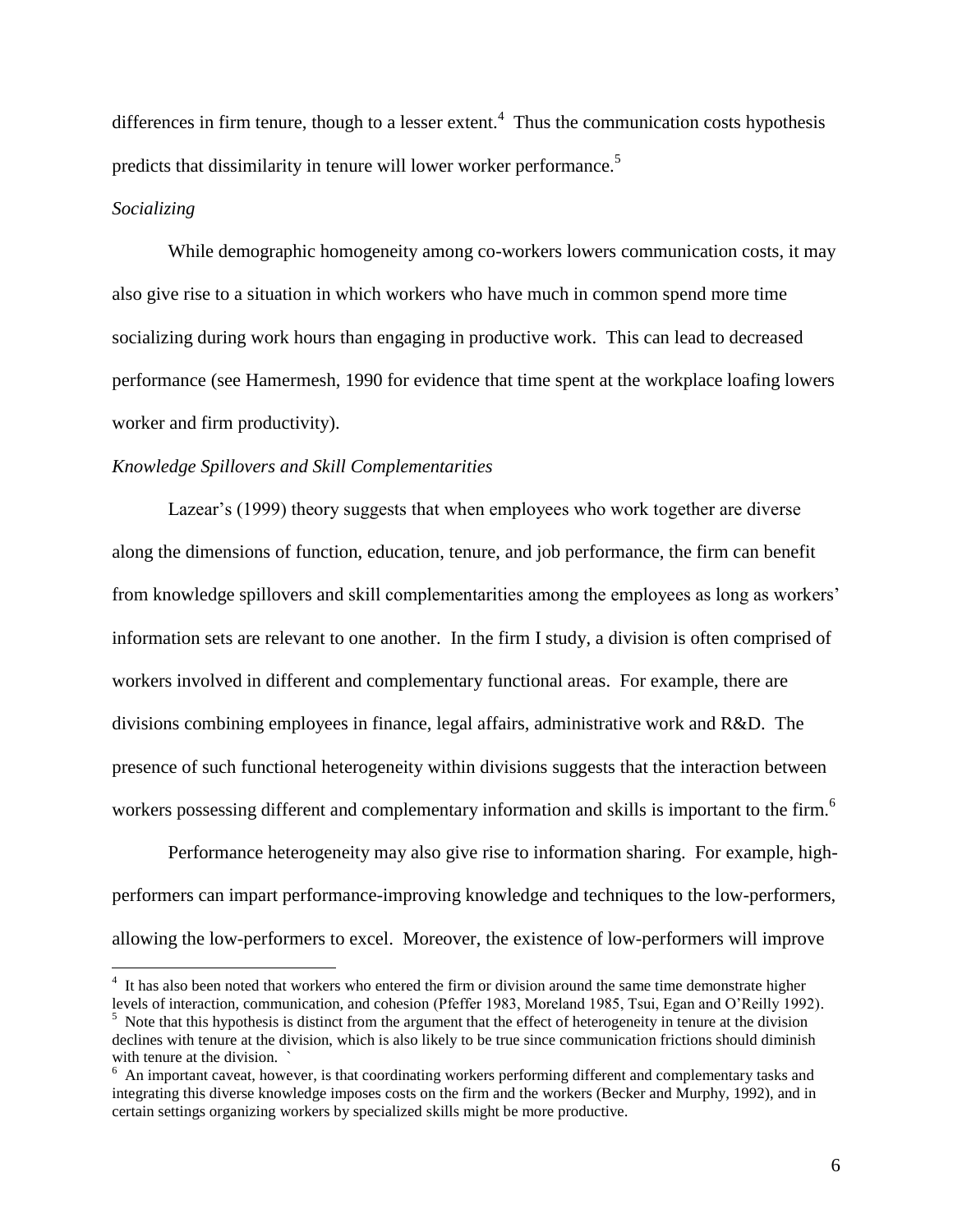the productivity of high-performers if the high-performers can allocate supplemental tasks to the low-performers in order to better focus their attention on tasks in which they perform well.

A similar dynamic can arise between workers who have attained high levels of education and those with low educational attainment. For example, a worker whose highest level of educational attainment is a bachelor"s degree can glean valuable knowledge from a co-worker who holds a graduate degree such as an MBA or MD. Similarly, the worker with the lower level of education may be knowledgeable about skills that complement the highly-educated worker.

Tenure dissimilarity, both in terms of differences in firm tenure and differences in division tenure, is also likely to improve performance outcomes if there is considerable knowledge sharing among co-workers. A worker who has been at the firm for a long time can share his firm-specific expertise with a junior worker. The junior worker can in turn teach the senior worker some of the cutting edge technologies he recently learned in school or from his previous employer. So the pairing is mutually beneficial to both the junior and senior workers.<sup>7</sup>

An important extension to the knowledge spillover hypothesis is that the effects of dissimilarities that facilitate information spillovers are likely to diminish with the worker's tenure at the division. The worker may benefit from the different knowledge and skill sets of his co-workers, but as time goes by and he absorbs his co-workers" knowledge, the marginal benefit of information sharing declines.

#### *Specialization*

An alternative hypothesis concerning function and tenure dissimilarity that competes with the hypothesis about knowledge spillovers between co-workers possessing different information

<sup>&</sup>lt;sup>7</sup> It has been noted that age and tenure are closely related and that their relationships with other variables are likely to be similar. However, this is only sometimes true. It is not uncommon that an older worker has relatively low organizational or divisional tenure. Moreover, age is a more visible characteristic than tenure and is more likely to impact group functioning through feelings of similarity or dissimilarity among group members (Pfeffer, 1983). It is thus important to conduct separate analyses of age and tenure heterogeneities, which I do in this study.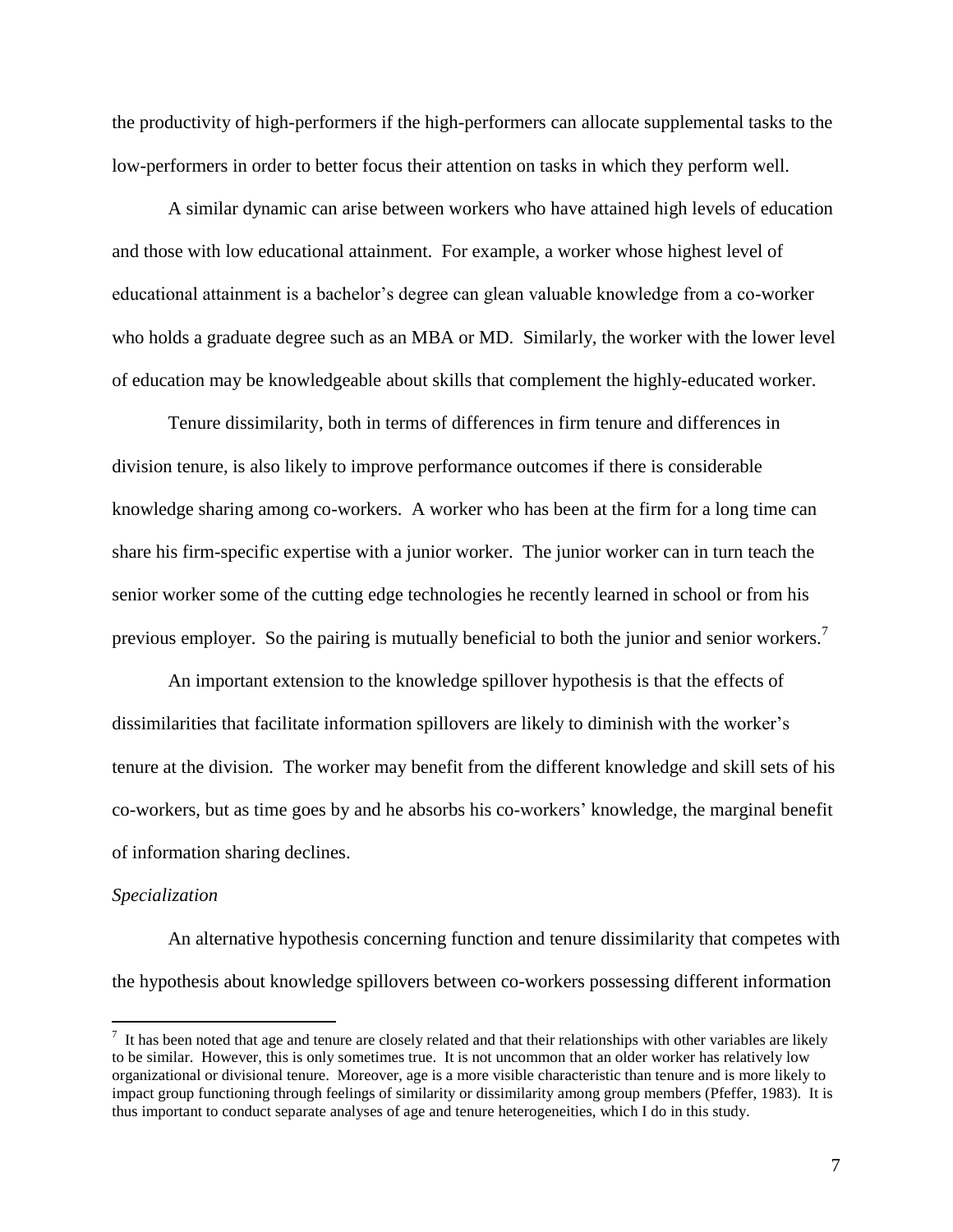sets deals with gains from specialization. In certain work settings, specialization may be more valuable than integrating different information sets; functional differences among co-workers may actually get in the way of successful completion of projects. After all, the firm I study contains many divisions comprised of workers in similar functional areas, suggesting that interaction among workers with common skills is important. Lazear"s (1999) model discussed earlier focuses on learning from colleagues who have different information sets, but gives short shrift to another type of learning that is also likely to be quite important, namely learning about specialized skills from co-workers with similar skills. Working with others who engage in similar lines of work and who possess similar skill sets can facilitate learning of narrow tasks and allow employees to perfect their specialized skills. This is likely to be true for similarities in work function and education in particular. Thus, the specialization hypothesis suggests that differences in function and education among co-workers may lead to lower performance.

In essence, we can distinguish between two types of worker learning. The first is learning how to perform and perfect a given set of narrow tasks well, or what we may call "specialized learning". The second is learning from different perspectives and knowledge bases, or what may be called "integrative learning". The former is likely to lead to more efficient production, while the latter is likely to be more useful for improving innovation or solving quality problems. Whether specialized learning or integrative learning is more important in a given work setting is likely to depend on the type of work employees are involved in. For instance, R&D is an area where integrating different ideas and perspectives is important. Functional areas like finance and operations and distributions likely require more specialization. Marketing and manufacturing may be somewhere in between. Thus whether function and education heterogeneity leads to higher or lower performance will vary across different

8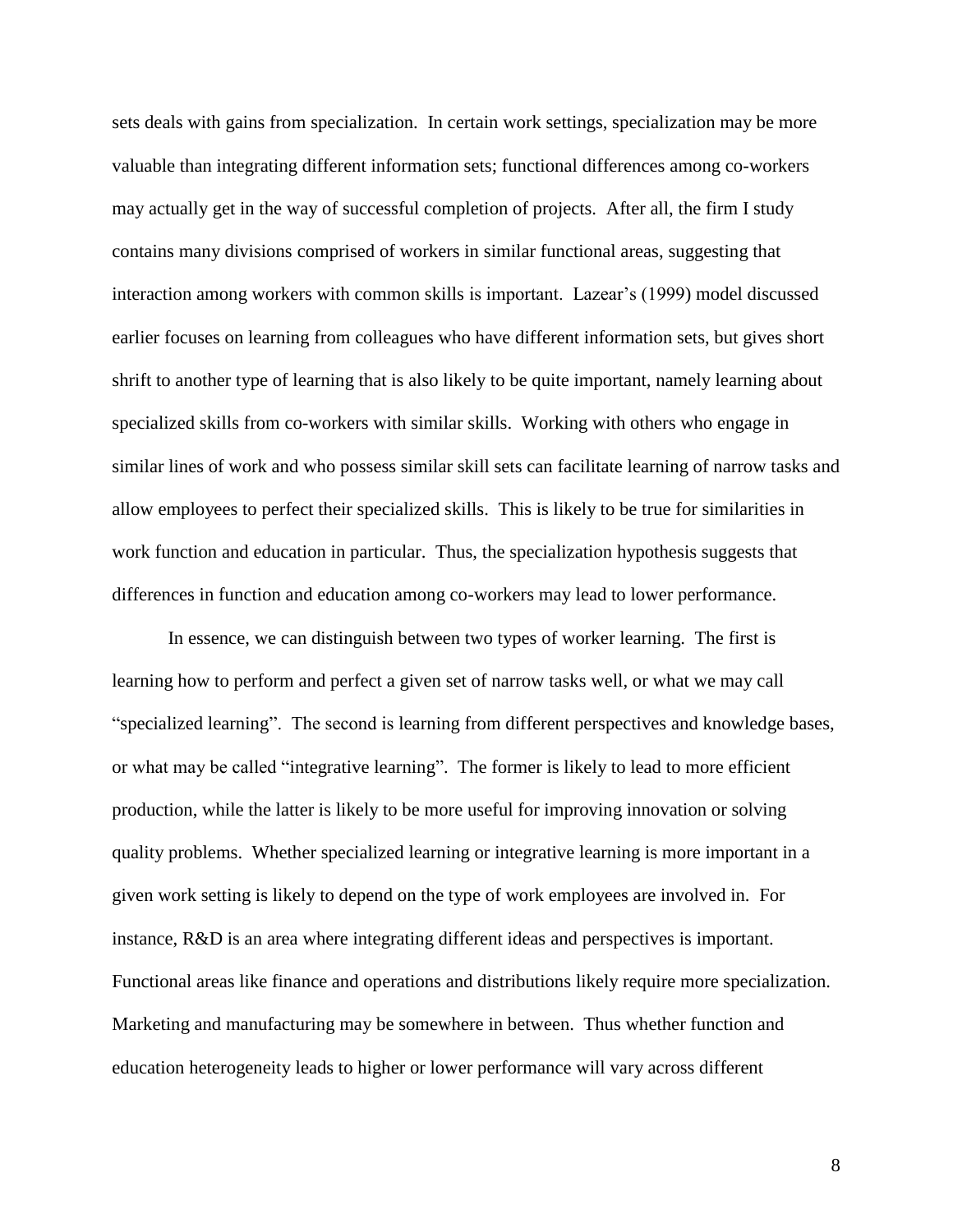functional areas of work depending on the relative importance of specialization versus integration of knowledge.

Furthermore, the benefits of specialized versus integrative learning are likely to be different in small versus large groups of workers. For example, it may be that small groups are more conducive to learning from co-workers possessing different information sets and integrating that diverse knowledge to facilitate innovation and quality improvement than large groups; on the other hand, skill dissimilarity may impede the successful completion of projects more markedly in small groups than in large groups.

#### *Productive and Counterproductive Competition*

 $\overline{a}$ 

Wage differences among co-workers within a division can produce an environment of productive competition by motivating workers, but it can also produce unproductive, or even counterproductive, competition among workers.  $8$  Lazear (1989) builds a theoretical model in which wage diversity has two opposing effects on worker productivity. On the one hand, the prospect of achieving wages at the high-end of the wage distribution motivates workers; the presence of high-wage employees induces the low-wage employees to work hard with the hopes of achieving higher wages, and the presence of low-wage employees discourages the high-wage workers from slacking off. On the other hand, wage diversity leads to unproductive competition among workers in the form of disharmony, uncooperative behavior, or even sabotage.<sup>9</sup> Whether wage diversity ultimately improves or lowers workers" productivities depends on which of the two opposing effects dominates.

<sup>&</sup>lt;sup>8</sup> This argument is similar to ones made in the promotion tournaments literature regarding the incentive effects of the wage spread associated with winning the tournament competition (Lazear and Rosen 1981). <sup>9</sup> The wage heterogeneity Lazear (1989) has in mind is one resulting from promotion competitions, where the winners get the high wages. It is not possible to determine in my dataset which workers compete with a given

worker for promotion. My analysis concerns wage differences among people who work together in the same division. These workers may or may not be competing against one another for a promotion. However, even at lower levels, workers are cognizant of their co-workers" wages and performance, which may create the desire to outperform their colleagues to gain better wages, better performance evaluations, and higher status in the division.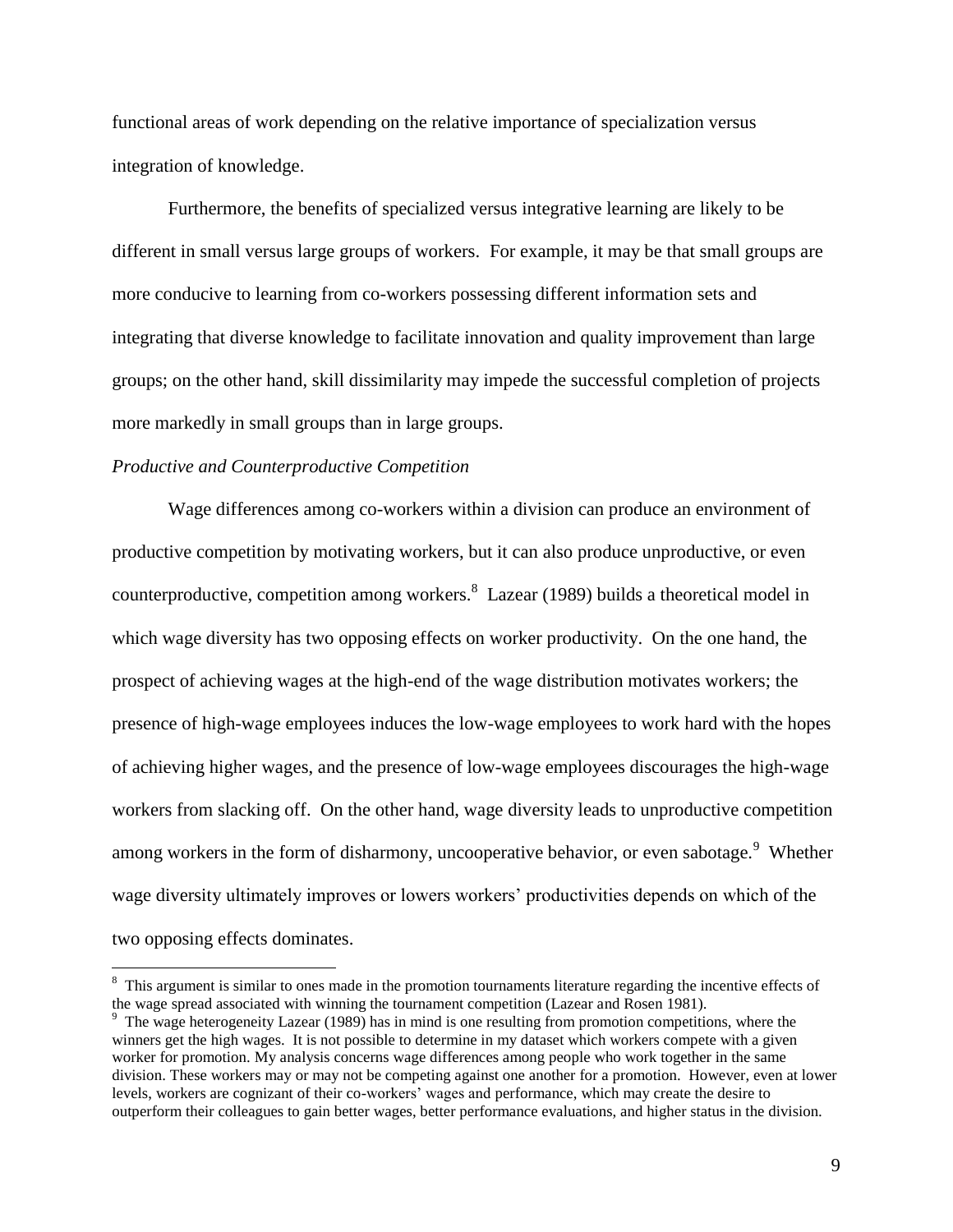An argument similar to the one made for wage dissimilarity can also be made for the consequences of performance dissimilarity within divisions. Differences in performance can create productive competition by motivating workers: observing the high performers may motivate the low performers to work hard in hopes of gaining respect and approval from their supervisors and co-workers, promotions, and higher wages, while observing the low performers may keep high performers "on their toes" to preserve their superior relative status. On the other hand, performance differences may create unproductive competition among workers in the form of disharmony, uncooperative behavior, and sabotage.

#### **2 Previous Empirical Research**

Relatively few empirical studies by economists investigate the effects of within-workgroup differences on outcomes. Hamilton, Nickerson and Owan (2004) use data from a garment manufacturing plant in California and show that race differences within teams increase worker turnover, age and race differences lower team productivity, and diversity in the productivity of team members enhances team productivity, where productivity is measured by the quantity of garments sewn per day. Kato and Shu (2008) use data from a textile weaving company in China and find that differences in productivity within teams improves the productivity of low-ability workers, with productivity measured as the percentage of non-defective fabrics produced per week. Leonard and Levine (2006) examine the effect of heterogeneity in gender, race and age on turnover among sales workers in store branches of a U.S. retail chain. They find that a worker is more likely to quit the greater the percentage of workers in his branch belonging to a different race and gender group (for men) and less likely to quit the greater the percentage of workers in his branch from a different age group.<sup>10</sup>

10

<sup>&</sup>lt;sup>10</sup> There are also a number of field and experimental studies from the management, sociology, and psychology literatures examining the effects of various dimensions of demographic and non-demographic diversity on outcomes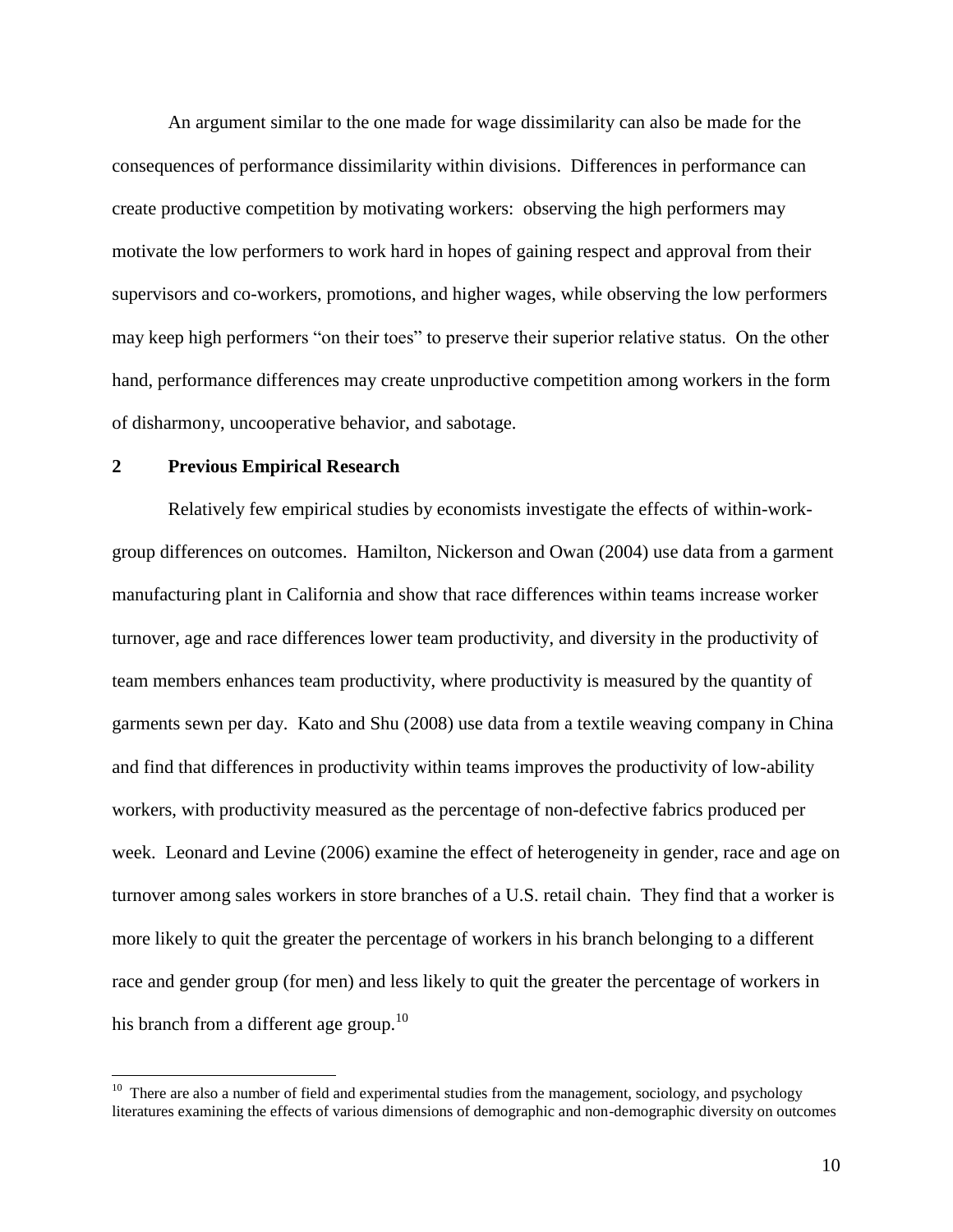The preceding studies examine workers involved in very narrow sets of tasks, namely sewing garments, weaving textiles, and retail. An advantage of the data I use is that they provide rich variation in worker functional areas of work, spanning R&D and business to manufacturing and sales. The variation in worker function within divisions lends itself most appropriately to test whether knowledge spillovers and skill complementarities among division members possessing different information sets give rise to improved performance outcomes, as suggested by Lazear (1999). A further advantage of my data is that they contain an unusual level of detail about worker characteristics, allowing me to explore the effects of a much wider range of heterogeneity concepts--some of which have never been investigated previously--and to control for many worker characteristics when estimating the relationship between dissimilarity and performance outcomes.

#### **3 Data and Variables**

 $\overline{a}$ 

#### **3.1 Overview of the Dataset**

The empirical analysis is based on the detailed personnel records of a large U.S. firm in the health services industry from 1989-1994. The firm, whose identity must be kept confidential, is based in the Midwest but has employees all across the United States, Canada and Puerto Rico, as well as a small number of employees in Mexico, Europe and Asia. The firm is vertically integrated as a result of several mergers with and acquisitions of corporations in related businesses during the past twenty years and has divisions in a range of businesses that span health care, finance, research and development, manufacturing, sales, legal affairs, operations and distributions, and marketing. Gibbs and Hendricks (2004), who were the first to study these

ranging from psychological attachment of group members to the firm and cohesion among group members to innovativeness of group output, many of which are reviewed in Williams and O"Reilly (1998) and Jackson, Joshi and Erhardt (2003). Many of these studies, however, are based on small samples of workers in narrow occupational fields that often lack a longitudinal component. Finally, to my knowledge there is no prior study that has examined the consequences of work-group heterogeneity in performance and wages.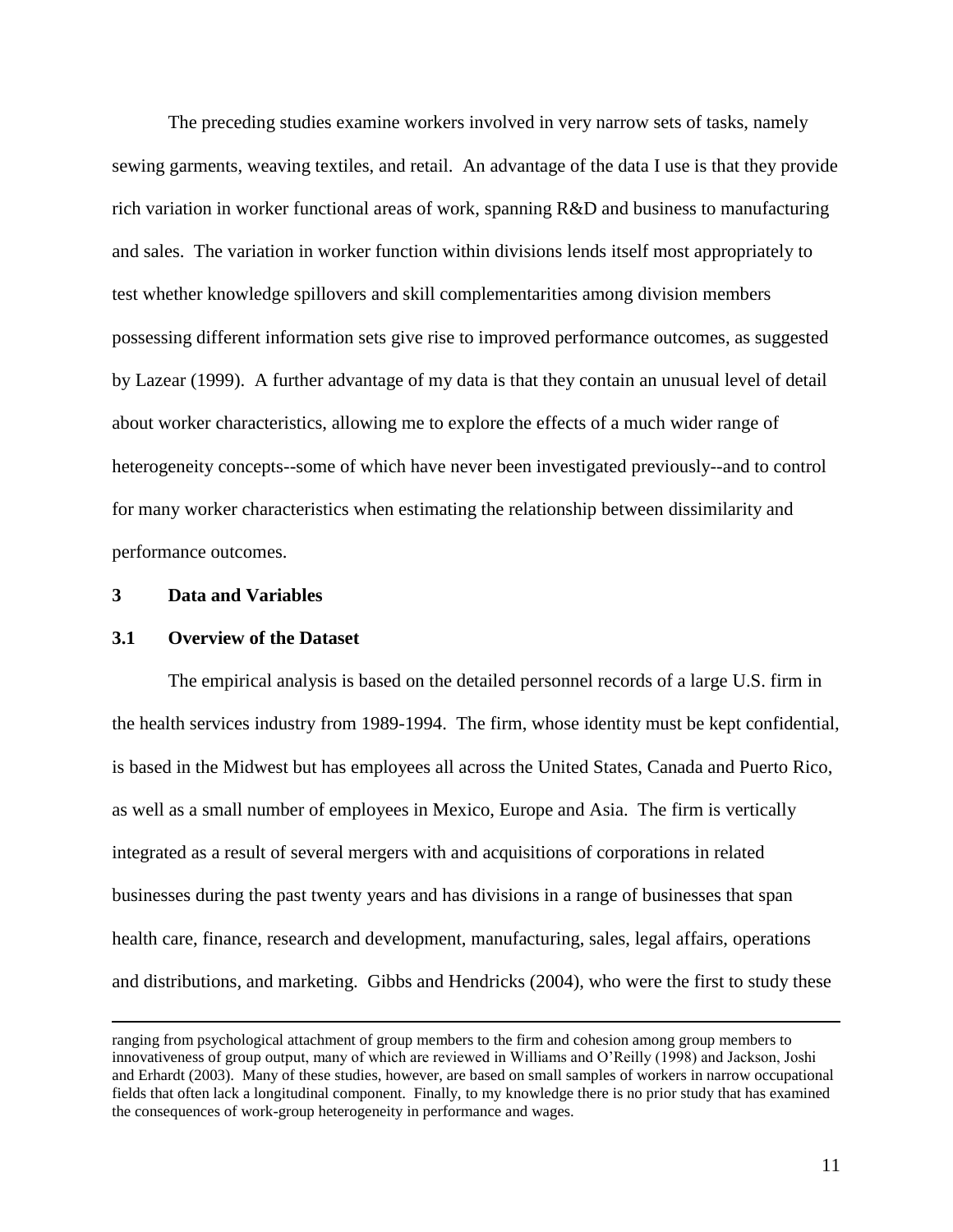data, compare the firm"s sales, number of employees, assets, market value, CEO compensation, salary structure and yearly salary increases with that of other firms in the same industry using data from the U.S. Bureau of Labor Statistics and the ExecuComp database, and find that the firm is typical along those dimensions among large-scale firms in the same industry.

The dataset contains detailed information on workers' demographic and skill characteristics including age, gender, race, educational attainment, marital status, disability status, geographic location, tenure within the firm, tenure within the firm division, and detailed job title. The data also include the worker's functional area from among the following categories: Executive Management, Business Affairs, Administrative, Human Resources, Financial Development, Finance, Regulatory Quality Assurance, Legal, Government Affairs, Public Affairs, Marketing, Operations/Distributions, Manufacturing, Sales Representatives, Sales Management, Research and Development, Electronic Data Processing, Health Care, Product Services, Intern, Customer Operations, and Scientific Affairs.

The data indicate each employee's organizational unit, which is a grouping on the firm's organizational chart of workers in the firm"s various businesses, such as the development of a specific device, its manufacture, or its customer support dimension. While most organizational units are confined to a single geographic location, such as a given building in a certain city, many units are comprised of employees located in different cities or even states. For example, one particular organizational unit broadly involved in distributions and marketing of a particular device developed and manufactured by the firm has employees in four different facilities in Illinois, Florida, Northern California and Southern California. I define a *division* as the group of workers who are in the same organizational unit *and* who have the same building identifier. My goal is to analyze the characteristics of people who work together, and this definition of a

12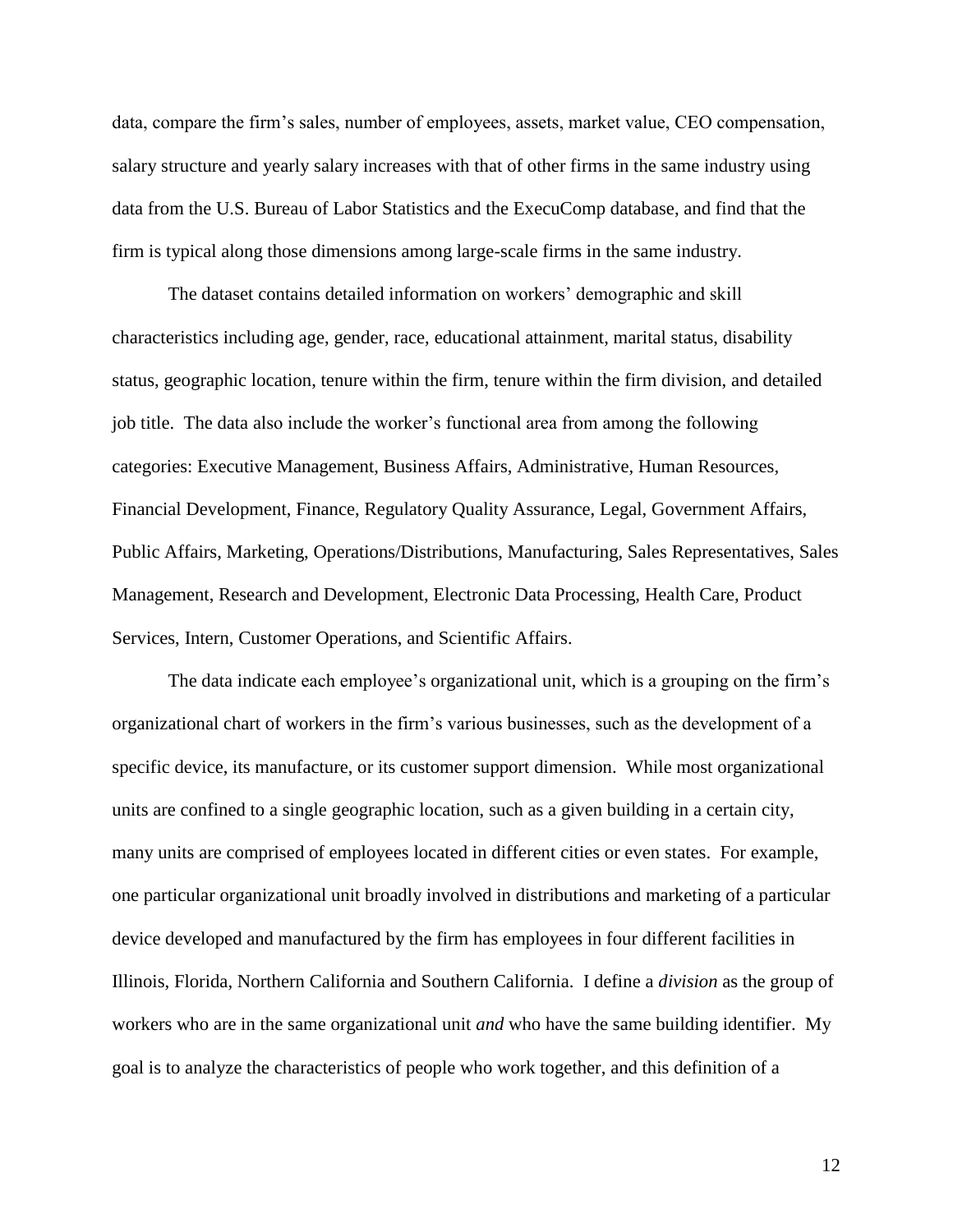division captures that concept by eliminating situations where workers in the same unit work at different geographic locations.<sup>11</sup> It is important to note that despite the fact that some divisions are quite large, most workers in a division do complementary things. For instance, one division has job titles that include "Distributors", "Secretaries", and "Sales Representatives". There is considerable worker mobility over time across divisions, with the typical worker spending about 1.5 years in a given division.

The structure of the original dataset is such that on each date that a worker experiences a change in record, for example a pay raise or change in job, he gets a new listing reporting that change. Most workers are observed over multiple years and have multiple observations per year. The original dataset contains 167,960 worker-incident observations during the years 1989 through 1996. I drop observations in 1995 and 1996 and workers in the following job functions due to small cell counts: Government Affairs, Public Affairs, Product Services, Internships, and Customer Operations. For my empirical analysis, I restructure the data into a panel of yearly snapshots of each employee at the time the employee received a performance evaluation.<sup>12</sup> This re-organization involves two steps. *Step 1*: I want to associate performance ratings with the job, wages, and hours for which they were earned. I therefore fill in variables for each month in between worker-incident observations to synchronize variable values by month. For example, when a worker's wage rate is listed on a particular date, I fill in this wage rate forwards in time for each month until I hit a new wage rate, or the worker exits the firm, or the sampling window ends. Then, without overwriting the aforementioned forward filling of wage rates, I fill in the

 $\overline{a}$ 

 $11$  It is of course possible that two people may be members of the same division and never have the need to work together. Unfortunately, it is not possible for me to determine the prevalence of this using these data. However, it is reasonable to assume that most people in the same division may benefit from collaboration on work tasks, skill complementarities, or cross-pollination of ideas. It is also reasonable to expect that most people in the same division are cognizant of one another"s demographic and non-demographic characteristics, which is likely to influence the extent of their collaboration.

 $12$  A performance evaluation was usually accorded no more than once per year and could be given at all times throughout the year (i.e., not always around year-end).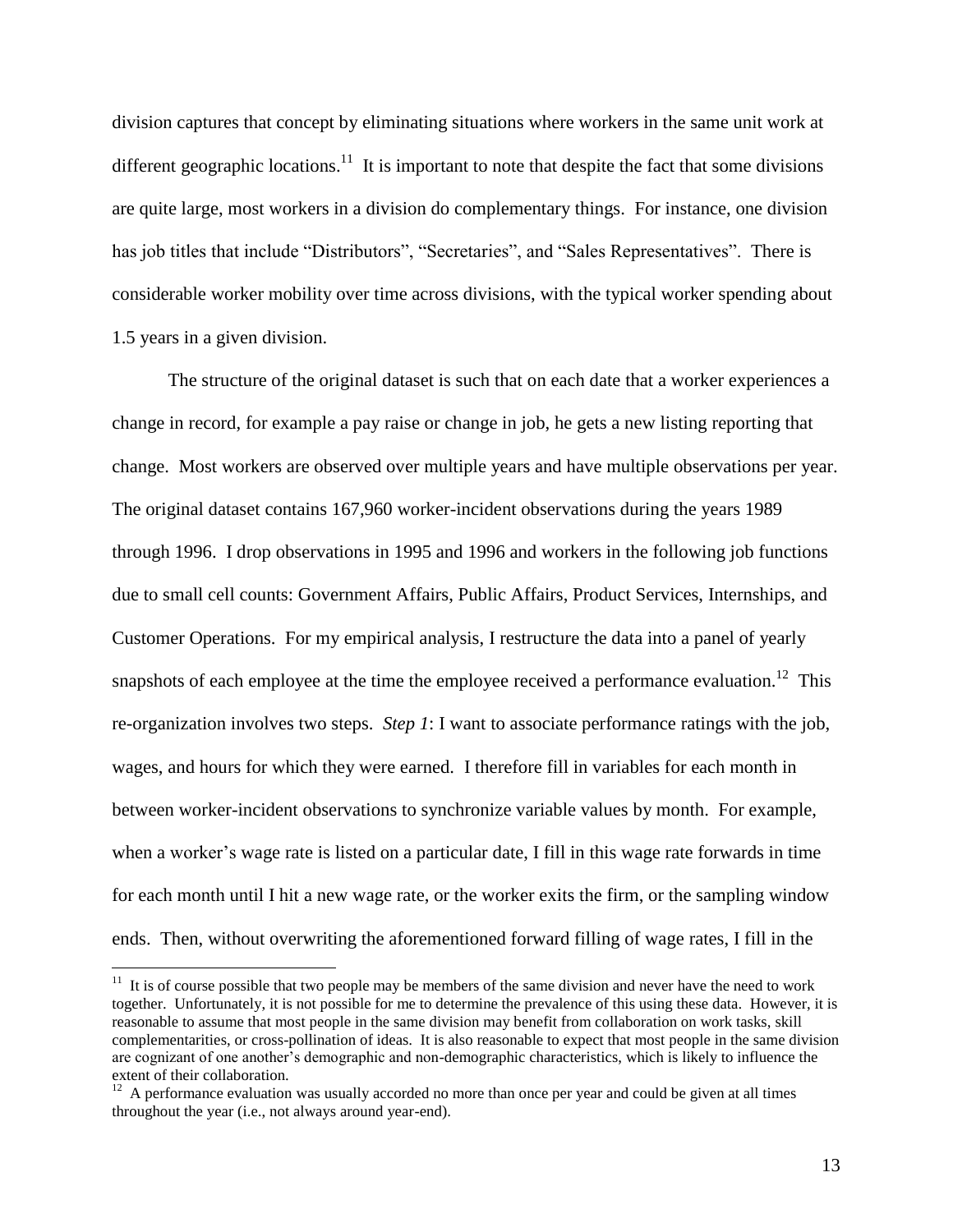worker"s wage rate backwards in time until the worker is hired to the firm or the worker first enters the sample. I take the same approach of filling in variables forwards and backwards in time for all the worker variables except worker performance, which requires special coding. When a performance rating is listed for a worker on a certain date, it is usually concurrent with a promotion, transfer, or merit raise, and the value of the evaluation pertains to performance prior to the evaluation date and after the previous evaluation date. I therefore fill lead performance rating backwards in time for each month until I hit another performance rating, or the worker"s hire date, or the worker's entry into the sample; then, without overwriting the aforementioned backward filling of performance ratings, I fill in the worker"s performance rating forwards in time until the worker exits the firm or the sampling window ends. *Step 2*: I select as the worker"s yearly snapshot for the worker-year panel the month immediately prior to the month in which the worker"s performance evaluation occurred. In the few number of cases where the worker was evaluated more than once in a given year, I keep the first one for the yearly panel.

Since the goal of the paper is to investigate the impact of differences among employees working together within the same division, divisions in which the number of workers does not exceed one are excluded.<sup>13</sup> The final analysis sample consists of 18,413 worker-year observations on 9,248 workers across 702 divisions during the years 1989-1994.

#### **3.2 Variable Definitions**

The key outcome variable in my empirical analyses is constructed from absolute performance evaluations of workers by their supervisors given on a DOGNUT scale: "Distinguished", "Outstanding", "Good", "Needs Improvement", "Unacceptable", and "Too New to Evaluate". Importantly, the firm does not impose forced rating curves or other

<sup>&</sup>lt;sup>13</sup> Regression results are not sensitive to further restricting the sample to divisions consisting of more than 2 people or more than 3 people.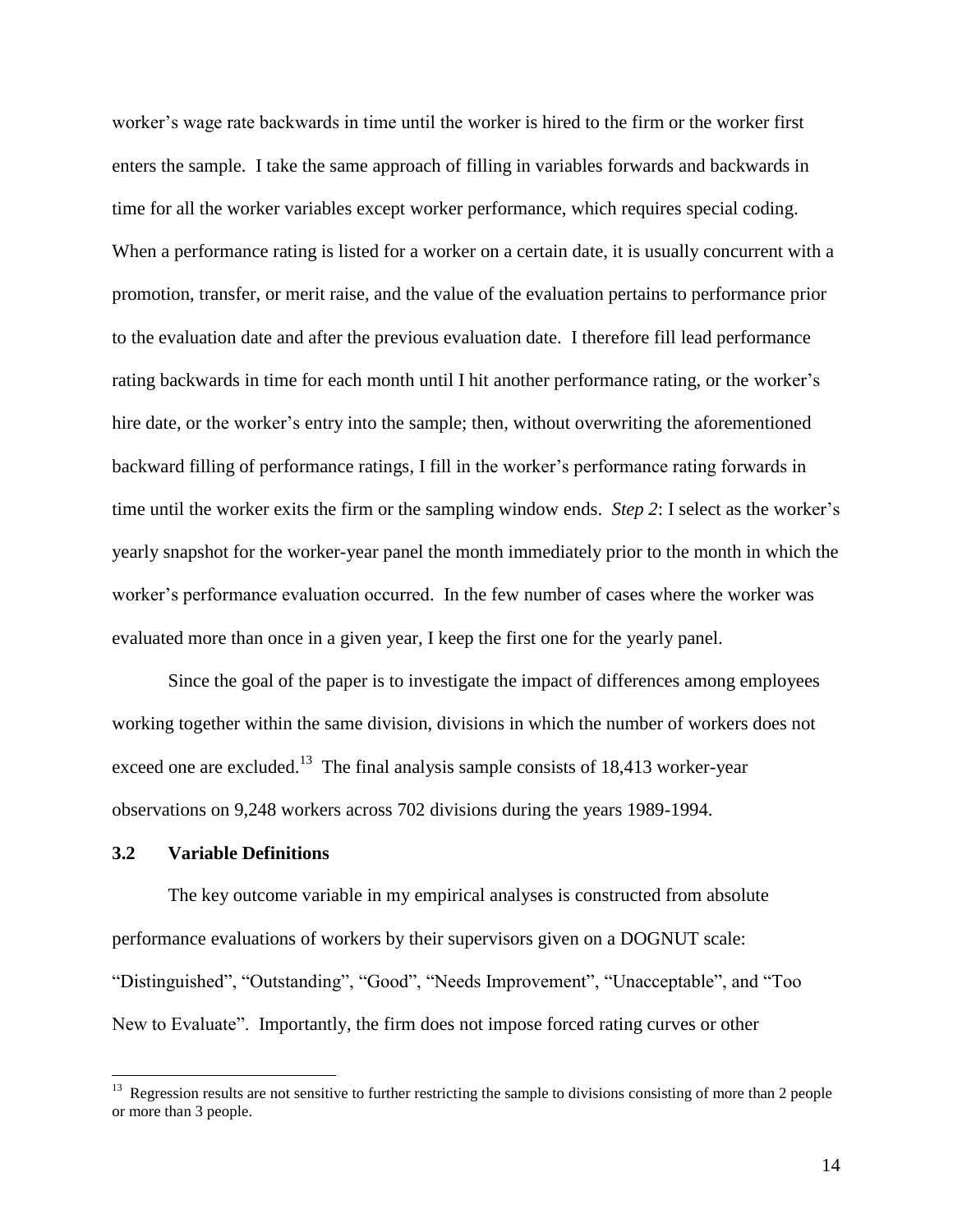constraints on rating distributions to fill category quotas, making performance ratings reflective of workers" actual productivities as perceived by their supervisors. I code the category "Too New to Evaluate" as missing since this category reveals nothing about worker performance, and consolidate the "Needs Improvement" and "Unsatisfactory" categories.<sup>14</sup> The resulting worker performance variable used in all of my empirical analyses is:

*Worker Performance* = 1 "Needs Improvement" or "Unacceptable" = 2 "Good" = 3 "Outstanding" = 4 "Distinguished"

and has the following distribution in the sample of 18,413 worker-year observations: 3.37% take on a value of 1, 52.47% take on a value of 2; 41.72% take on a value of 3, and 2.44% take on a value of 4. *Worker Performance* is positively correlated with worker characteristics like wages, bonuses and tenure, confirming that *Worker Performance* is a sensible indication of a worker"s productivity (correlation tables are available from the author). There is considerable variation in performance over time for a given worker. Even in cases where the worker remains in the same division over time *Worker Performance* displays both upward and downward movement and it changes with time-varying conditions faced by the worker, in particular division composition and how dissimilar he is from the other members of his division.

It is important to note that there exists a debate within the economics and human resource management literatures on whether subjective performance ratings constitute a good proxy for worker productivity. Some argue that evaluations may reflect factors other than the worker's effort, such as the worker"s innate ability, accumulated human capital, or job match quality (Medoff and Abraham, 1980; Barrett, 1966). As will be illustrated later in the paper, in my

 $\overline{a}$ 

<sup>&</sup>lt;sup>14</sup> Supervisors were also allowed to use pluses and minuses with these categories, which I have consolidated with the main categories. It is important to note that regression results are not sensitive to the way in which I have consolidated the categories; regressions in which the performance variable is comprised of a larger number of categories yield coefficient estimates that are qualitatively the same, though with slightly larger standard errors.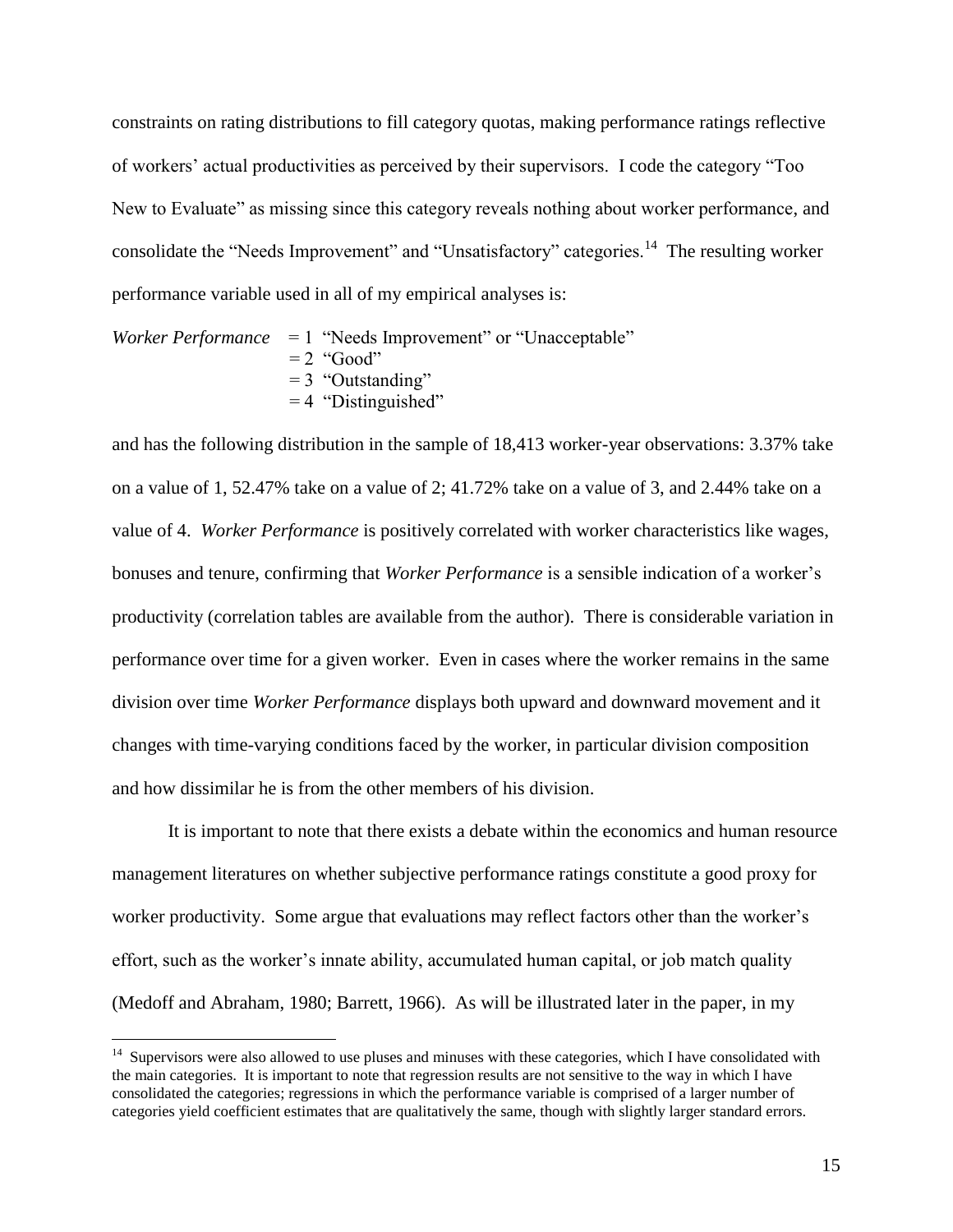empirical analyses of the effect of dissimilarity on performance I control not only for workers' time varying observable characteristics such as tenure and education levels to account for factors such as accumulated human capital, but I also control for unobserved worker fixed effects in order to account for factors like innate ability that are likely to influence worker performance ratings. It may also be argued that subjective performance evaluations are subject to variability because different divisions may have different evaluation standards due the nature of the work done in that division or because different supervisors may use different criteria for awarding ratings. Furthermore, subjective evaluations may be affected by favoritism, bias, and discrimination on the part of the supervisor conducting the evaluation (Milgrom, 1988; Prendergast and Topel, 1996; Gibbs, et. al., 2004, Gibbs, et. al., 2009) -- for example the low performance rating of a worker who is the only woman in a division of men and who is being evaluated by a male supervisor may be a true indicator of poor performance due to communication and collaboration frictions, or it may reflect gender discrimination on the part of her supervisor. My empirical estimates are robust to further controlling for division fixed effects, suggesting that division-specific evaluation standards or supervisor-specific biases may not be very strong determinants of performance evaluations.<sup>15,16</sup> In conclusion, despite the aforementioned concerns raised in the literature, I believe that within the context of my empirical framework, *Worker Performance* is a reasonable proxy for worker productivity.

The main dependent variables in my analysis indicate how dissimilar a worker is from the other members of his division. I construct *worker dissimilarity indexes* that capture dissimilarity

<sup>&</sup>lt;sup>15</sup> The most direct way to determine whether a low rating for a worker who is the only woman in a division of men and being evaluated by a male supervisor would be to include a control for supervisor-subordinate gender difference in the regression of performance on within-division gender dissimilarity. Unfortunately, this is not a strategy I can implement because I cannot discern supervisor gender in my data.

<sup>&</sup>lt;sup>16</sup> Controlling for both worker and division fixed effects will also account for match quality, in the sense that some workers may perform well because they are particularly well suited to execute the jobs they are assigned to do in that division.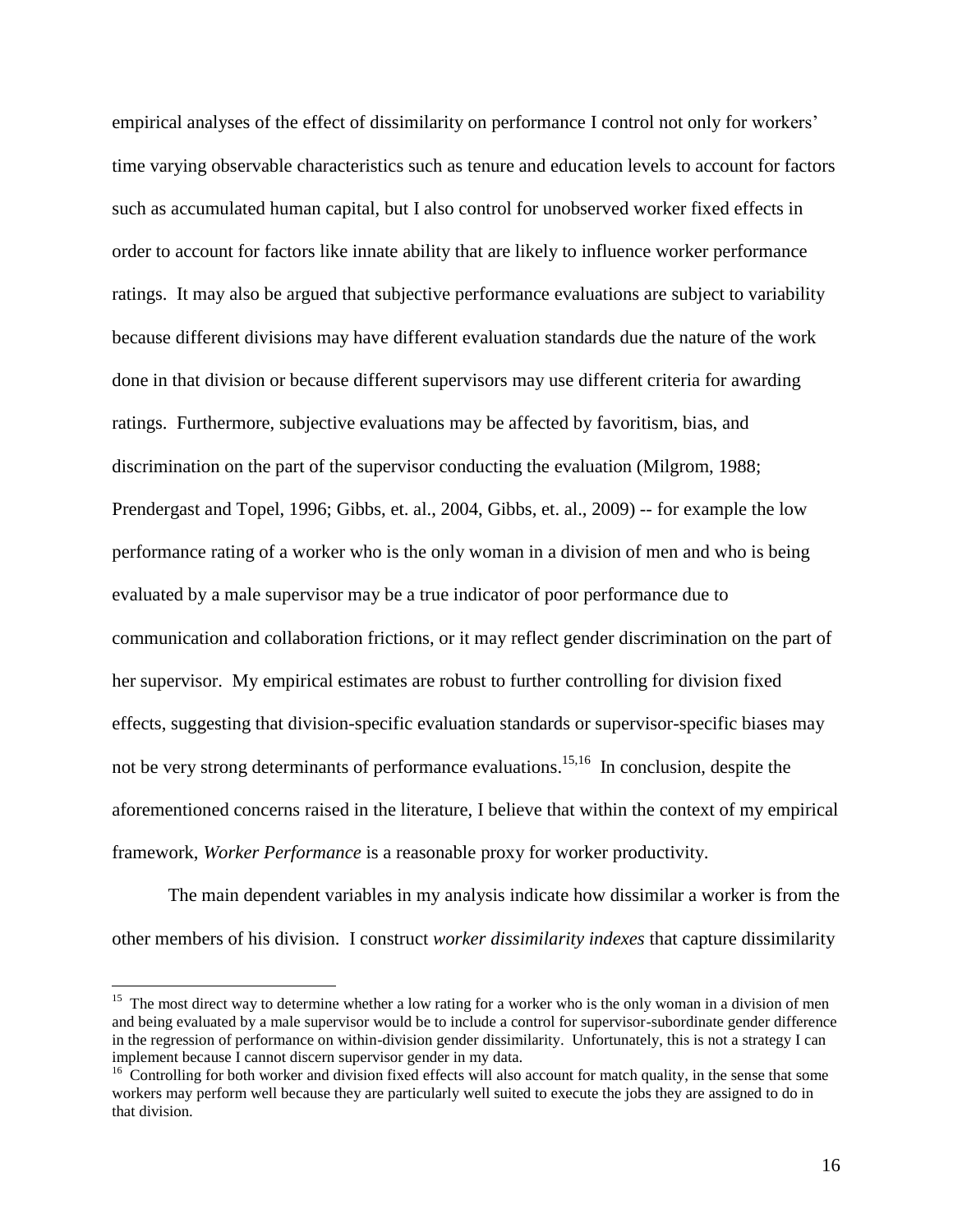as perceived by each reference worker in a division. In particular, I define the *worker gender dissimilarity index* as the share of employees in the worker's division who are of the opposite sex. For example, if the reference worker is male, and a quarter of all employees in that worker's division are female, then the reference worker's gender dissimilarity index is 0.25. Similarly, I define the *worker race dissimilarity index* as the share of employees in the worker"s division who belong to a race other than the worker"s own race among race categories {white, black, Asian, Hispanic, other race}; the *worker education dissimilarity index* as the share of employees in the worker"s division who have a different level of educational attainment than the worker"s own level among education groups {not attained a high school degree, high school degree is highest degree attained, bachelor"s degree is highest degree attained, attained an advanced degree}; and the *worker function dissimilarity index* as the share of employees in the worker's division who are in a line of work other than the worker's functional area.

The above type of index is appropriate for capturing dissimilarity in categorical variables but not continuous variables. I define the *worker age dissimilarity index* as the absolute difference between the natural logarithm of the age of the reference worker and the natural logarithm of the average age of all other workers in the division. This captures the *percent difference* between a worker's age and the average age of the other employees in his division. Similarly, I define *worker dissimilarity in firm tenure, worker dissimilarity in division tenure, worker wage dissimilarity,* and *worker performance dissimilarity* as the absolute difference between the natural logarithm for the reference worker and the natural logarithm of the average for all other workers in the division.

Definitions of all remaining variables are provided in the Appendix.

#### **4 Main Empirical Results**

17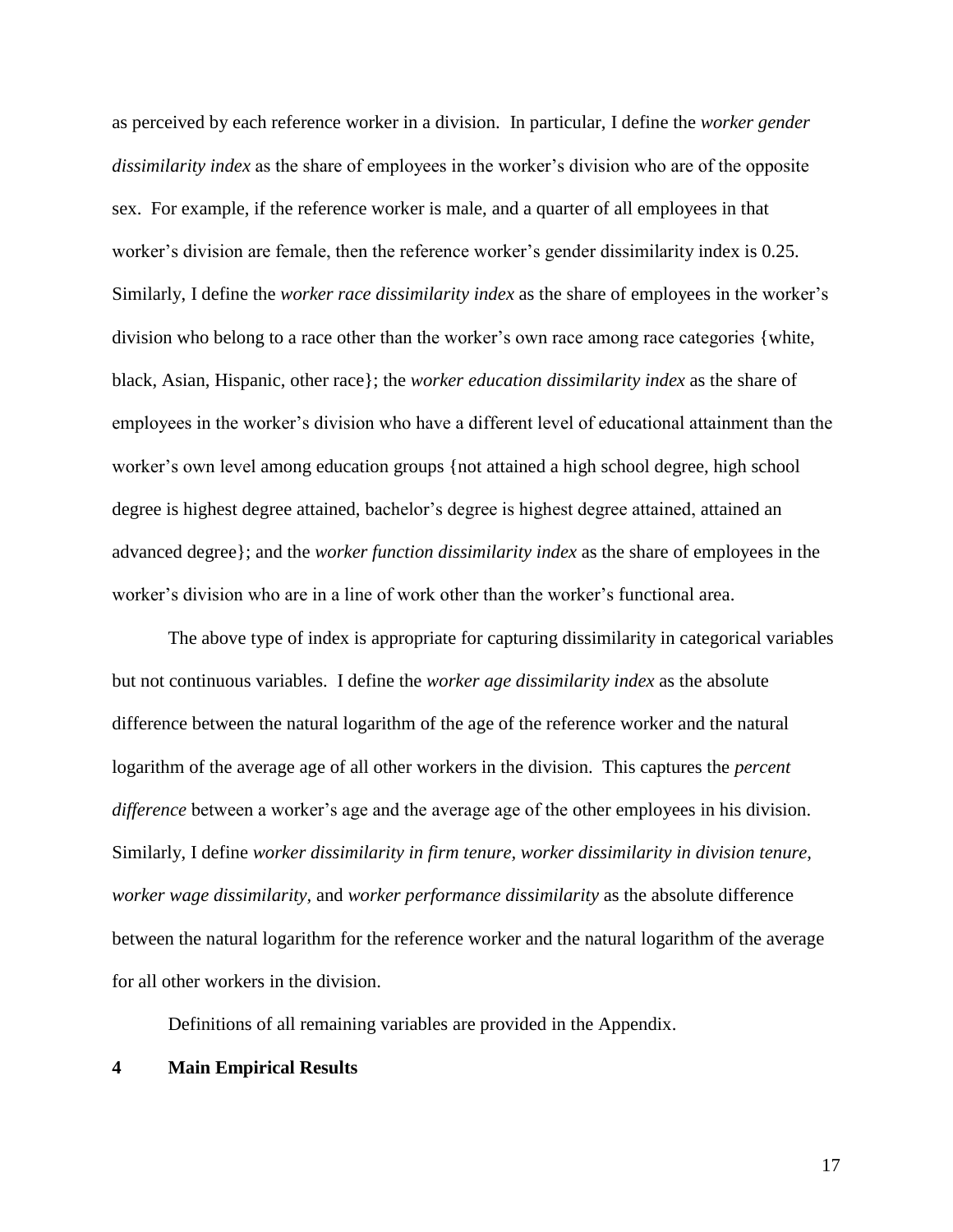Table 1 displays descriptive statistics for variables used in the regression analyses. Henceforth I use the terms "worker" and "worker-year" interchangeably. A little over fifty percent of workers are male and have mean age 34.39. On average workers work 39.45 hours per week, earn a nominal hourly wage of \$16.57, have 4.27 years of seniority at the firm and 1.29 years of seniority within their division. The highest degree attained is a high school degree for 48.9% of workers, a bachelor's degree for 34.4% of workers, and a graduate degree for 14.9% of workers at the firm. Only 1.8% of workers have not graduated from high school. The racial composition of workers is 75.1% Caucasian, 8% black, 8.5% Asian, 7.9% Hispanic, and less than one percent "Other Race". Operations and Distributions and Manufacturing are the most prevalent functional areas, while Business and Financial Development have the smallest worker concentrations. Division size equals 38 at the  $25<sup>th</sup>$  percentile, 102 at the  $50<sup>th</sup>$  percentile, and 270 at the  $75<sup>th</sup>$  percentile of the distribution.

As seen in Table 1, from an individual worker's perspective, age dissimilarity between the worker and the other employees in his division is fairly small on average: the age dissimilarity index is 0.21, meaning that the percent difference between the age of the reference worker and the average age of the other employees in his division is 21 percent. As for gender and race dissimilarity, the fraction of workers in a typical worker"s division belonging to the opposite sex is 0.43 and the fraction belonging to another race is 0.36. The worker dissimilarity indexes for firm and division tenure, capturing the percent difference between a worker and the other employees in his division, are 1.41 and 0.85 on average respectively. As mentioned before, most employees within the same division do related things, and not surprisingly the average worker function dissimilarity index is only 0.36. On the other hand, the fraction of employees in a typical worker"s division belonging to a different education group is large at 0.48. The percent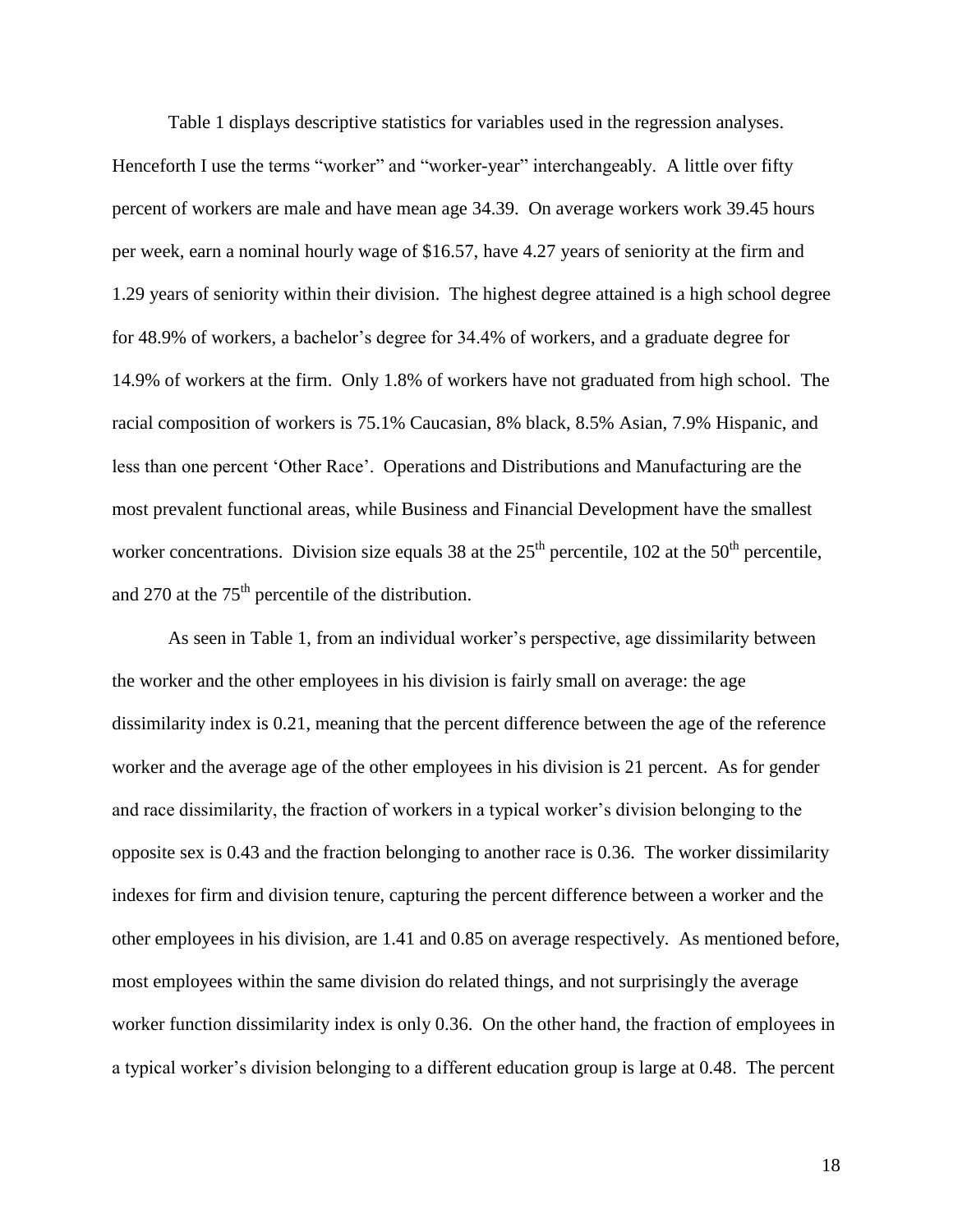difference between the wage of a typical worker and the average wages of the other employees in his division is 34 percent, while the percent difference between the performance rating of a typical worker and the average rating of the other workers in his division is 21 percent.

I next explore the relationship between dissimilarity and performance first by estimating least squares regressions of worker performance on the nine worker dissimilarity indexes using the pooled worker-year data, and then by utilizing the data"s panel structure and performing fixed effects analysis.

#### **4.1. Pooled Regressions**

Table 2 presents results from linear least squares regressions of worker performance on the nine worker dissimilarity indexes. In the regression specification in Column 1 of Table 2, without worker controls, the coefficients on age dissimilarity, race dissimilarity, dissimilarity in firm tenure and performance dissimilarity are negative and highly statistically significant; on the other hand, the coefficients on gender dissimilarity, dissimilarity in division tenure, function dissimilarity, wage dissimilarity and education dissimilarity are positive and highly statistically significant. The specifications in Columns 2 and 3 successively add worker controls to the regression model. As seen in Column 2, the results are robust to adding controls for worker gender, age, educational attainment, hours per week worked, hourly wage, whether the worker is paid on an annual, monthly or hourly basis, whether the worker works full-time, whether the worker receives bonus pay, the worker"s tenure at the firm and tenure at his division, division size, race indicators, and year indicators; the one exception is the coefficient on race dissimilarity which loses significance.

It is reasonable to expect that whether a person is positively or negatively affected by how different he is from the other members of his division is influenced by the nature of his work. For example, the productivity of an employee who works in research and development may be significantly higher if the ages or races of his colleagues are closer to his own because he might find it

19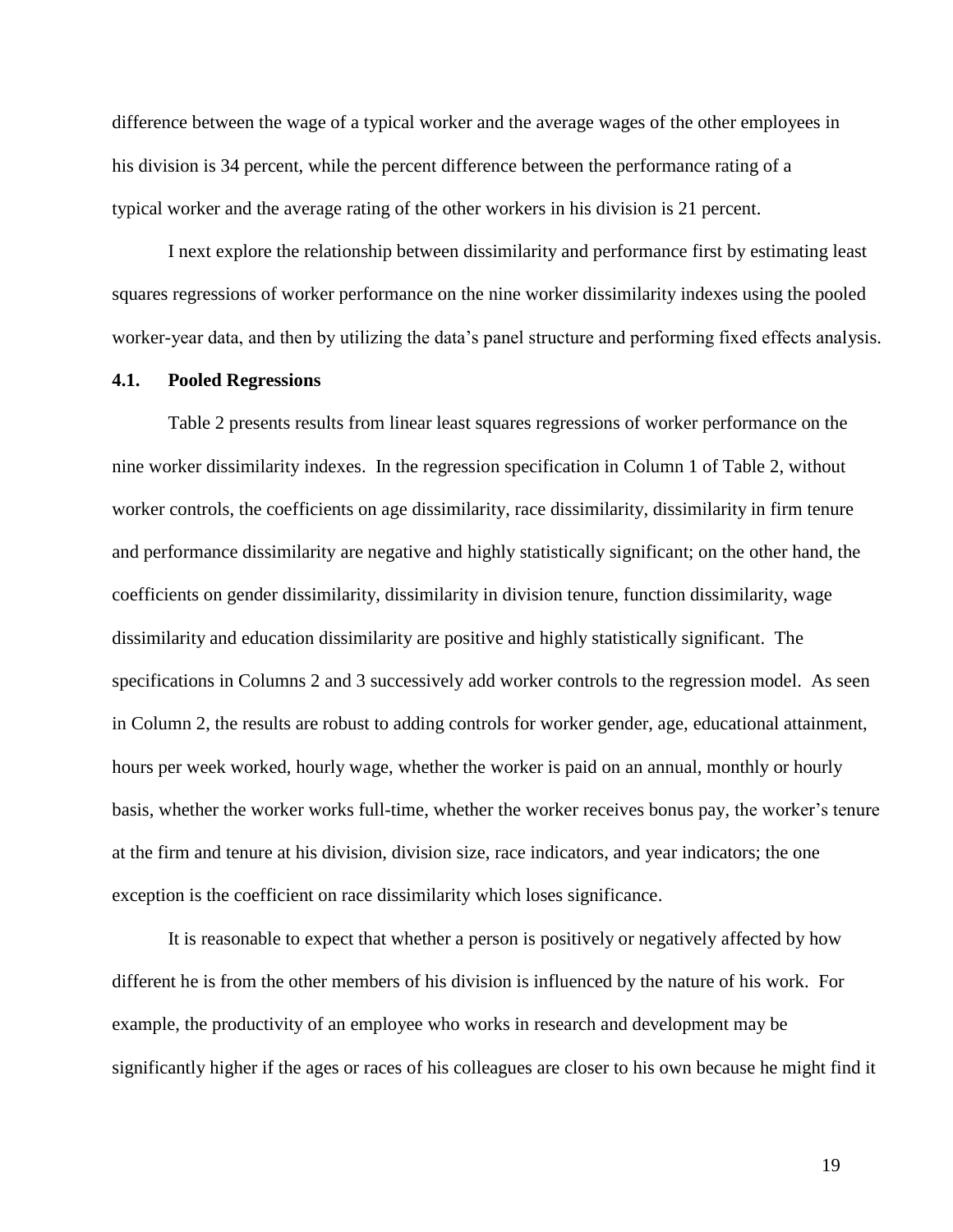easier to communicate and create new ideas with demographically similar co-workers. On the other hand, this might not be the case for a worker in sales representation. To account for the possibility that there exist differences by function in the relationships between worker performance and worker dissimilarity, I further include as controls 17 dummy variables indicating the worker"s functional area of work (e.g., finance, research and development, administrative, etc.). These results are reported in Column 3 of Table 1. Interestingly, once I account for a worker"s function, the coefficient on race dissimilarity goes from being statistically insignificant to being negative and significant, suggesting that the relationship between race dissimilarity and worker performance is different for workers in different functions and that these differences are masked when workers in different functions are pooled together. The inclusion of function dummies also results in the coefficient on education dissimilarity to lose significance.<sup>17</sup>

Viewing the specification in Column 3 of Table 2 with the full set of worker controls as the main set of results, the pooled worker analysis reveals that workers who experience greater dissimilarity from the other members of their divisions along the dimensions of age and race exhibit lower performance, lending support to the communication costs hypothesis over the socializing hypothesis. Gender differences, on the other hand, do not appear to increase communication costs, and on the contrary such differences might curb counterproductive socializing during work-time, as suggested by the positive coefficient on gender dissimilarity. From the focal worker's perspective, differences from the other employees in the division in work function improve the focal worker"s performance, suggesting that the worker benefits from the different knowledge and skill sets possessed by his co-workers. Furthermore, performance dissimilarity has a large effect on worker performance,

 $\overline{a}$ 

 $17$  It is important to note that the sign, significance and relative magnitudes of the coefficient estimates remain the same when I estimate analogous regressions using an ordered probit specification. I focus on the linear specification in the paper as the coefficients are more straightforward to interpret.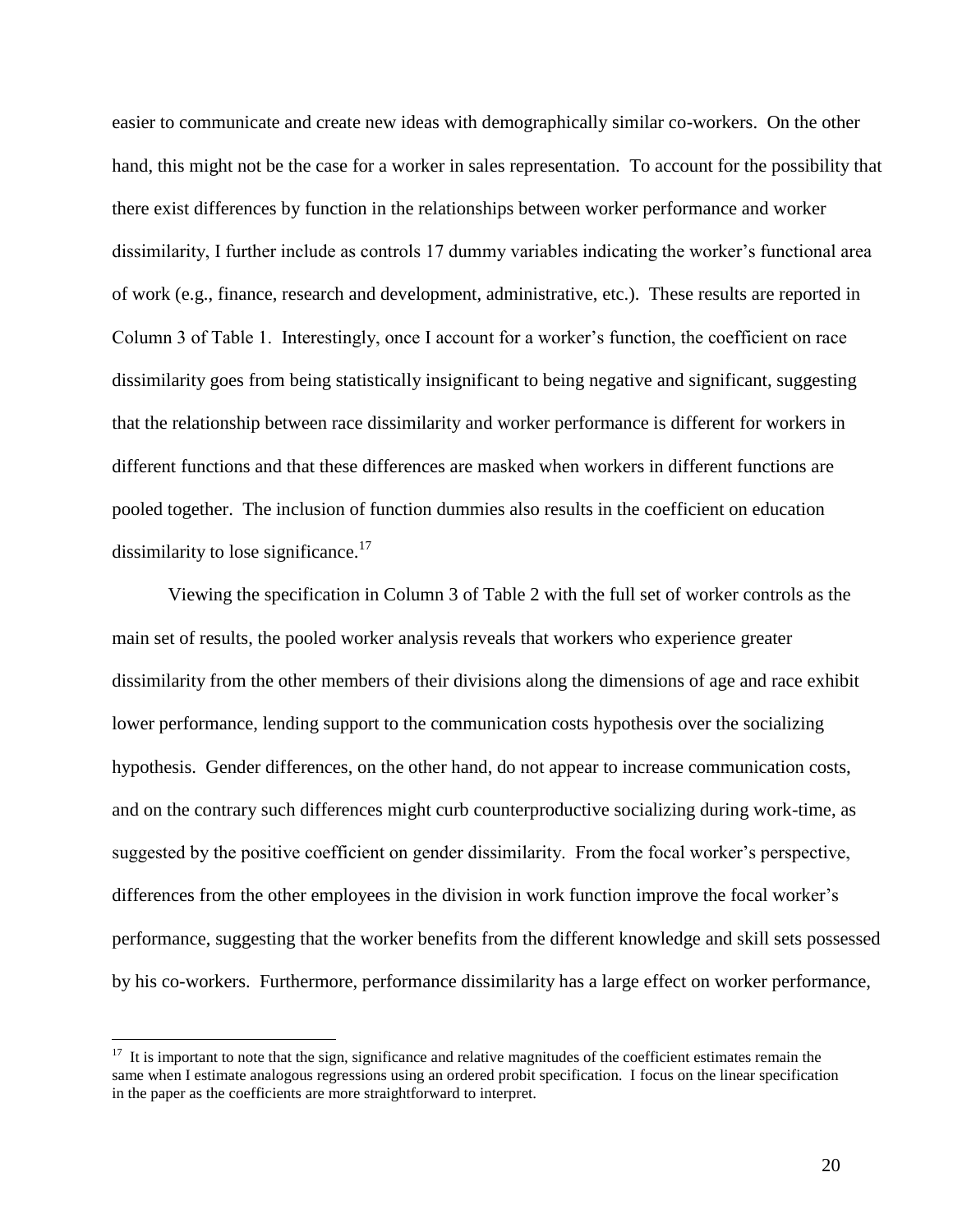and its negative coefficient corroborates the counterproductive competition hypothesis but casts doubt on the information spillover and productive competition hypotheses. Differences from the other employees in the division in terms of firm tenure have a negative relationship with the focal worker"s performance. This casts doubt on the hypothesis about productivity enhancing firm-specific knowledge spillovers between experienced and novice workers, but rather corroborates the alternative hypothesis that differences in time of entry into the firm can create communication barriers among workers. On the other hand, differences in tenure at the division have a positive relationship with the focal worker's performance, suggesting that spillovers in division-specific human capital among workers are productivity enhancing. Finally, workers who experience greater wage dissimilarity from their co-workers exhibit better performance, corroborating the productive competition hypothesis.<sup>18</sup>

#### **4.2 Panel Regressions**

 $\overline{a}$ 

I exploit the panel nature of the dataset by estimating linear fixed effects regressions of the performance of a worker on the dissimilarity experienced by that worker and time-varying worker controls. Identification of the impact of dissimilarity on performance in the panel regressions comes from variation in a worker's performance and composition of workers in his division over time.<sup>19</sup>

An advantage of panel estimation is that it allows me to control for unobserved worker characteristics, such as the worker"s inherent ability or his discriminatory preferences, that might bias the revealed relationships between worker dissimilarity and worker performance. It also allows me to address the potential endogeneity of my dissimilarity measures. If the unobserved determinants of

<sup>&</sup>lt;sup>18</sup> The magnitudes of the coefficient estimates on the dissimilarity indexes should be interpreted with care. For example, the coefficient of 0.056 on gender dissimilarity means that, on average, a 1 percentage point increase in the share of employees in a worker"s division who are of the opposite gender leads to an increase in the worker"s performance of 0.056 units ( [0.056/2. 432]\*100=2.3 percent); and the coefficient of 0.066 on wage dissimilarity implies that, on average, a 1 percentage point increase in the percent difference between a worker"s wage and the average wage of the other employees in his division leads to a 0.066 unit ([0.066/2.432]\*100=2.7 percent) increase in the worker"s performance. Thus the relationships are not only statistically but also economically significant.

<sup>&</sup>lt;sup>19</sup> As mentioned in Section 3, worker performance changes over time. Moreover, workers in a division change over time, either due to movement between divisions or entry into or exit from the worker-year sample.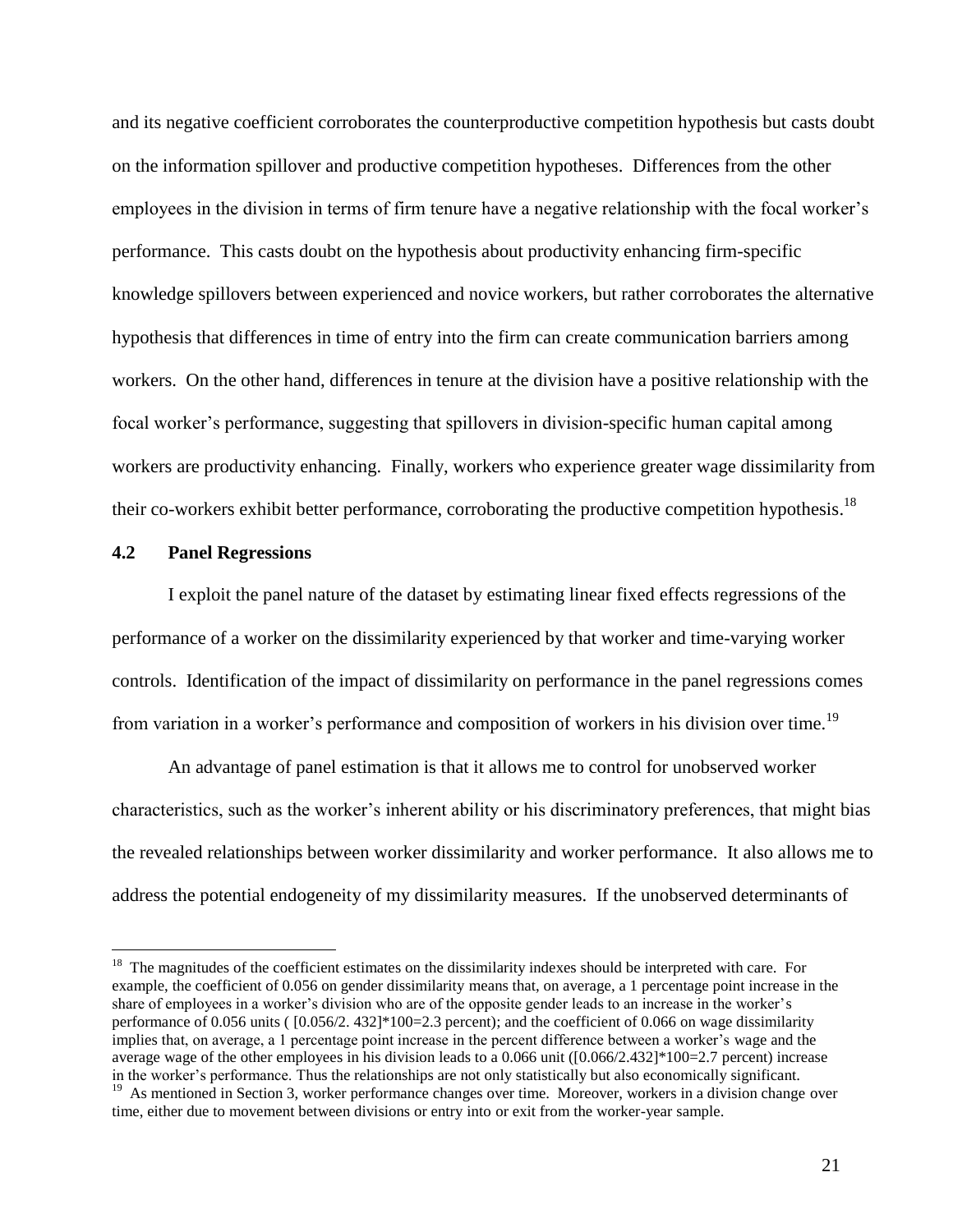worker dissimilarity within divisions are correlated with the unobserved determinants of worker performance, least squares estimates will be biased and inconsistent. For example, a worker may have self-selected himself into a particular kind of division due to his tastes, ability, discriminatory preferences, social networks, or other characteristics unobservable to the econometrician. Alternatively, he may have been assigned to a particular kind of division by the firm due to these characteristics. Fixed effects analysis mitigates the econometric problems created by the potential endogeneity of the main explanatory variables, at least to the extent that they are determined by timeinvariant unobserved worker attributes.<sup>20</sup>

Table 3 shows coefficient estimates from linear fixed effects regressions. A number of the dissimilarity indexes which were found to have statistically significant relationships with worker performance in the linear least squares regressions in the previous sub-section are no longer significant, suggesting that unobserved worker characteristics are important in determining the relationship between dissimilarity and performance. However, those that are significant are qualitatively the same as the pooled estimates. In Column 1 of Table 3, without additional worker controls, the coefficients on dissimilarity in age, firm tenure, function, and performance are negative and statistically significant; the coefficients on the other dissimilarity indexes are not significant. When controls are included for worker age, gender, educational attainment, hours per week worked, hourly wage, whether the worker is paid on an annual, monthly or hourly basis, whether the worker works full-time, whether the worker receives bonus pay, the worker"s tenure at the firm and tenure at

 $\overline{a}$ 

<sup>&</sup>lt;sup>20</sup> It should be noted, however, that fixed effects analysis does not remedy possible biases due to a different type of endogeneity, namely reverse causality in the relationship between worker dissimilarity and worker performance. For example, a worker might be assigned to a division in which most workers are different from him due to his performance. This is a potential problem which the existing literature tends to ignore, and to which my analysis is also not immune. My investigation of this issue using two stage least squares analysis with lagged dissimilarity and city as instruments for the nine dissimilarity measures reveals that the instrumental variables estimates are in fact similar to the least squares estimates but have larger standard errors, suggesting that reverse causality (or time-varying unobserved worker attributes more generally) is not a source of bias in my estimates.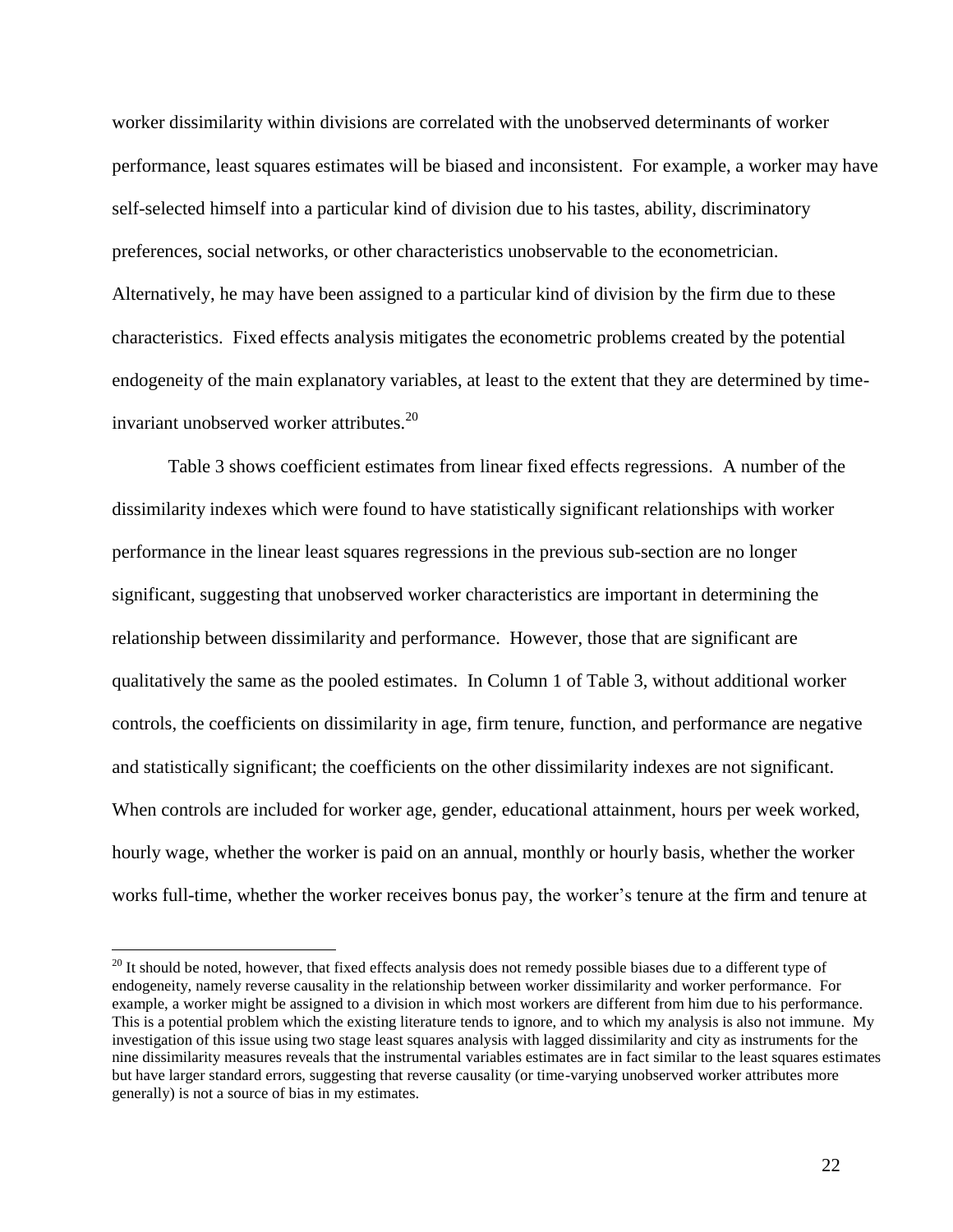the division, division size, race indicators and year indictors , the coefficients on dissimilarity in firm tenure and performance remain statistically significant but the coefficients on age and function dissimilarity are no longer significant (Column 2). Further adding controls for the worker"s functional area of work (Column 3) results in the negative but statistically insignificant coefficient on age dissimilarity to become negative and statistically significant, and the positive but statistically insignificant coefficient on wage dissimilarity to become positive and significant.

Interestingly, while the coefficients on dissimilarity in gender and race were significant in the main pooled regression (Column 3 of Table 2), they are no longer significant once worker fixed effects are accounted for in the main panel regression (Column 3 of Table 3). This suggests that a worker"s discriminatory preferences or his social tendencies, which are unobserved to the econometrician, may play an important role in determining how a worker is influenced by the race and gender characteristics of his co-workers. Second, the coefficients on function dissimilarity and division tenure dissimilarity, which were positive and strongly significant in the main pooled regression are now no longer significant. A possible explanation for this may be that more able workers are those who benefit from the different knowledge and skill sets possessed by their co-workers whereas function and division tenure heterogeneity have no effect on the performance of less able workers, so once unobserved worker ability is held constant in the fixed effects analysis, the relationships between worker performance and function and division tenure dissimilarity become statistically indistinguishable from zero.

#### **5. Extensions**

In the remainder of the paper, I consider extensions to the main analysis presented in Section 4. **5.1 Does the Impact of Dissimilarity Decline with Tenure at the Division?**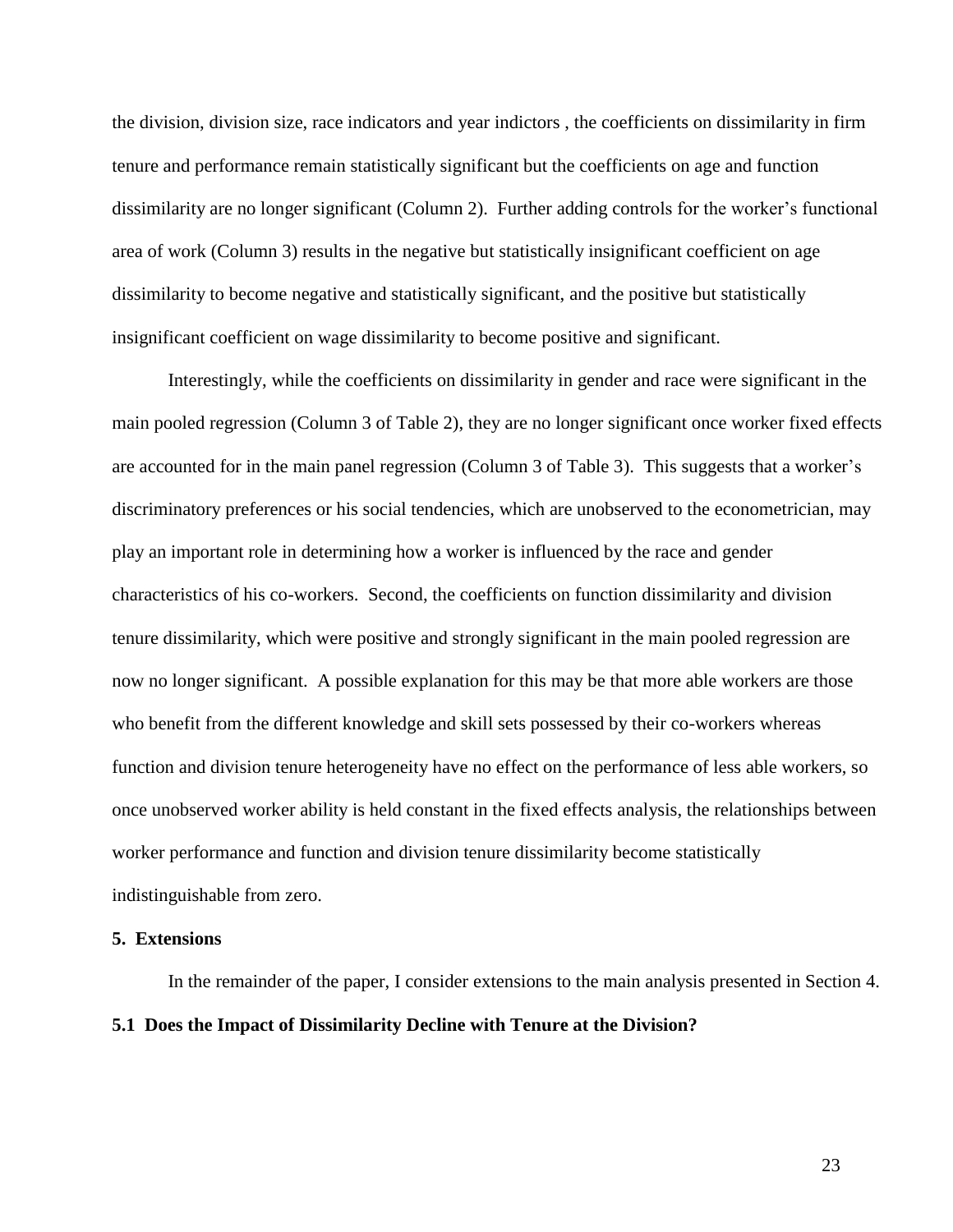If dissimilarities such as age dissimilarity and firm tenure dissimilarity increase communication costs among workers in the division, one would expect these costs to become smaller the longer division members work together. In other words, one would expect the negative effects of such heterogeneities to decline with tenure at the division. Analogously, if knowledge dissimilarities such as function and division tenure dissimilarity facilitate information spillovers, one would expect these spillovers to diminish with tenure at the division: division members may benefit from the different information and skill sets of their co-workers, but as time goes by and workers absorb one another's knowledge, the marginal benefit of informationsharing declines. Relatedly, if function and education similarity are conducive to perfecting narrow skills and enhancing specialized learning from co-workers with common skills over time, one would expect the negative influence of function and education dissimilarity to also diminish with tenure at the division. These hypotheses can be tested by incorporating interaction terms of dissimilarity with tenure at the division into the baseline panel regression of performance on dissimilarity and the full set of worker controls.

Table 4 reports coefficient estimates from this regression, along with the implied marginal effects of dissimilarity on worker performance computed at different percentiles of division tenure.<sup>21</sup> Reading across rows, we see that the negative impact of age dissimilarity diminishes the longer the worker is a member of the division in support of the hypothesis of declining communication costs. We also see that the marginal effect of firm tenure dissimilarity is negative only when the worker is very new to his division, but becomes positive and grows in magnitude among workers with high division tenure. This suggests that after a brief initial period of communication frictions workers are able to benefit from the diverse information sets of their co-workers.

<sup>&</sup>lt;sup>21</sup> Worker tenure at the division in the analysis sample is 0.085 years at the 5<sup>th</sup> percentile, 0.247 years at the 10<sup>th</sup> percentile, 0.504 years at the  $25<sup>th</sup>$  percentile, 1 year at the  $50<sup>th</sup>$  percentile, 1.918 years at the  $75<sup>th</sup>$  percentile, 2.753 years at the  $90<sup>th</sup>$  percentile, 3.170 years at the  $95<sup>th</sup>$  percentile.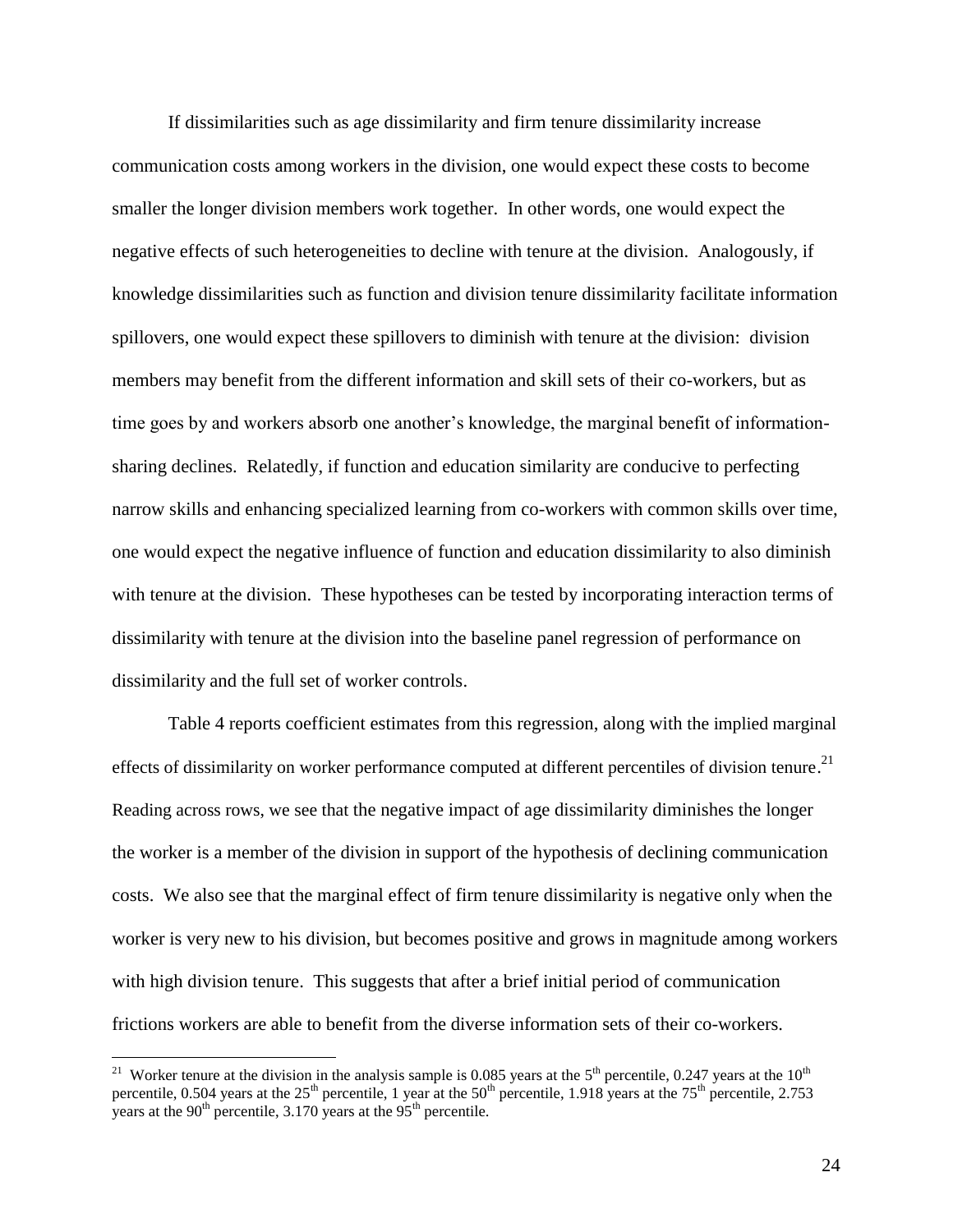Furthermore, the negative effect of performance dissimilarity is largest when the worker is new to his division and diminishes over time, suggesting that workers gradually learn how to avoid being adversely affected by differences in the performance levels of their co-workers. Also, function dissimilarity has a negative effect only when the worker is new to his division, suggesting that low-functional commonality with co-workers impedes learning how to perform specialized tasks primarily during the worker's initial period with his colleagues. Lastly, the positive marginal effect of wage dissimilarity diminishes with division tenure suggesting that the motivation workers derive from wage inequality erodes over time.<sup>22</sup>

#### **5.2 Regressions by Functional Area of Work**

The evidence in Section 4 suggests that workers involved in different lines of work may be affected differently by dissimilarity. I further explore this idea by estimating separate panel regressions of worker performance on the nine dissimilarity indexes and full set of worker controls for workers in selected functional areas. These estimates are displayed in Table 5. In Column 1 the sample pertains to workers whose functional area of work is finance, while the samples of Columns 2 through 6 pertain to workers whose functional areas of work are marketing, operations and distributions, manufacturing, sales representation, and R&D.

Although many of the estimates have low explanatory power due to the small sample sizes, it is evident that the impact of worker dissimilarity on worker performance is quite different for workers in different occupations. For example, for workers in operations and distributions, race dissimilarity has a negative impact on performance. On the other hand, the relationship between race dissimilarity and performance is positive, though not statistically significant, for workers in sales representation. One can offer many possible explanations for why this might be the case. Perhaps workers in operations and distributions experience disutility from working alongside people of different races, while sales

<sup>&</sup>lt;sup>22</sup> Note that these results are robust to holding the average worker tenure in the division constant.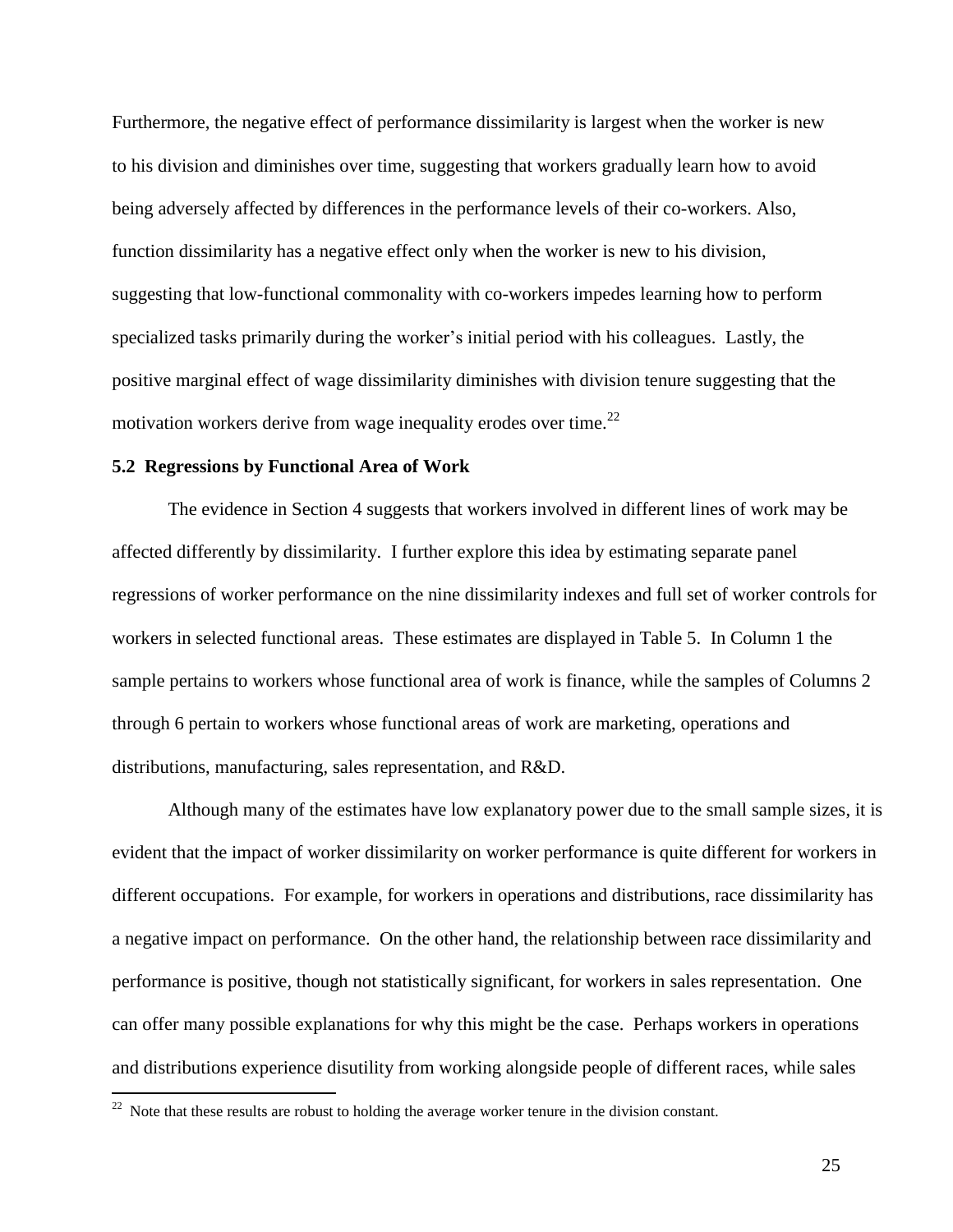workers enjoy cross-cultural dealing. Another possibility is that sales representatives often have strong communication skills, thus making communication costs low for workers in this area. Yet another potential explanation is that sales workers deal mainly with customers rather than with one other, so that there is less reason to expect demographic differences from their co-workers to affect their performance. We also see in Table 5, though again with low statistical significance, that the effect of function dissimilarity is positive for workers in R&D and marketing, but negative for workers in finance, manufacturing, operations and distributions, and sales representation, suggesting that specialized learning is more important than integrative learning for the successful completion of tasks in the latter lines of work than in the former.

#### **5.3 Do the Effects of Dissimilarity Vary with Division Size?**

To explore whether the impact of dissimilarity varies with the number of employees in the focal worker"s division, I incorporate interaction terms of dissimilarity with division size into the baseline fixed effects regression of performance on dissimilarity and the full set of worker controls. Table 6 reports coefficient estimates, along with the implied marginal effects of dissimilarity on worker performance computed at different percentiles of division size.<sup>23</sup> Reading across rows, we see that the negative impact of age dissimilarity diminishes as a division gets larger, suggesting that the adverse effect of communication frictions between old and young workers manifests itself more in smaller divisions. The negative effect of race dissimilarity, on the other hand, is magnified in large divisions, perhaps because larger divisions are more conducive to the formation of within-division race clusters reinforcing racial isolation. The impact of tenure dissimilarity is generally invariant to division size: the coefficient on dissimilarity in firm tenure is small and does not change much with division size, while the coefficient on dissimilarity in division tenure is never statistically significant.

<sup>&</sup>lt;sup>23</sup> Division size in the analysis sample is 7 workers at the 5<sup>th</sup> percentile, 13 workers at the 10<sup>th</sup> percentile, 38 workers at the  $25<sup>th</sup>$  percentile, 102 workers at the  $50<sup>th</sup>$  percentile, 270 workers at the  $75<sup>th</sup>$  percentile, 445 workers at the  $90<sup>th</sup>$  percentile, 551 workers at the  $95<sup>th</sup>$  percentile.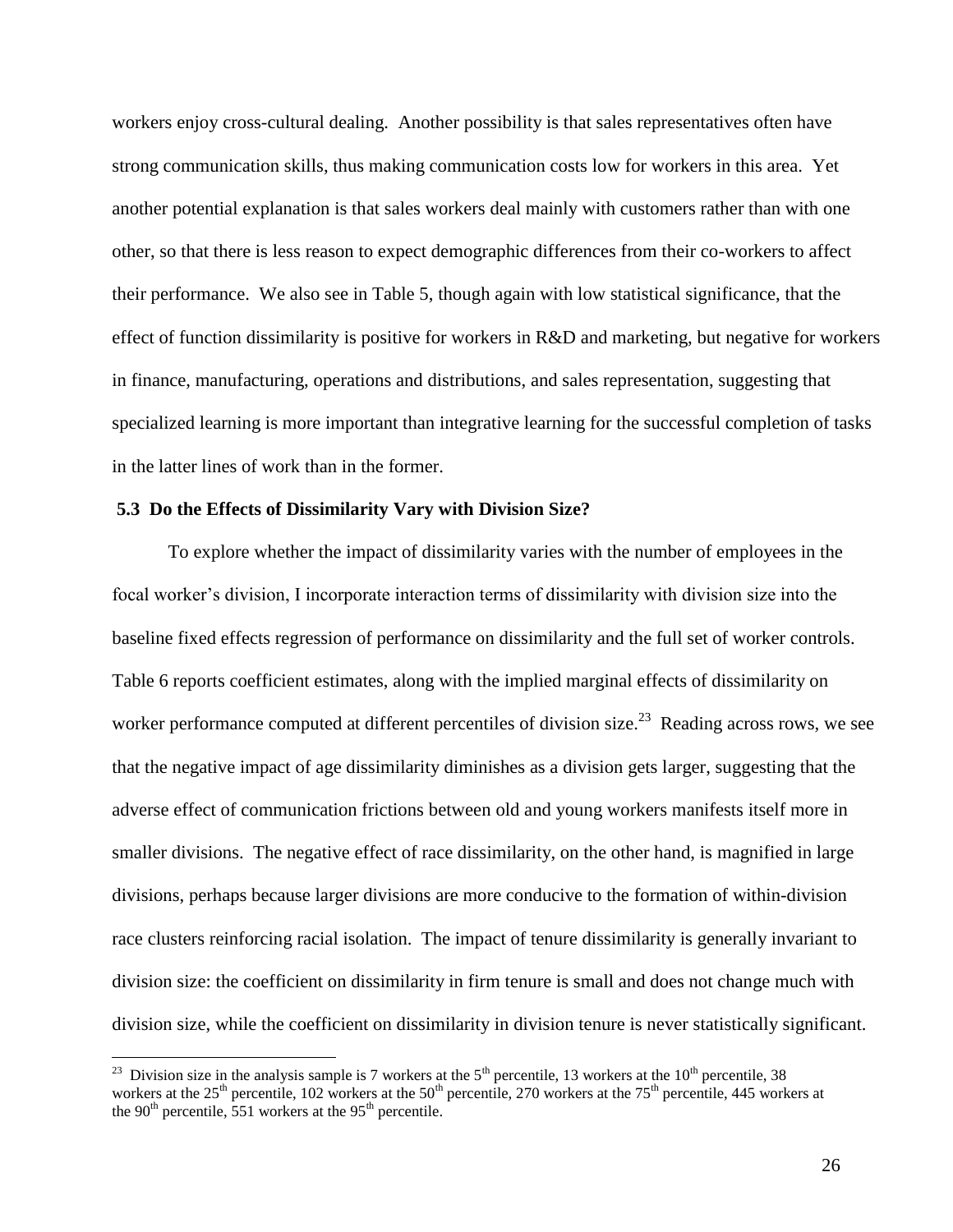Finally let us turn to evidence of integrative learning versus specialization among co-workers in small and large divisions. The negative impact of function dissimilarity is exacerbated in small divisions. This suggests that knowledge and skill differences impede productivity to a greater extent making specialization more valuable in smaller divisions. A possible explanation is that larger divisions offer a more flexible work environment in which some can specialize while others can synthesize diverse information. The negative effect of performance dissimilarity is also larger in small divisions, suggesting that performance differences get in the way of successful completion of projects to a greater extent in smaller divisions.

#### **5.4 Robustness Analysis**

 $\overline{a}$ 

One might argue that even after having accounted for worker fixed effects and time-varying worker controls, there may remain unobserved division characteristics like division-specific evaluation standards, managerial ability, or division culture, that might affect the revealed relationships between worker performance and dissimilarity. As a robustness check I therefore also included division fixed effects in the baseline worker fixed effects models discussed in Section 4.2 and Table  $3.^{24}$  In addition to allowing me to control for unobserved division attributes, this also mitigates possible bias due to the potential endogeneity of my worker dissimilarity measures if, for example, the worker was placed in a particular division based on that division"s importance relative to others or the extent of its interaction with the customer base or some other division characteristics unobservable to the econometrician.

Panel estimates with both worker and division fixed effects are presented in Table 7 and reveal that the main results found in Table 3 are robust even after controlling for division fixed effects. In particular, comparing the most controlled specifications in the last columns of Tables 3 and 7, we see that the estimates are qualitatively similar in sign and significance; furthermore accounting for division

<sup>&</sup>lt;sup>24</sup> Note that identification of the effect of worker dissimilarity on worker performance comes from variation in worker performance and division composition for a given worker in a given division over time, and we are able to distinguish the worker fixed effect from the division fixed effect due to the fact that workers move across divisions.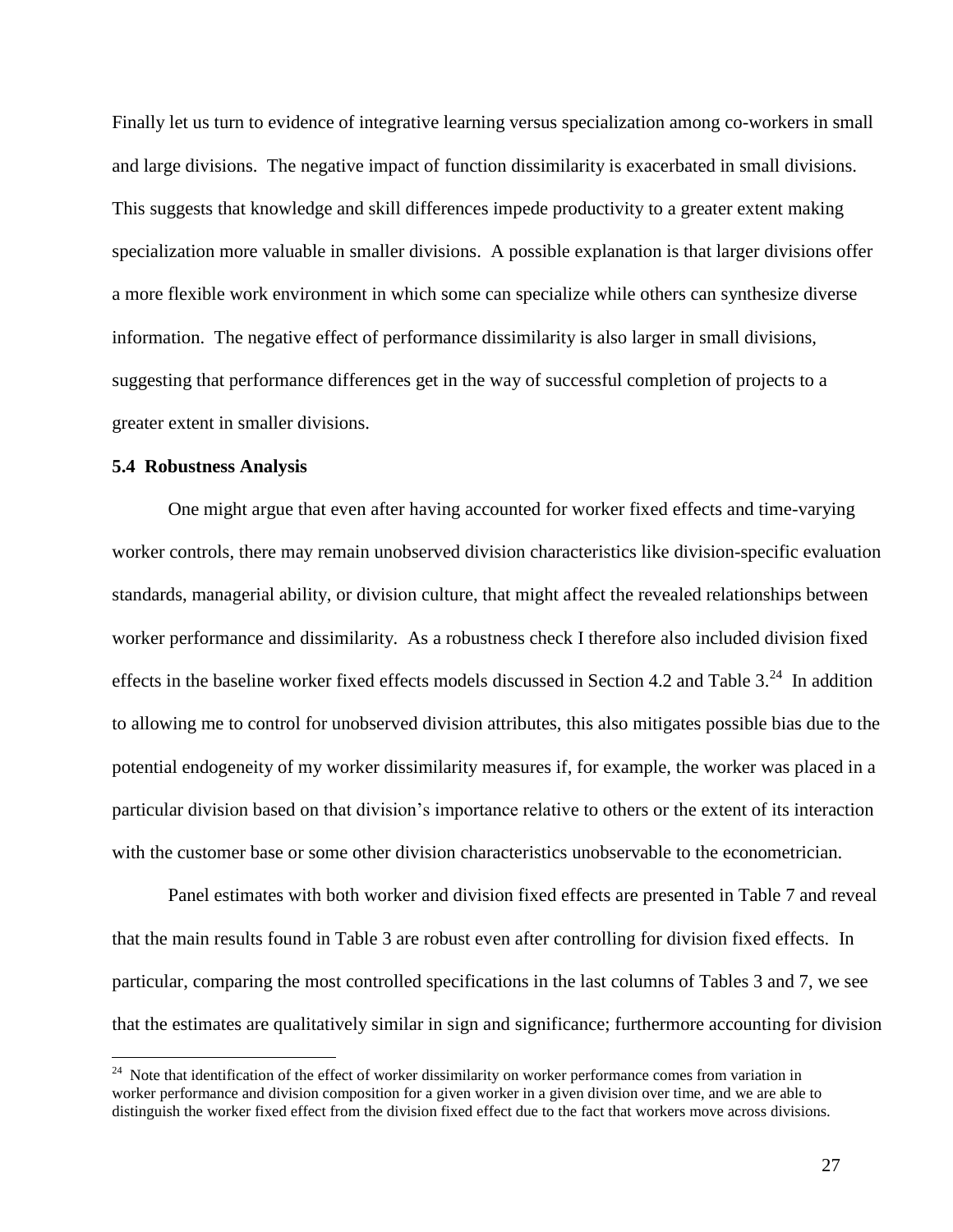fixed effects results in the coefficients on age and wage dissimilarity to become sharper and larger in magnitude, suggesting that unobserved factors such as managerial ability and division norms play a role in the extent to which workers are influenced by the age and wage attributes of their co-workers.

#### **6 Conclusions**

The topic of firms' decisions on how to organize workers and the consequences of these decisions on employee and employer outcomes is an exciting area of research that has not yet been sufficiently explored. My paper explores a distinct aspect of this topic, namely, what happens when employees working together in the same division are different from one another. I simultaneously examine the effects of nine different types of dissimilarity on worker performance, permitting elucidation of synergies among the various dimensions of dissimilarity, an important feature lacking from previous diversity studies using datasets more limited in worker characteristics.

I would like to highlight some principal findings that emerge from the analysis. First, age dissimilarity is associated with lower worker performance, corroborating the hypothesis that certain demographic dissimilarities among employees working together in the same division increase the costs of cross-cultural dealing and make communication and collaboration between workers more difficult, while casting doubt on the socializing hypothesis. Gender and race dissimilarities, on the other hand, do not appear to create collaboration barriers or curb unproductive socializing during work hours.

Second, differences from the other employees in the division in terms of firm tenure is associated with lower focal worker performance, casting doubt on the hypothesis about productivity enhancing knowledge spillovers between experienced and novice workers, while

28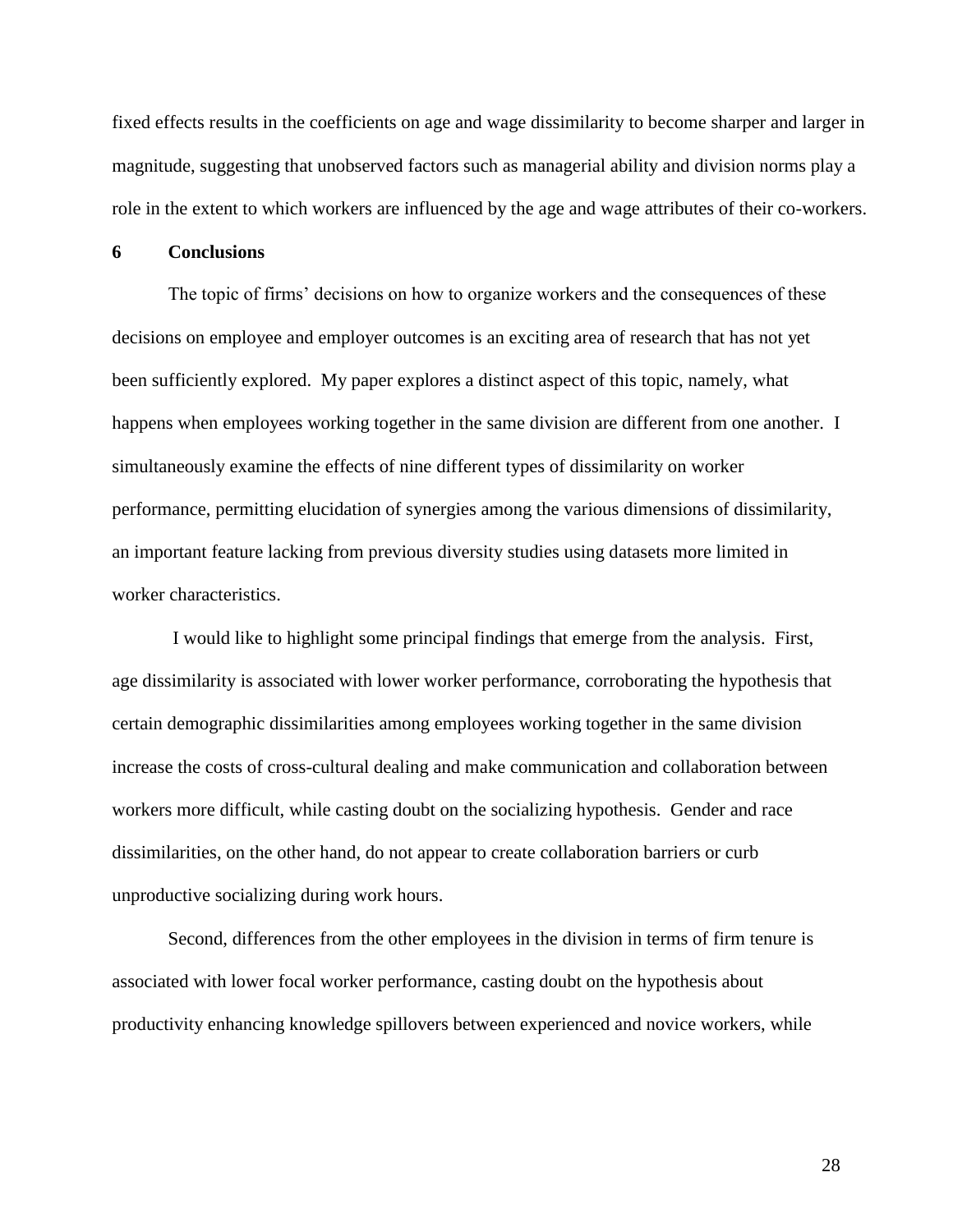supporting the hypothesis that differences in time of entry into the firm may create communication barriers among workers.

Third, the hypothesis that wage differences motivate co-workers through productive competition receives support as indicated by the positive relationship between wage heterogeneity and worker performance.

Fourth, performance dissimilarity is associated with lower worker performance, corroborating the hypothesis that differences in performance create disharmony or counterproductive competition among division members while casting doubt on the hypothesis about knowledge spillovers between high performers and low performers.

In addition to the main findings above, my analysis also reveals that the effects of certain types of dissimilarities get smaller in magnitude the longer a worker is part of a division, suggesting that communication costs among workers diminish with division tenure as members get to know one another and that the marginal value of information sharing declines as workers absorb one another"s knowledge over time. Finally, the paper presents evidence that the relationship between performance and the various measures of dissimilarity vary by the functional area the worker is involved in and division size.

These findings have important implications in terms of firm policies on how to organize workers. Although the analysis in this paper is based on workers comprising a single U.S. firm, this firm is very large and is typical in terms of assets, sales and compensation structure among large-scale U.S. firms in the same industry, therefore the results in this study can be generalized to U.S. firms more broadly.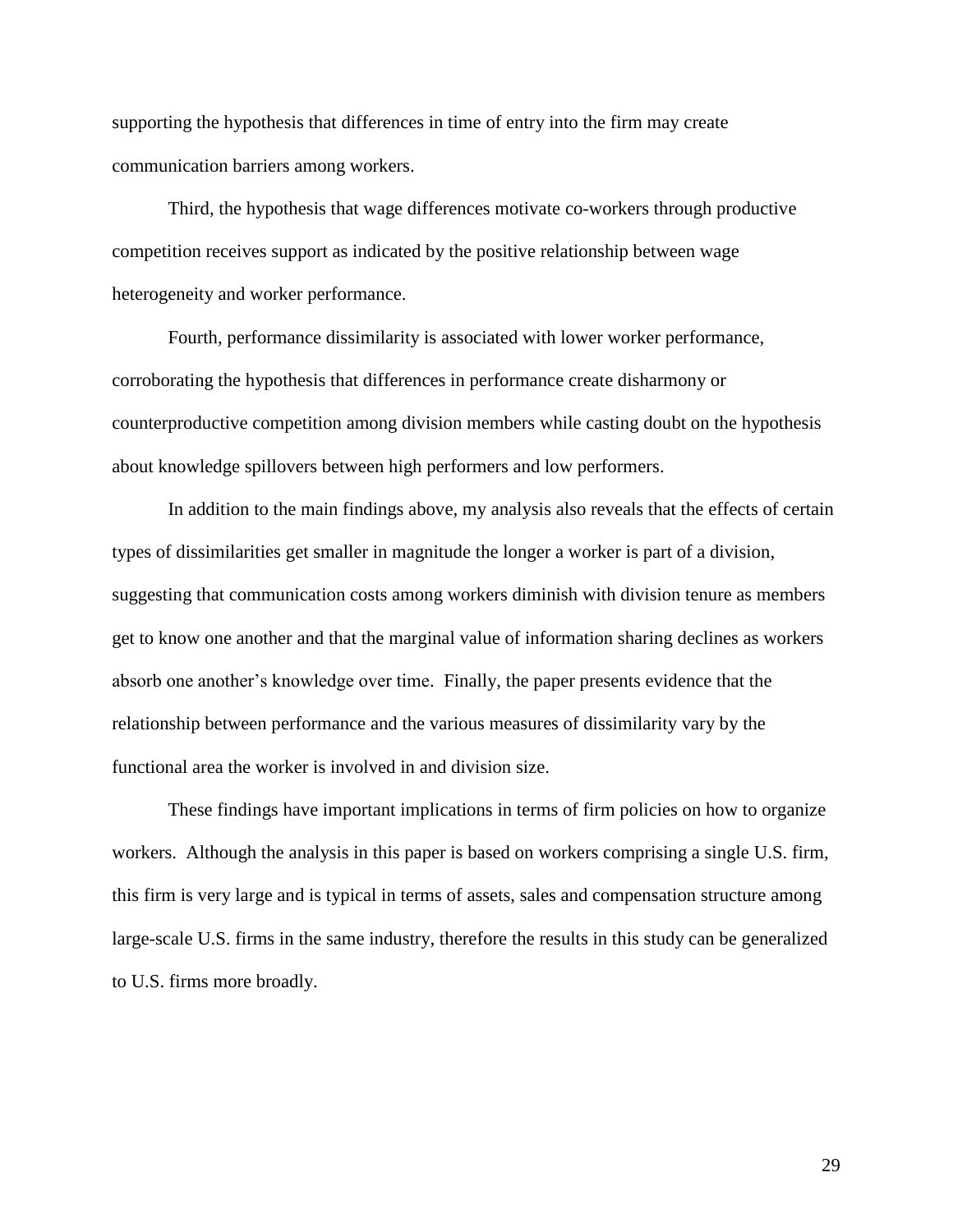#### **References**

Bantel, Karen A., and Susan E. Jackson. 1989. "Top Management and Innovations in Banking: Does the Composition of the Top Team Make a Difference?". *Strategic Management Journal*, Vol. 10, Special Issue: Strategic Leaders and Leadership (Summer), pp. 107-124.

Barrett, Richard S., 1966. *Performance Rating*. Chicago: Science Research Associates, Inc.

Becker, Gary S. 1957. *The Economics of Discrimination*. Chicago: University of Chicago Press.

Becker, Gary S., and Kevin M. Murphy. 1992. "The Division of Labor, Coordination Costs, and Knowledge". *Quarterly Journal of Economics*, Vol. 107, No. 4 (November), pp. 1137-1160.

Blau, Peter M. 1977. *Inequality and Heterogeneity*. New York: Free Press.

Clement, David, and Joseph J. Schiereck. 1973. "Sex Composition and Group Performance in a Signal Detection Task". *Memory and Cognition*, Vol. 1, pp. 251-255.

Gibbs, Michael, and Wallace Hendricks. 2004. "Do Formal Salary Systems Really Matter?". *Industrial and Labor Relations Review*, Vol. 56, No.1 (October), pp. 71-93.

Gibbs, Michael, Kenneth A. Merchant, Wim A. Van der Stede, Mark E. Vargus. 2004. "Determinants and Effects of Subjectivity in Incentives". *The Accounting Review*, Vol. 79, No. 2, pp. 409-436.

Gibbs, Michael, Kenneth A. Merchant, Wim A. Van der Stede, Mark E. Vargus. 2009. "Performance Measure Properties and Incentive System Design". *Industrial Relations*, Vol. 48, No. 2 (April), pp. 237-264.

Granovetter, Mark. 1986. "Labor Mobility, Internal Markets, and Job Matching: A Comparison of the Sociological and Economic Approaches". *Research in Social Stratification and Mobility*, Vol. 5, pp. 3-39.

Granovetter, Mark. 1995. *Getting A Job: A Study of Contacts and Careers*. 2<sup>nd</sup> Edition. Chicago: University of Chicago Press.

Granovetter, Mark. 2005. "The Impact of Social Structure on Economic Outcomes". *Journal of Economic Perspectives*, Vol. 19, No. 1 (Winter), pp. 33-50.

Hamermesh, Daniel S. 1990. "Shirking or Productive Schmoozing: Wages and the Allocation of Time at Work". *Industrial and Labor Relations Review*, Vol. 43, No. 3 (February), pp. 121S-133S.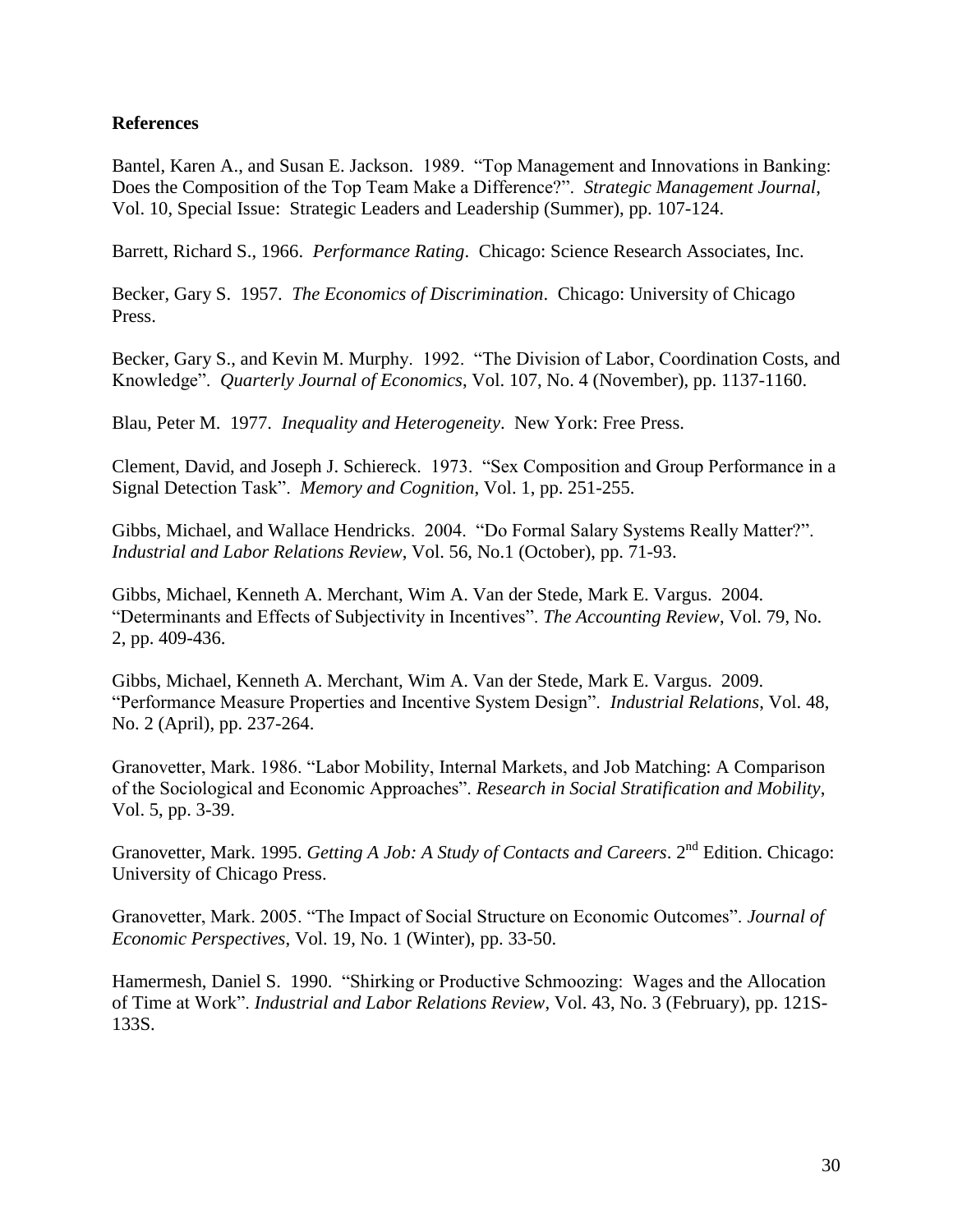Hamilton, Barton H., Jack A. Nickerson, and Hideo Owan. 2004. "Diversity and Productivity in Production Teams". Washington University in St. Louis Olin School of Business Working Paper.

Hoffman, L. Richard, and Norman R.F. Maier. 1961. "Quality and Acceptance of Problem Solutions by Members of Homogenous and Heterogeneous Groups". *Journal of Abnormal and Social Psychology,* Vol. 62, pp. 401-407.

Jackson, Susan. E., Aparna Joshi, and Niclas L. Erhardt. 2003. "Recent Research on Team and Organizational Diversity: SWOT Analysis and Implications". *Journal of Management*, 29, pp. 801-830.

Kandel, Eugene, and Edward P. Lazear. 1992. "Peer Pressure and Partnerships". *Journal of Political Economy*, Vol. 100, No. 4 (August), pp. 801-817.

Kato, Takao, and Pian Shu. 2008. "Performance Spillovers and Social Network in the Workplace: Evidence from Rural and Urban Weavers in a Chinese Textile Firm". IZA Discussion Paper No. 3340.

Kochan, Thomas, Katerina Bezrukova, Robin Ely, Susan Jackson, Aparna Joshi, Karn Jehn, Jonathan S. Leonard, and David I. Thomas. 2003. "The Effects of Diversity on Business Performance: Report of the Diversity Research Network". *Human Resource Management Journal*, Vol. 42, No. 1 (Spring), pp. 3-21.

Lang, Kevin. 1986. "A Language Theory of Discrimination". *Quarterly Journal of Economics*, Vol. 101, No. 2 (May), pp. 363-382.

Lazear, Edward P., and Sherwin Rosen. 1981. "Rank-Order Tournaments as Optimum Labor Contracts". *Journal of Political Economy*, Vol. 89, No. 5 (October), pp. 841-864.

Lazear, Edward P. 1989. "Pay Equality and Industrial Politics", *Journal of Political Economy*, Vol. 97, No. 3 (June), pp. 561-580.

Lazear, Edward P. 1999. "Globalisation and the Market for Team-Mates". *The Economic Journal*, Vol. 109, No. 454, Conference Papers (March), pp. C15-C40.

Leonard, Jonathan S., and David I. Levine. 2006. "The Effect of Diversity on Turnover: A Large Case Study". *Industrial and Labor Relations Review*, Vol. 59, No. 4 (July), pp. 547-572.

Medoff, James L., and Katharine G. Abraham. 1980. "Experience, Performance, and Earnings". *Quarterly Journal of Economics,* Vol. 95, No. 4 (Dec.), pp. 703-736.

Milgrom, Paul R. 1988. "Employment Contracts, Influence Activities, and Efficient Organization Design". *Journal of Political Economy*, Vol. 96, No. 1 (Feb.), pp. 42-60.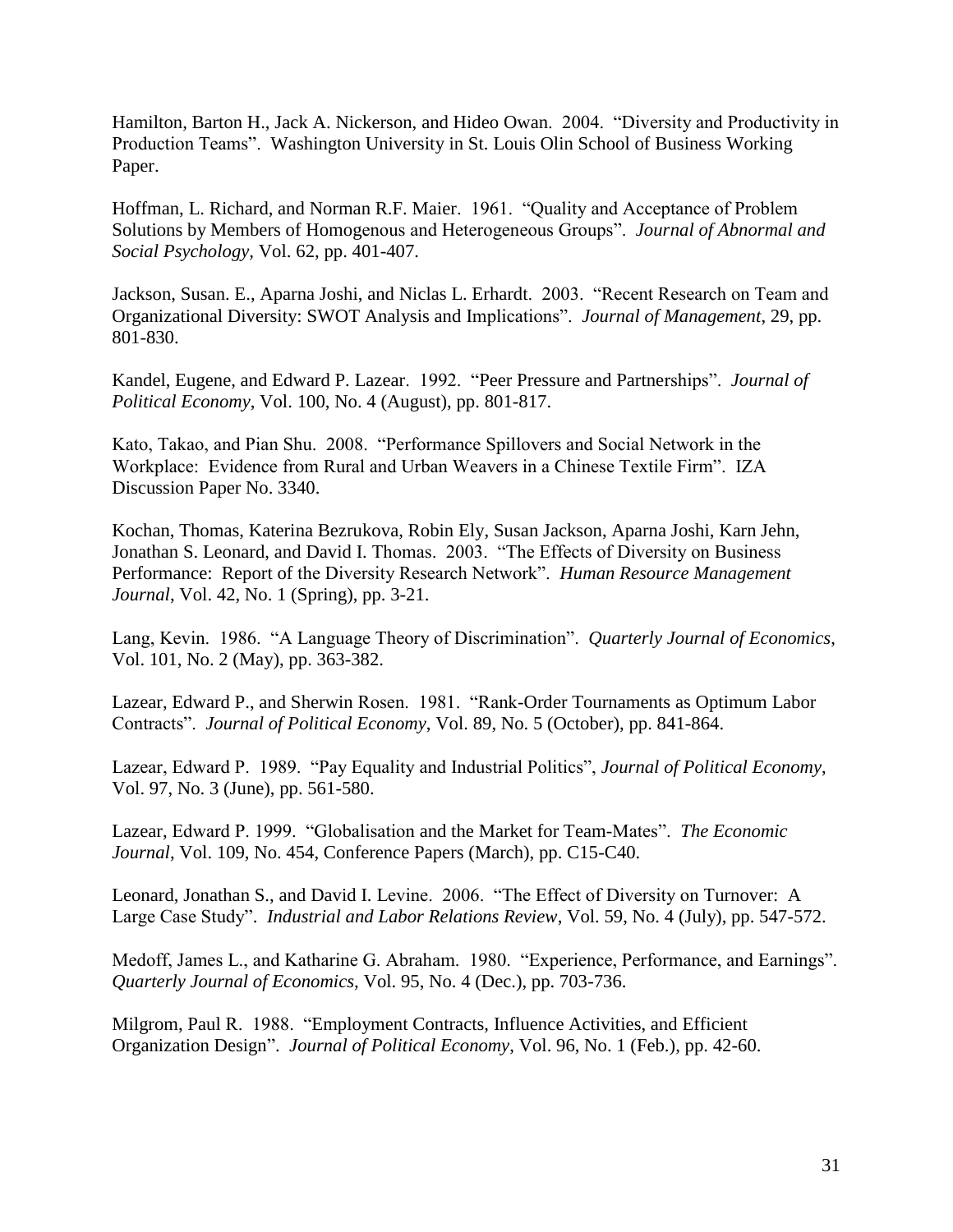Moreland, Richard L. 1985. "Social Categorization and the Assimilation of "New" Group Members". *Journal of Personality and Social Psychology*, Vol. 48, pp. 1173-1190.

Pfeffer, Jeffrey. 1983. "Organizational Demography". In B. Staw and L. Cummings, eds., *Research in Organizational Behavior*, Vol. 5, pp. 299-357, Greenwich, CT: JAI Press.

Prendergast, Canice, and Robert H. Topel. 1996. "Favoritism in Organizations". *Journal of Political Economy*, Vol. 104, No. 5 (Oct.), pp. 958-978.

Simpson, Edward H. 1949. "Measurement of Diversity". *Nature*, Vol. 163 (April), p. 688.

Smith, Adam. 1776. *An Inquiry into the Nature and Causes of the Wealth of Nations*. Edwin Cannan, ed., Chicago: The University of Chicago Press.

Tsui, Anne S., Terri D. Egan, and Charles A. O"Reilly. 1992. "Being Different: Relational Demography and Organizational Attachment". *Administrative Science Quarterly,* Vol. 37, No. 4 (December), pp. 549-579.

Watson, Warren E., Kamalesh Kumar, and Larry K. Michaelsen. 1993. "Cultural Diversity"s Impact on Interaction Process and Performance: Comparing Homogenous and Diverse Task Groups". *Academy of Management Journal*, Vol. 36, No. 3 (June), pp. 590-602.

Welch, Finis. 1967. "Labor-Market Discrimination: An Interpretation of Income Differences in the Rural South". *Journal of Political Economy*, Vol. 75, No. 3 (June), pp. 225-240.

Williams, Katherine Y., and Charles A. O"Reilly. 1998. "Demography and Diversity in Organizations: A Review of 40 Years of Research". In *Research in Organizational Behavior*, B.M. Straw and L.L. Cummings, eds., Vol. 20, Greenwich: JAI Press, Inc.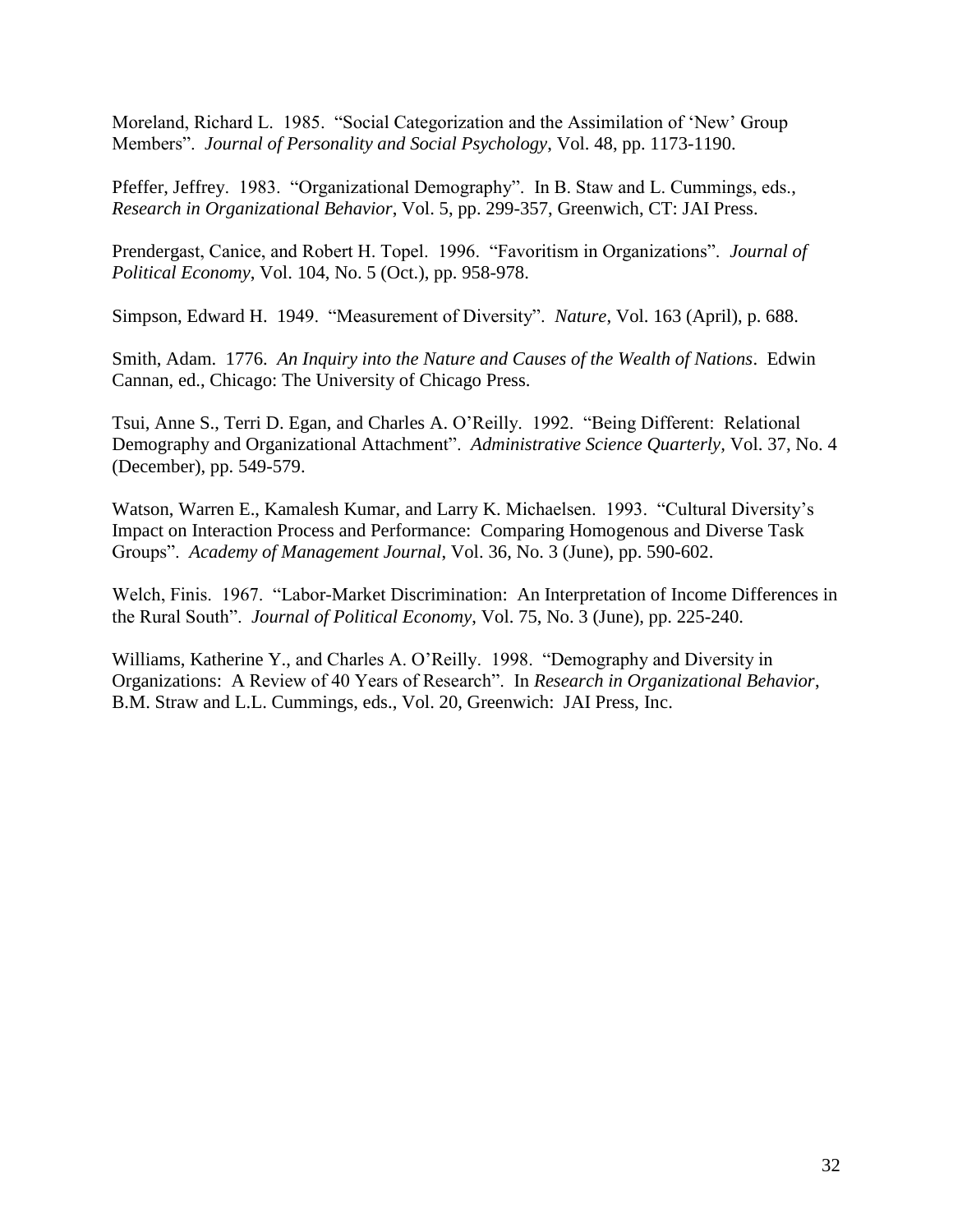### **Tables**

## **Table 1: Descriptive Statistics**

| Variable                                | Mean    | <b>Standard Deviation</b> | Observations |
|-----------------------------------------|---------|---------------------------|--------------|
| <b>Worker Controls</b>                  |         |                           |              |
| Worker Male                             | 0.503   | 0.500                     | 17,982       |
| Worker Age                              | 34.388  | 8.859                     | 17,982       |
| Worker No High School Degree            | 0.018   | 0.134                     | 16,407       |
| Worker High School Degree               | 0.489   | 0.500                     | 16,407       |
| Worker Bachelor's Degree                | 0.344   | 0.475                     | 16,407       |
| Worker Advanced Degree                  | 0.149   | 0.356                     | 16,407       |
| Worker Full Time                        | 0.980   | 0.139                     | 18,413       |
| <b>Worker Hours</b>                     | 39.454  | 2.778                     | 18,413       |
| Worker Paid Annually                    | 0.462   | 0.499                     | 18,412       |
| Worker Paid Monthly                     | 0.331   | 0.471                     | 18,412       |
| Worker Paid Hourly                      | 0.207   | 0.405                     | 18,412       |
| Worker Wage                             | 16.574  | 9.838                     | 18,411       |
| Worker Bonus                            | 0.078   | 0.269                     | 18,364       |
| Worker Caucasian                        | 0.751   | 0.432                     | 17,982       |
| Worker Black                            | 0.080   | 0.272                     | 17,982       |
| Worker Asian                            | 0.085   | 0.278                     | 17,982       |
| Worker Hispanic                         | 0.079   | 0.270                     | 17,982       |
| <b>Worker Other Race</b>                | 0.005   | 0.069                     | 17,982       |
| Worker Tenure at Firm                   | 4.269   | 5.205                     | 18,413       |
| Worker Tenure at Division               | 1.290   | 0.973                     | 16,267       |
| <b>Worker Division Size</b>             | 200.458 | 285.416                   | 16,267       |
| Year <sub>89</sub>                      | 0.024   | 0.154                     | 18,413       |
| Year <sub>90</sub>                      | 0.142   | 0.349                     | 18,413       |
| Year91                                  | 0.235   | 0.424                     | 18,413       |
| Year92                                  | 0.246   | 0.431                     | 18,413       |
| Year93                                  | 0.288   | 0.453                     | 18,413       |
| Year94                                  | 0.065   | 0.247                     | 18,413       |
| Worker Executive Management             | 0.003   | 0.055                     | 18,408       |
| <b>Worker Business</b>                  | 0.003   | 0.052                     | 18,408       |
| Worker Administrative                   | 0.015   | 0.120                     | 18,408       |
| Worker Human Resources                  | 0.028   | 0.166                     | 18,408       |
| Worker Financial Development            | 0.003   | 0.053                     | 18,408       |
| Worker Finance                          | 0.098   | 0.297                     | 18,408       |
| <b>Worker Quality Assurance</b>         | 0.080   | 0.271                     | 18,408       |
| Worker Legal                            | 0.007   | 0.084                     | 18,408       |
| <b>Worker Marketing</b>                 | 0.065   | 0.247                     | 18,408       |
| <b>Worker Operations Distributions</b>  | 0.237   | 0.425                     | 18,408       |
| Worker Manufacturing                    | 0.197   | 0.398                     | 18,408       |
| <b>Worker Sales Representation</b>      | 0.083   | 0.276                     | 18,408       |
| Worker Sales Management                 | 0.021   | 0.142                     | 18,408       |
| Worker Research and Development         | 0.097   | 0.296                     | 18,408       |
| Worker Electronic Data Processing       | 0.048   | 0.214                     | 18,408       |
| Worker Health Care                      | 0.012   | 0.107                     | 18,408       |
| <b>Worker Scientific Affairs</b>        | 0.003   | 0.058                     | 18,408       |
| Worker Dissimilarity Indexes            |         |                           |              |
| Worker Age Dissimilarity                | 0.211   | 0.144                     | 16,073       |
| Worker Gender Dissimilarity             | 0.430   | 0.178                     | 16,116       |
| Worker Race Dissimilarity               | 0.357   | 0.301                     | 16,116       |
| Worker Dissimilarity in Firm Tenure     | 1.414   | 1.532                     | 16,267       |
| Worker Dissimilarity in Division Tenure | 0.846   | 1.915                     | 16,267       |
| Worker Function Dissimilarity           | 0.358   | 0.357                     | 16,267       |
| Worker Wage Dissimilarity               | 0.340   | 0.276                     | 16,103       |
| Worker Performance Dissimilarity        | 0.211   | 0.155                     | 16,036       |
| Worker Education Dissimilarity          | 0.478   | 0.266                     | 14,803       |
| Worker Outcome Variable                 |         |                           |              |
| <b>Worker Performance</b>               | 2.432   | 0.601                     | 18,413       |
|                                         |         |                           |              |

Note: The sample contains 18,413 worker-year observations on 9,248 workers in 702 divisions.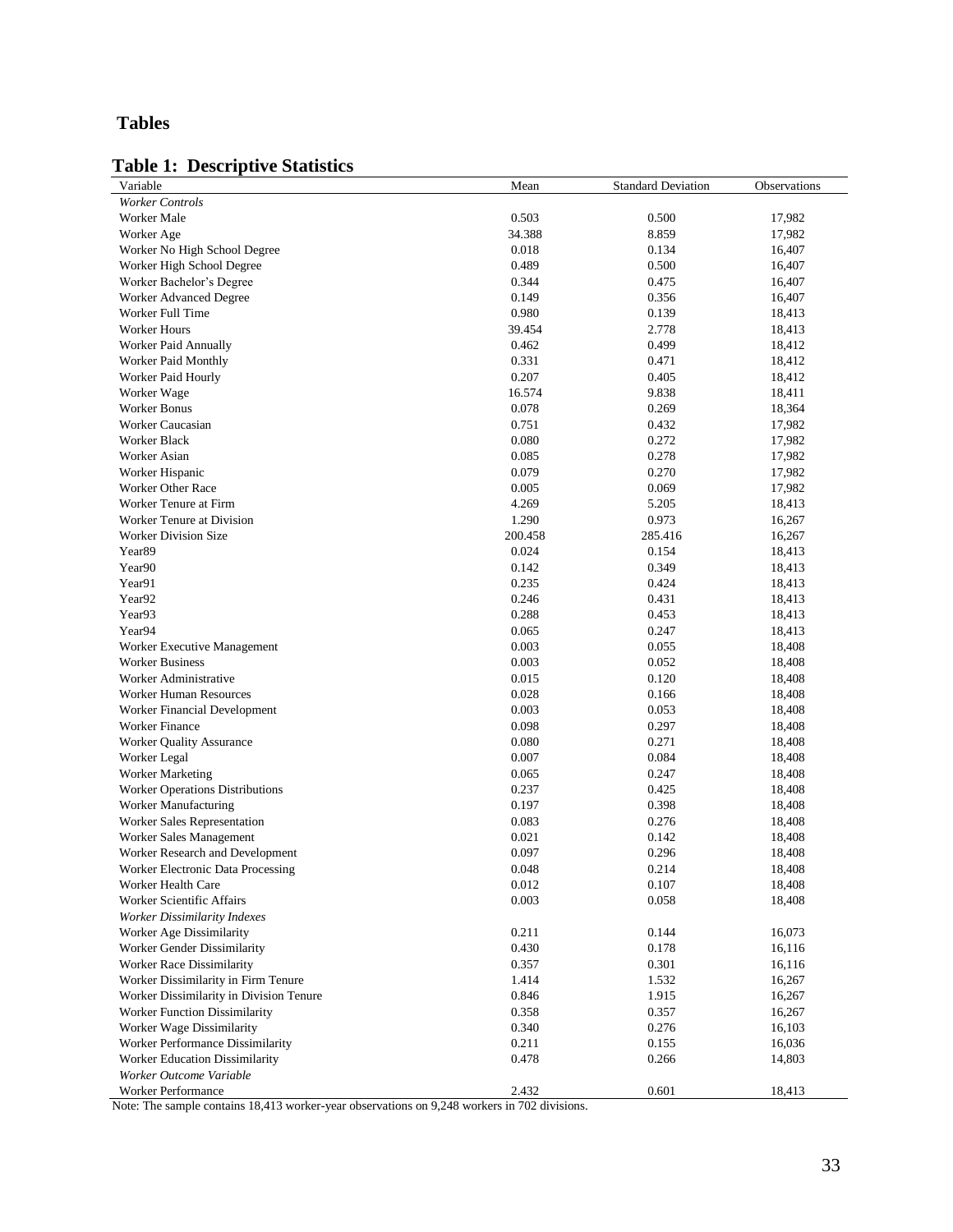|                                         |             | Dependent Variable: Worker Performance |              |  |  |  |
|-----------------------------------------|-------------|----------------------------------------|--------------|--|--|--|
|                                         | (1)         | (2)                                    | (3)          |  |  |  |
| Worker Age Dissimilarity                | $-0.216***$ | $-0.103**$                             | $-0.127***$  |  |  |  |
|                                         | (0.040)     | (0.041)                                | (0.040)      |  |  |  |
| Worker Gender Dissimilarity             | $0.084**$   | $0.095***$                             | $0.056*$     |  |  |  |
|                                         | (0.033)     | (0.032)                                | (0.032)      |  |  |  |
| Worker Race Dissimilarity               | $-0.124***$ | $-0.036$                               | $-0.058*$    |  |  |  |
|                                         | (0.020)     | (0.034)                                | (0.034)      |  |  |  |
| Worker Dissimilarity in Firm Tenure     | $-0.046***$ | $-0.022***$                            | $-0.020***$  |  |  |  |
|                                         | (0.004)     | (0.004)                                | (0.004)      |  |  |  |
| Worker Dissimilarity in Division Tenure | $0.015***$  | $0.011***$                             | $0.008***$   |  |  |  |
|                                         | (0.003)     | (0.003)                                | (0.003)      |  |  |  |
| <b>Worker Function Dissimilarity</b>    | $0.088***$  | $0.067***$                             | $0.080***$   |  |  |  |
|                                         | (0.017)     | (0.018)                                | (0.020)      |  |  |  |
| Worker Wage Dissimilarity               | $0.162***$  | $0.069***$                             | $0.066***$   |  |  |  |
|                                         | (0.022)     | (0.024)                                | (0.024)      |  |  |  |
| Worker Performance Dissimilarity        | $-0.690***$ | $-0.691***$                            | $-0.672***$  |  |  |  |
|                                         | (0.052)     | (0.050)                                | (0.049)      |  |  |  |
| Worker Education Dissimilarity          | $0.097***$  | $0.086***$                             | 0.019        |  |  |  |
|                                         | (0.024)     | (0.030)                                | (0.031)      |  |  |  |
| <b>Worker Male</b>                      |             | $-0.048***$                            | $-0.042***$  |  |  |  |
|                                         |             | (0.013)                                | (0.013)      |  |  |  |
| Worker Age                              |             | $-0.002$ ***                           | $-0.003***$  |  |  |  |
|                                         |             | (0.001)                                | (0.001)      |  |  |  |
| Worker Full Time                        |             | $-0.100$                               | $-0.087$     |  |  |  |
|                                         |             | (0.077)                                | (0.078)      |  |  |  |
| <b>Worker Hours</b>                     |             | $0.010**$                              | $0.009**$    |  |  |  |
|                                         |             | (0.004)                                | (0.004)      |  |  |  |
| Worker Paid Annually                    |             | $-0.215***$                            | $-0.211***$  |  |  |  |
|                                         |             | (0.025)                                | (0.027)      |  |  |  |
| Worker Paid Monthly                     |             | $-0.085***$                            | $-0.077***$  |  |  |  |
|                                         |             | (0.019)                                | (0.020)      |  |  |  |
| Worker Wage                             |             | $0.015***$                             | $0.013***$   |  |  |  |
|                                         |             | (0.001)                                | (0.001)      |  |  |  |
| <b>Worker Bonus</b>                     |             | $-0.130***$                            | $-0.111***$  |  |  |  |
|                                         |             | (0.028)                                | (0.029)      |  |  |  |
| Worker Tenure at Firm                   |             | $0.007***$                             | $0.008***$   |  |  |  |
|                                         |             | (0.002)                                | (0.002)      |  |  |  |
| Worker Tenure at Division               |             | $0.036***$                             | $0.033***$   |  |  |  |
|                                         |             | (0.007)                                | (0.007)      |  |  |  |
| <b>Worker Division Size</b>             |             | $-0.000***$                            | $-0.000$ *** |  |  |  |
|                                         |             | (0.000)                                | (0.000)      |  |  |  |
| <b>Worker Education Dummies</b>         | NO          | <b>YES</b>                             | <b>YES</b>   |  |  |  |
| <b>Worker Race Dummies</b>              | NO.         | <b>YES</b>                             | <b>YES</b>   |  |  |  |
| <b>Worker Year Dummies</b>              | NO          | <b>YES</b>                             | <b>YES</b>   |  |  |  |
| <b>Worker Function Dummies</b>          | NO.         | NO                                     | YES          |  |  |  |
| Constant                                | 2.532***    | $2.159***$                             | $2.236***$   |  |  |  |
|                                         | (0.022)     | (0.098)                                | (0.101)      |  |  |  |
| Observations                            | 14581       | 14581                                  | 14581        |  |  |  |
| <b>Adjusted R-squared</b>               | 0.068       | 0.108                                  | 0.127        |  |  |  |

#### **Table 2: Relationship Between Dissimilarity and Worker Performance: Pooled Least Squares Regressions**

Note: Based on the pooled worker-year sample. Robust standard errors clustered by worker are in parentheses. \*, \*\*, \*\*\* indicate significance at the 10%, 5% and 1% levels, respectively. The omitted category for the frequency of payment dummy variable group is *Worker Paid Hourly*.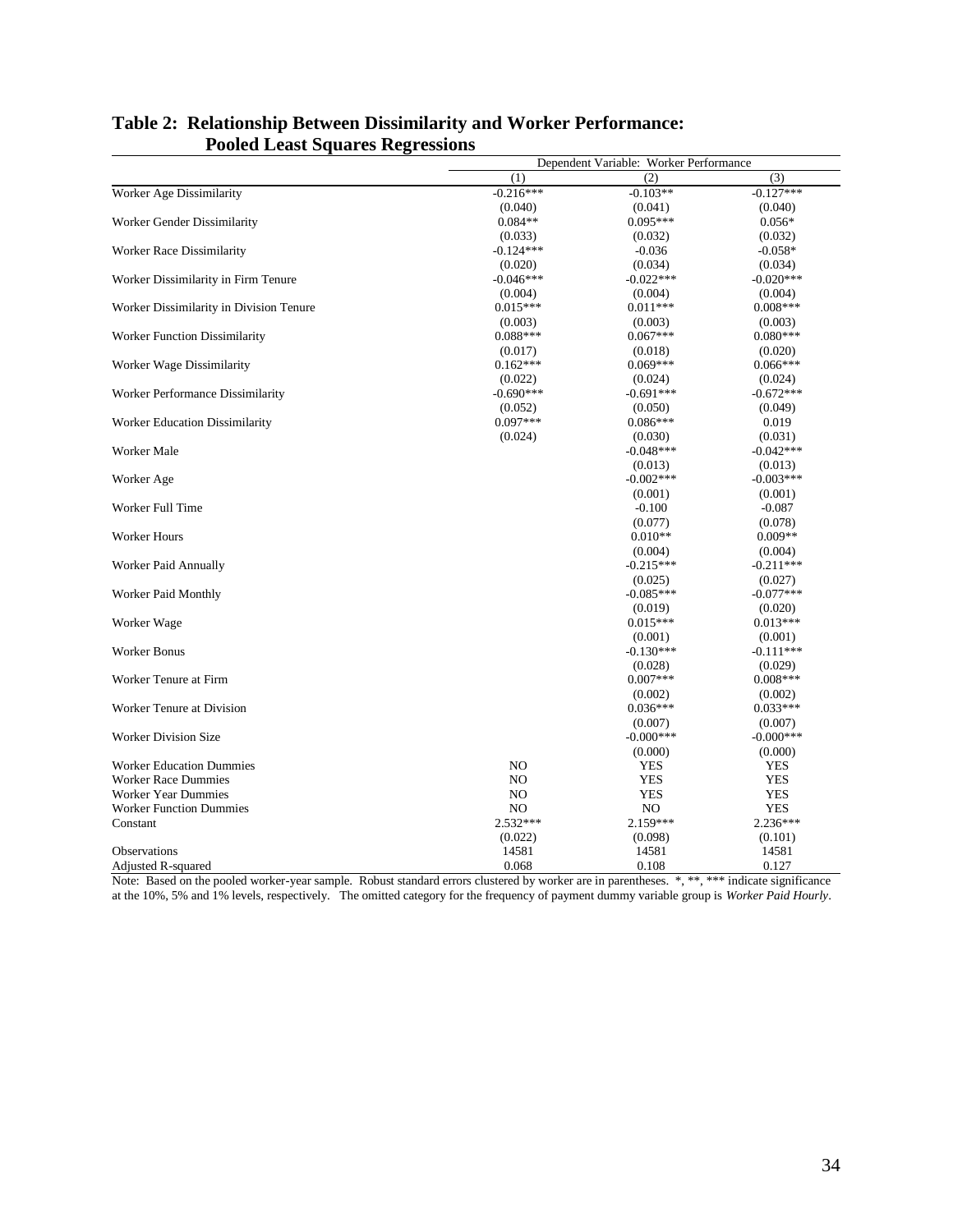|                                         | Dependent Variable: Worker Performance |                      |                      |  |  |
|-----------------------------------------|----------------------------------------|----------------------|----------------------|--|--|
|                                         | (1)                                    | (2)                  | (3)                  |  |  |
| Worker Age Dissimilarity                | $-0.283**$                             | $-0.198$             | $-0.213*$            |  |  |
|                                         | (0.127)                                | (0.128)              | (0.129)              |  |  |
| Worker Gender Dissimilarity             | 0.067                                  | 0.065                | 0.064                |  |  |
|                                         | (0.064)                                | (0.065)              | (0.065)              |  |  |
| <b>Worker Race Dissimilarity</b>        | $-0.112$                               | $-0.130$             | $-0.129$             |  |  |
|                                         | (0.094)                                | (0.095)              | (0.094)              |  |  |
| Worker Dissimilarity in Firm Tenure     | $-0.038***$                            | $-0.022***$          | $-0.022***$          |  |  |
|                                         | (0.006)                                | (0.006)              | (0.006)              |  |  |
| Worker Dissimilarity in Division Tenure | 0.006                                  | 0.005                | 0.004                |  |  |
|                                         | (0.004)                                | (0.004)              | (0.004)              |  |  |
| <b>Worker Function Dissimilarity</b>    | $-0.072*$                              | $-0.060$             | $-0.055$             |  |  |
|                                         | (0.037)                                | (0.038)              | (0.043)              |  |  |
| Worker Wage Dissimilarity               | 0.025                                  | 0.068                | $0.075*$             |  |  |
|                                         | (0.046)                                | (0.046)              | (0.046)              |  |  |
| Worker Performance Dissimilarity        | $-0.370***$                            | $-0.388***$          | $-0.387***$          |  |  |
|                                         | (0.070)                                | (0.069)              | (0.069)              |  |  |
| <b>Worker Education Dissimilarity</b>   | $-0.016$                               | 0.024                | 0.009                |  |  |
|                                         | (0.066)                                | (0.067)              | (0.067)              |  |  |
| Worker Male                             |                                        | $\bullet$            | $\bullet$            |  |  |
| Worker Age                              |                                        | $0.035*$             | $0.035*$             |  |  |
|                                         |                                        | (0.021)              | (0.021)              |  |  |
| Worker Full Time                        |                                        | $-0.087$             | $-0.086$             |  |  |
|                                         |                                        | (0.087)              | (0.087)              |  |  |
| <b>Worker Hours</b>                     |                                        | $0.009**$            | $0.009*$             |  |  |
|                                         |                                        | (0.004)              | (0.004)              |  |  |
| Worker Paid Annually                    |                                        | $-0.263***$          | $-0.261***$          |  |  |
|                                         |                                        | (0.082)              | (0.083)              |  |  |
| Worker Paid Monthly                     |                                        | $-0.100*$            | $-0.105*$            |  |  |
|                                         |                                        | (0.055)              | (0.056)              |  |  |
| Worker Wage                             |                                        | $-0.017***$          | $-0.018***$          |  |  |
|                                         |                                        | (0.004)              | (0.004)              |  |  |
| <b>Worker Bonus</b>                     |                                        | 0.044                | 0.029                |  |  |
|                                         |                                        | (0.046)              | (0.047)              |  |  |
| Worker Tenure at Firm                   |                                        | 0.017                | 0.019                |  |  |
|                                         |                                        | (0.024)              | (0.024)              |  |  |
| Worker Tenure at Division               |                                        | 0.017                | 0.016                |  |  |
|                                         |                                        | (0.011)              | (0.011)              |  |  |
| <b>Worker Division Size</b>             |                                        | $-0.000$             | $-0.000$             |  |  |
| <b>Worker Education Dummies</b>         |                                        | (0.000)<br>$\bullet$ | (0.000)<br>$\bullet$ |  |  |
| <b>Worker Race Dummies</b>              |                                        |                      |                      |  |  |
| <b>Year Dummies</b>                     | NO.                                    | <b>YES</b>           | <b>YES</b>           |  |  |
| <b>Worker Function Dummies</b>          | NO                                     | NO.                  | <b>YES</b>           |  |  |
| Constant                                | $2.636***$                             | 1.525**              | $1.552**$            |  |  |
|                                         | (0.057)                                | (0.661)              | (0.662)              |  |  |
| Observations                            | 14581                                  | 14581                | 14581                |  |  |
| Adjusted R-squared                      | 0.021                                  | 0.035                | 0.037                |  |  |
| Number of id                            | 8059                                   | 8059                 | 8059                 |  |  |

#### **Table 3: Relationship Between Dissimilarity and Worker Performance: Panel Regressions with Worker Fixed Effects**

Note: Based on the worker-year sample. Robust standard errors clustered by worker are in parentheses. \*, \*\*, \*\*\* indicate significance at the 10%, 5% and 1% levels, respectively. The omitted category for the frequency of payment dummy variable group is *Worker Paid Hourly*.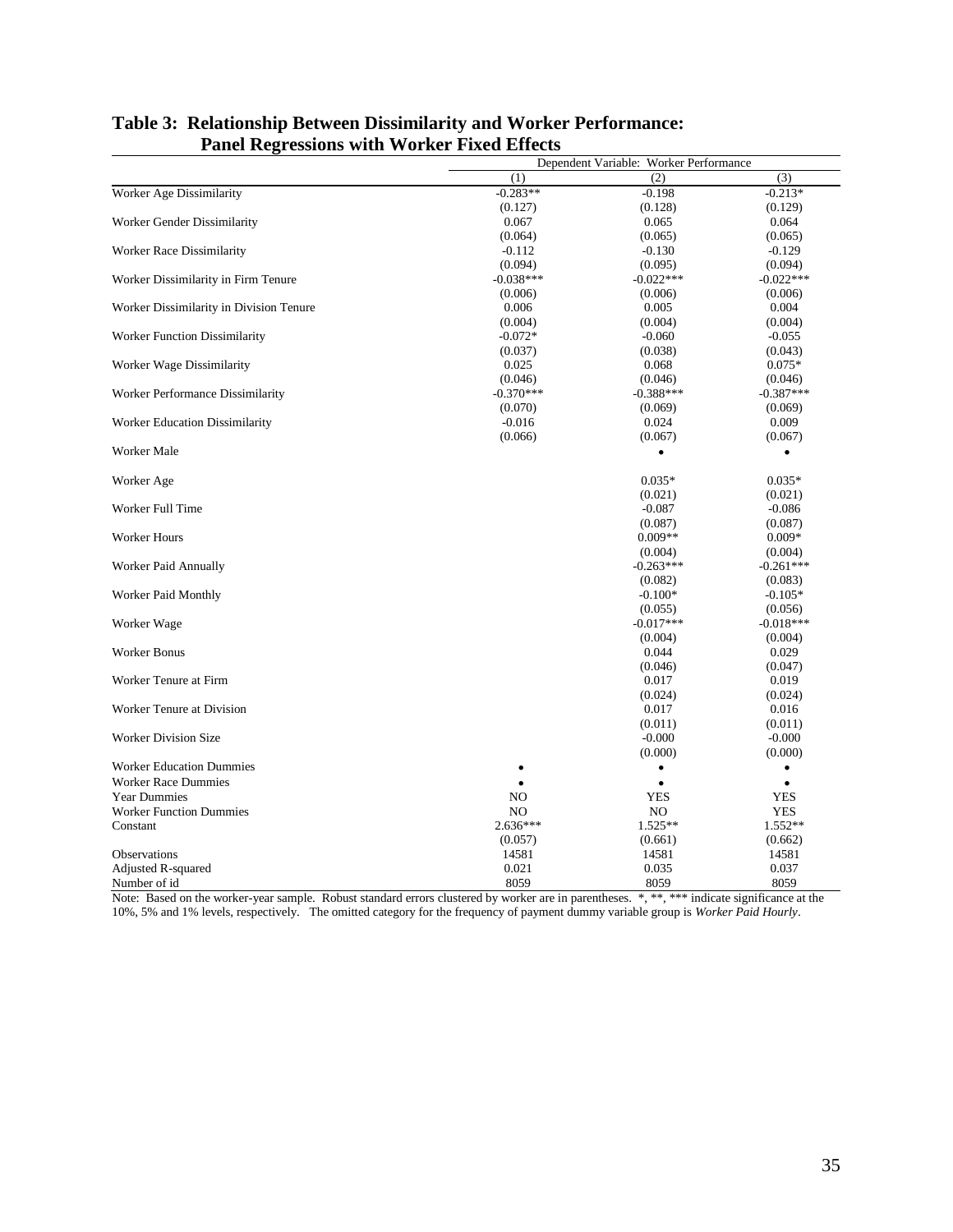#### **Table 4: How the Relationship Between Dissimilarity and Worker Performance Varies with Tenure at the Division**

|                                                                        | Dependent Variable: Worker Performance |
|------------------------------------------------------------------------|----------------------------------------|
| Worker Age Dissimilarity                                               | $-0.290**$                             |
|                                                                        | (0.135)                                |
| Worker Gender Dissimilarity                                            | 0.081<br>(0.075)                       |
| Worker Race Dissimilarity                                              | $-0.116$                               |
|                                                                        | (0.097)                                |
| Worker Dissimilarity in Firm Tenure                                    | $-0.019***$                            |
|                                                                        | (0.006)                                |
| Worker Dissimilarity in Division Tenure                                | $0.007*$                               |
|                                                                        | (0.004)                                |
| Worker Function Dissimilarity                                          | $-0.086*$                              |
|                                                                        | (0.048)<br>$0.125**$                   |
| Worker Wage Dissimilarity                                              | (0.053)                                |
| Worker Performance Dissimilarity                                       | $-0.452***$                            |
|                                                                        | (0.094)                                |
| Worker Education Dissimilarity                                         | 0.064                                  |
|                                                                        | (0.073)                                |
| Worker Age Dissimilarity * Worker Tenure at Division                   | 0.049                                  |
|                                                                        | (0.045)                                |
| Worker Gender Dissimilarity * Worker Tenure at Division                | $-0.017$                               |
|                                                                        | (0.034)                                |
| Worker Race Dissimilarity * Worker Tenure at Division                  | $-0.003$<br>(0.020)                    |
| Worker Dissimilarity in Tenure at Firm * Worker Tenure at Division     | $0.044***$                             |
|                                                                        | (0.013)                                |
| Worker Dissimilarity in Tenure at Division * Worker Tenure at Division | $-0.012$                               |
|                                                                        | (0.014)                                |
| Worker Function Dissimilarity * Worker Tenure at Division              | 0.019                                  |
|                                                                        | (0.017)                                |
| Worker Wage Dissimilarity * Worker Tenure at Division                  | $-0.037*$                              |
|                                                                        | (0.022)                                |
| Worker Performance Dissimilarity * Worker Tenure at Division           | 0.049<br>(0.060)                       |
| Worker Education Dissimilarity * Worker Tenure at Division             | $-0.048**$                             |
|                                                                        | (0.024)                                |
| Worker Male                                                            | $\bullet$                              |
|                                                                        |                                        |
| Worker Age                                                             | $0.034*$                               |
| Worker Full Time                                                       | (0.021)<br>$-0.075$                    |
|                                                                        | (0.087)                                |
| Worker Hours                                                           | $0.009*$                               |
|                                                                        | (0.004)                                |
| Worker Paid Annually                                                   | $-0.275***$                            |
|                                                                        | (0.083)                                |
| Worker Paid Monthly                                                    | $-0.120**$                             |
| Worker Wage                                                            | (0.056)<br>$-0.016***$                 |
|                                                                        | (0.004)                                |
| <b>Worker Bonus</b>                                                    | 0.037                                  |
|                                                                        | (0.047)                                |
| Worker Tenure at Firm                                                  | 0.026                                  |
|                                                                        | (0.024)                                |
| Worker Tenure at Division                                              | 0.010                                  |
|                                                                        | (0.028)                                |
| <b>Worker Division Size</b>                                            | $-0.000$                               |
|                                                                        | (0.000)                                |
| <b>Worker Education Dummies</b><br><b>Worker Race Dummies</b>          | $\bullet$                              |
| <b>Year Dummies</b>                                                    | <b>YES</b>                             |
|                                                                        |                                        |

#### *Panel A: Panel Regression with Interactions and Worker Fixed Effects*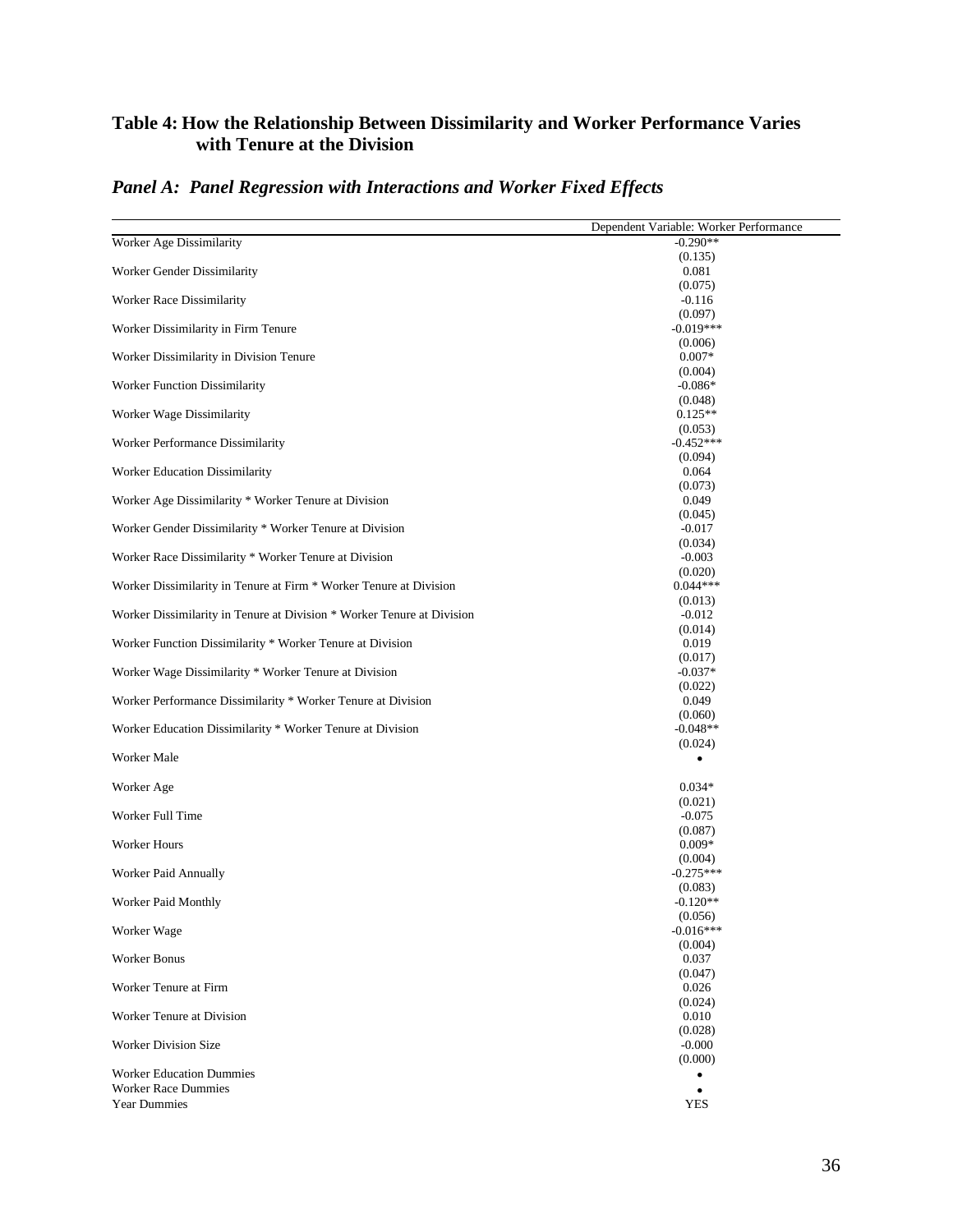| <b>Worker Function Dummies</b> | <b>YES</b>           |
|--------------------------------|----------------------|
| Constant                       | $1.480**$<br>(0.665) |
| Observations                   | 14581                |
| Number of id                   | 8059                 |
| <b>Adjusted R-squared</b>      | 0.041                |

Note: Based on the worker-year sample. Robust standard errors clustered by worker are in parentheses. \*, \*\*, \*\*\* indicate significance at the 10%, 5% and 1% levels, respectively. The omitted category for the frequency of payment dummy variable group is *Worker Paid Hourly*.

#### *Panel B: Implied Marginal Effects of Dissimilarity on Worker Performance at Selected Percentiles of Worker Tenure at the Division*

|                                         |             |             |             | Dependent Variable: Worker Performance       |             |             |            |
|-----------------------------------------|-------------|-------------|-------------|----------------------------------------------|-------------|-------------|------------|
|                                         |             |             |             | Percentile of Worker Tenure at the Division: |             |             |            |
|                                         | 0.05        | 0.10        | 0.25        | 0.50                                         | 0.75        | 0.90        | 0.95       |
| Worker Age Dissimilarity                | $-0.286**$  | $-0.278**$  | $-0.265**$  | $-0.241*$                                    | $-0.196$    | $-0.155$    | $-0.134$   |
|                                         | (0.134)     | (0.132)     | (0.130)     | (0.130)                                      | (0.138)     | (0.156)     | (0.167)    |
| Worker Gender Dissimilarity             | 0.079       | 0.077       | 0.072       | 0.064                                        | 0.048       | 0.034       | 0.026      |
|                                         | (0.074)     | (0.071)     | (0.068)     | (0.065)                                      | (0.070)     | (0.086)     | (0.096)    |
| Worker Race Dissimilarity               | $-0.116$    | $-0.117$    | $-0.118$    | $-0.119$                                     | $-0.122$    | $-0.125$    | $-0.126$   |
|                                         | (0.097)     | (0.096)     | (0.095)     | (0.095)                                      | (0.096)     | (0.100)     | (0.103)    |
| Worker Dissimilarity in Firm Tenure     | $-0.015**$  | $-0.008$    | 0.003       | $0.024*$                                     | $0.064**$   | $0.101***$  | $0.119***$ |
|                                         | (0.006)     | (0.007)     | (0.009)     | (0.014)                                      | (0.025)     | (0.036)     | (0.041)    |
| Worker Dissimilarity in Division Tenure | 0.005       | 0.004       | 0.000       | $-0.006$                                     | $-0.017$    | $-0.027$    | $-0.032$   |
|                                         | (0.004)     | (0.005)     | (0.008)     | (0.014)                                      | (0.027)     | (0.038)     | (0.044)    |
| <b>Worker Function Dissimilarity</b>    | $-0.084*$   | $-0.081*$   | $-0.076*$   | $-0.067$                                     | $-0.050$    | $-0.034$    | $-0.027$   |
|                                         | (0.047)     | (0.046)     | (0.045)     | (0.043)                                      | (0.045)     | (0.051)     | (0.054)    |
| Worker Wage Dissimilarity               | $0.122**$   | $0.116**$   | $0.107**$   | $0.088*$                                     | 0.054       | 0.023       | 0.007      |
|                                         | (0.052)     | (0.051)     | (0.049)     | (0.046)                                      | (0.048)     | (0.057)     | (0.062)    |
| Worker Performance Dissimilarity        | $-0.448***$ | $-0.440***$ | $-0.427***$ | $-0.403***$                                  | $-0.357***$ | $-0.316***$ | $-0.295**$ |
|                                         | (0.090)     | (0.084)     | (0.076)     | (0.068)                                      | (0.085)     | (0.122)     | (0.143)    |
| <b>Worker Education Dissimilarity</b>   | 0.060       | 0.052       | 0.040       | 0.016                                        | $-0.028$    | $-0.069$    | $-0.089$   |
|                                         | (0.072)     | (0.071)     | (0.069)     | (0.067)                                      | (0.069)     | (0.077)     | (0.082)    |

Note: Based on the worker-year sample. Robust standard errors clustered by worker are in parentheses. \*, \*\*, \*\*\* indicate significance at the 10%, 5% and 1% levels, respectively.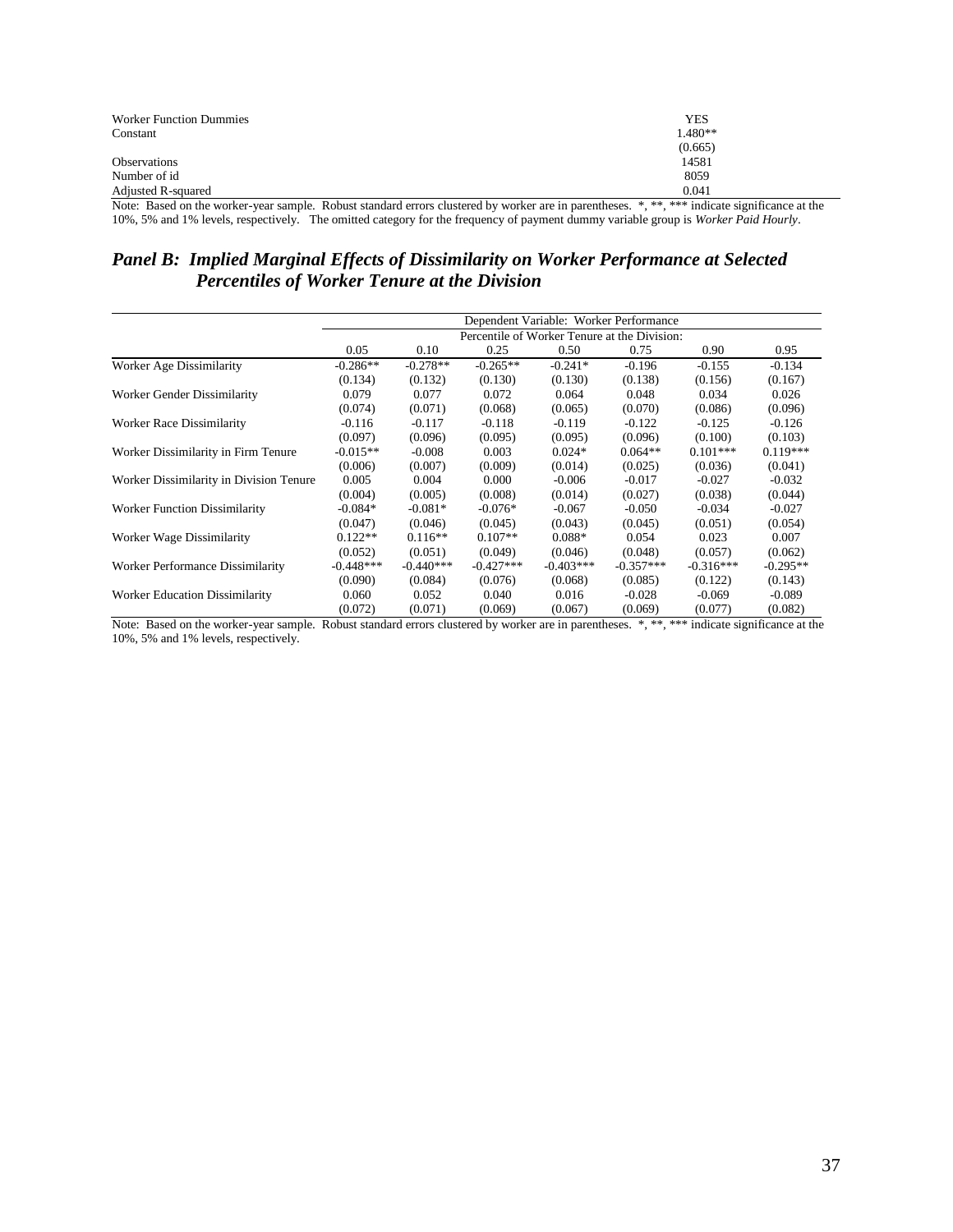|                                         |             |            | Dependent Variable: Worker Performance |            |             |             |
|-----------------------------------------|-------------|------------|----------------------------------------|------------|-------------|-------------|
|                                         | Finance     | Marketing  | Oper./Distr.                           | Manufac.   | Sales Reps. | R&D         |
|                                         | (1)         | (2)        | (3)                                    | (4)        | (5)         | (6)         |
| Worker Age Dissimilarity                | $-0.307$    | $-0.580$   | $-0.349$                               | $-0.456$   | $-0.372$    | $0.784*$    |
|                                         | (0.500)     | (0.541)    | (0.242)                                | (0.374)    | (0.389)     | (0.426)     |
| Worker Gender Dissimilarity             | 0.147       | $-0.062$   | $-0.014$                               | $-0.115$   | 0.101       | $-0.341$    |
|                                         | (0.236)     | (0.259)    | (0.108)                                | (0.268)    | (0.196)     | (0.267)     |
| <b>Worker Race Dissimilarity</b>        | $-0.409$    | 0.345      | $-0.291*$                              | $-0.276$   | 0.403       | 0.003       |
|                                         | (0.272)     | (0.428)    | (0.177)                                | (0.269)    | (0.383)     | (0.319)     |
| Worker Dissimilarity in Firm Tenure     | $-0.021$    | 0.007      | $-0.036***$                            | 0.007      | $-0.124***$ | $-0.026**$  |
|                                         | (0.024)     | (0.055)    | (0.014)                                | (0.013)    | (0.029)     | (0.013)     |
| Worker Dissimilarity in Division Tenure | $-0.006$    | $0.022**$  | 0.013                                  | $-0.007$   | $0.051**$   | 0.006       |
|                                         | (0.021)     | (0.010)    | (0.008)                                | (0.009)    | (0.025)     | (0.010)     |
| <b>Worker Function Dissimilarity</b>    | $-0.208$    | 0.088      | $-0.272**$                             | $-0.123$   | $-0.072$    | 0.146       |
|                                         | (0.150)     | (0.206)    | (0.128)                                | (0.179)    | (0.237)     | (0.137)     |
| Worker Wage Dissimilarity               | 0.291       | 0.161      | 0.037                                  | 0.105      | $-0.100$    | $-0.125$    |
|                                         | (0.183)     | (0.187)    | (0.114)                                | (0.138)    | (0.149)     | (0.165)     |
| Worker Performance Dissimilarity        | 0.175       | 0.119      | $-0.413***$                            | $-0.044$   | $-0.183$    | $-1.193***$ |
|                                         | (0.254)     | (0.347)    | (0.108)                                | (0.244)    | (0.236)     | (0.184)     |
| Worker Education Dissimilarity          | $-0.265$    | $-0.449**$ | 0.012                                  | 0.218      | 0.088       | $-0.159$    |
|                                         | (0.240)     | (0.208)    | (0.134)                                | (0.211)    | (0.324)     | (0.182)     |
| Worker Male                             | $\bullet$   | $\bullet$  | $\bullet$                              | $\bullet$  | $\bullet$   | $\bullet$   |
| Worker Age                              | $-0.084$    | $-0.123$   | $0.090**$                              | 0.013      | 0.154       | 0.078       |
|                                         | (0.066)     | (0.088)    | (0.045)                                | (0.047)    | (0.114)     | (0.061)     |
| Worker Full Time                        | $-0.519*$   | $-0.604$   | $-0.009$                               | $0.431***$ | 0.000       | 0.132       |
|                                         | (0.290)     | (0.461)    | (0.138)                                | (0.110)    | (0.000)     | (0.193)     |
| <b>Worker Hours</b>                     | $0.057***$  | 0.056      | 0.006                                  | $-0.012$   | $-0.100***$ | $-0.020$    |
|                                         | (0.020)     | (0.047)    | (0.006)                                | (0.007)    | (0.030)     | (0.016)     |
| Worker Paid Annually                    | $-0.803***$ | 0.179      | $-0.291*$                              | $-0.092$   | 0.000       | $-0.468***$ |
|                                         | (0.285)     | (0.353)    | (0.159)                                | (0.221)    | (0.000)     | (0.180)     |
| Worker Paid Monthly                     | $-0.614**$  | 0.187      | $-0.097$                               | 0.074      | $-0.226$    | $-0.257***$ |
|                                         | (0.261)     | (0.154)    | (0.088)                                | (0.095)    | (0.173)     | (0.097)     |
| Worker Wage                             | $-0.043***$ | 0.020      | $-0.036***$                            | $-0.023$   | $-0.013$    | $-0.007$    |
|                                         | (0.016)     | (0.014)    | (0.012)                                | (0.015)    | (0.012)     | (0.010)     |
| <b>Worker Bonus</b>                     | $-0.066$    | $-0.068$   | $-0.060$                               | 0.155      | 0.029       | $0.271*$    |
|                                         | (0.112)     | (0.149)    | (0.171)                                | (0.114)    | (0.172)     | (0.154)     |
| Worker Tenure at Firm                   | $0.140*$    | $0.235**$  | $-0.032$                               | 0.028      | $-0.185$    | $-0.069$    |
|                                         | (0.078)     | (0.117)    | (0.052)                                | (0.061)    | (0.134)     | (0.068)     |
| Worker Tenure at Division               | 0.015       | 0.013      | $0.055**$                              | $-0.057*$  | $0.143**$   | 0.014       |
|                                         | (0.038)     | (0.050)    | (0.024)                                | (0.030)    | (0.058)     | (0.033)     |
| <b>Worker Division Size</b>             | $-0.000$    | 0.001      | 0.000                                  | $-0.000$   | $-0.000$    | $-0.001**$  |
|                                         | (0.000)     | (0.001)    | (0.000)                                | (0.000)    | (0.001)     | (0.000)     |
| <b>Worker Education Dummies</b>         | $\bullet$   | $\bullet$  | $\bullet$                              | $\bullet$  | $\bullet$   | $\bullet$   |
| <b>Worker Race Dummies</b>              | $\bullet$   | $\bullet$  | $\bullet$                              | $\bullet$  | $\bullet$   |             |
| <b>Year Dummies</b>                     | <b>YES</b>  | <b>YES</b> | <b>YES</b>                             | <b>YES</b> | <b>YES</b>  | YES         |
| Constant                                | 4.569**     | 3.480      | 0.016                                  | 2.549      | 1.997       | 1.730       |
|                                         | (2.123)     | (2.959)    | (1.339)                                | (1.571)    | (3.504)     | (2.052)     |
| Observations                            | 1497        | 925        | 3635                                   | 2895       | 1130        | 1420        |
| Adjusted R-squared                      | 0.061       | 0.068      | 0.132                                  | 0.018      | 0.141       | 0.133       |
| Number of id                            | 849         | 549        | 2201                                   | 1727       | 813         | 746         |
|                                         |             |            |                                        |            |             |             |

#### **Table 5: Relationship Between Dissimilarity and Worker Performance: Panel Regressions by Selected Worker Functional Areas**

Note: Based on the worker-year sample. Robust standard errors clustered by worker are in parentheses. \*, \*\*, \*\*\* indicate significance at the 10%, 5% and 1% levels, respectively. The omitted category for the frequency of payment dummy variable group is *Worker Paid Hourly*.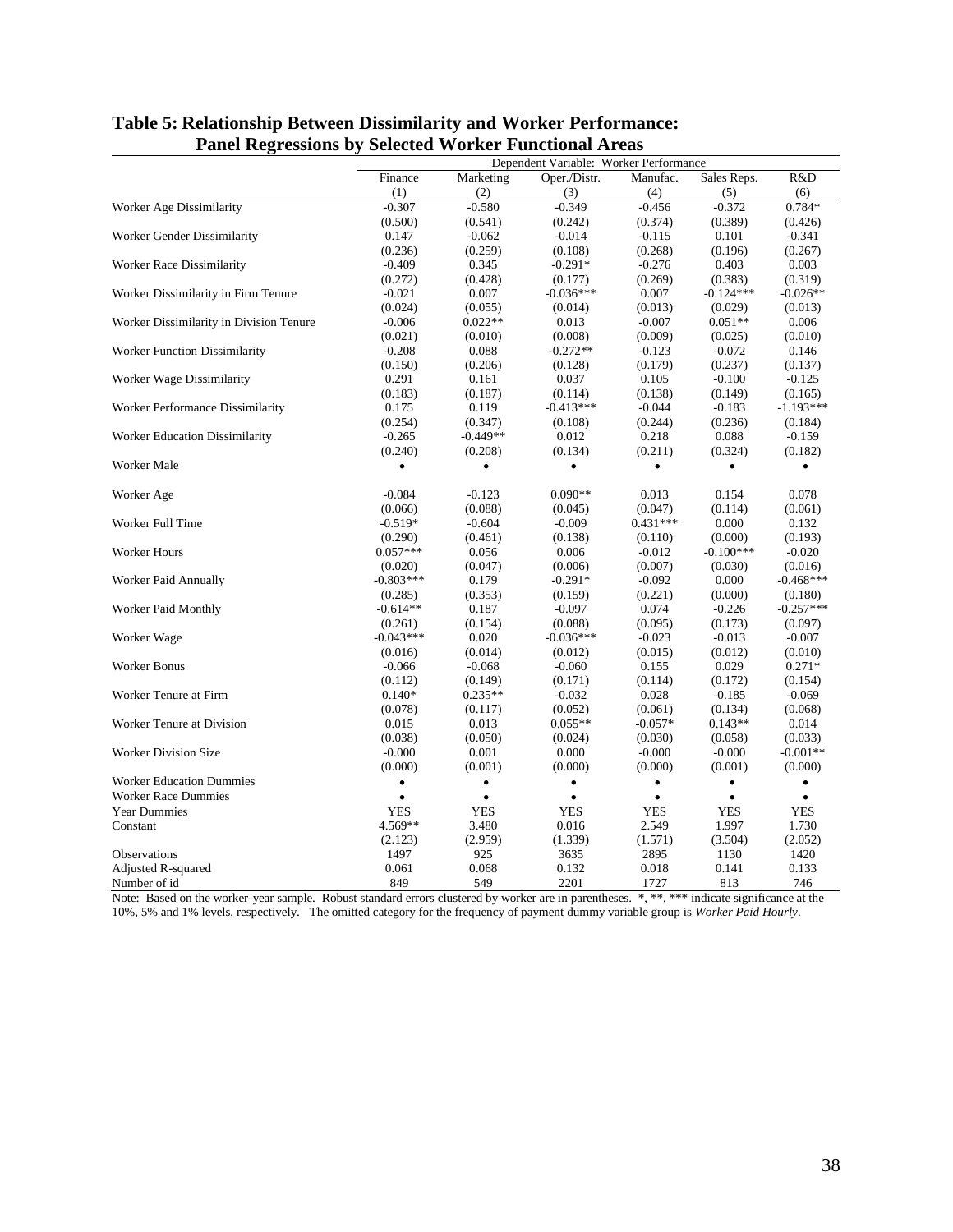#### **Table 6: How the Relationship Between Dissimilarity and Worker Performance Varies with Division Size**

|                                                                   | Dependent Variable: Worker Performance |
|-------------------------------------------------------------------|----------------------------------------|
| Worker Age Dissimilarity                                          | $-0.241*$                              |
|                                                                   | (0.132)                                |
| Worker Gender Dissimilarity                                       | 0.071<br>(0.072)                       |
| Worker Race Dissimilarity                                         | $-0.095$                               |
|                                                                   | (0.096)                                |
| Worker Dissimilarity in Firm Tenure                               | $-0.030***$                            |
|                                                                   | (0.007)                                |
| Worker Dissimilarity in Division Tenure                           | 0.007                                  |
|                                                                   | (0.004)                                |
| Worker Function Dissimilarity                                     | $-0.091**$                             |
|                                                                   | (0.045)                                |
| Worker Wage Dissimilarity                                         | 0.064<br>(0.051)                       |
| Worker Performance Dissimilarity                                  | $-0.458***$                            |
|                                                                   | (0.080)                                |
| Worker Education Dissimilarity                                    | $-0.003$                               |
|                                                                   | (0.068)                                |
| Worker Age Dissimilarity * Worker Division Size                   | 0.001                                  |
|                                                                   | (0.000)                                |
| Worker Gender Dissimilarity * Worker Division Size                | $-0.000$                               |
|                                                                   | (0.000)                                |
| Worker Race Dissimilarity * Worker Division Size                  | $-0.000$<br>(0.000)                    |
| Worker Dissimilarity in Tenure at Firm * Worker Division Size     | $0.000*$                               |
|                                                                   | (0.000)                                |
| Worker Dissimilarity in Tenure at Division * Worker Division Size | $-0.000$                               |
|                                                                   | (0.000)                                |
| Worker Function Dissimilarity * Worker Division Size              | $0.000***$                             |
|                                                                   | (0.000)                                |
| Worker Wage Dissimilarity * Worker Division Size                  | 0.000                                  |
|                                                                   | (0.000)                                |
| Worker Performance Dissimilarity * Worker Division Size           | 0.000<br>(0.000)                       |
| Worker Education Dissimilarity * Worker Division Size             | 0.000                                  |
|                                                                   | (0.000)                                |
| Worker Male                                                       |                                        |
| Worker Age                                                        | $0.036*$                               |
|                                                                   | (0.021)                                |
| Worker Full Time                                                  | $-0.087$                               |
|                                                                   | (0.088)                                |
| <b>Worker Hours</b>                                               | $0.009*$                               |
|                                                                   | (0.004)                                |
| Worker Paid Annually                                              | $-0.263***$                            |
| Worker Paid Monthly                                               | (0.083)<br>$-0.107*$                   |
|                                                                   | (0.057)                                |
| Worker Wage                                                       | $-0.017***$                            |
|                                                                   | (0.004)                                |
| <b>Worker Bonus</b>                                               | 0.028                                  |
|                                                                   | (0.046)                                |
| Worker Tenure at Firm                                             | 0.017                                  |
|                                                                   | (0.024)                                |
| Worker Tenure at Division                                         | 0.018                                  |
|                                                                   | (0.011)                                |
| <b>Worker Division Size</b>                                       | $-0.001*$<br>(0.000)                   |
| <b>Worker Education Dummies</b>                                   | $\bullet$                              |
| <b>Worker Race Dummies</b>                                        | $\bullet$                              |
| <b>Year Dummies</b>                                               | YES                                    |
|                                                                   |                                        |

### *Panel A: Panel Regression with Interactions and Worker Fixed Effects*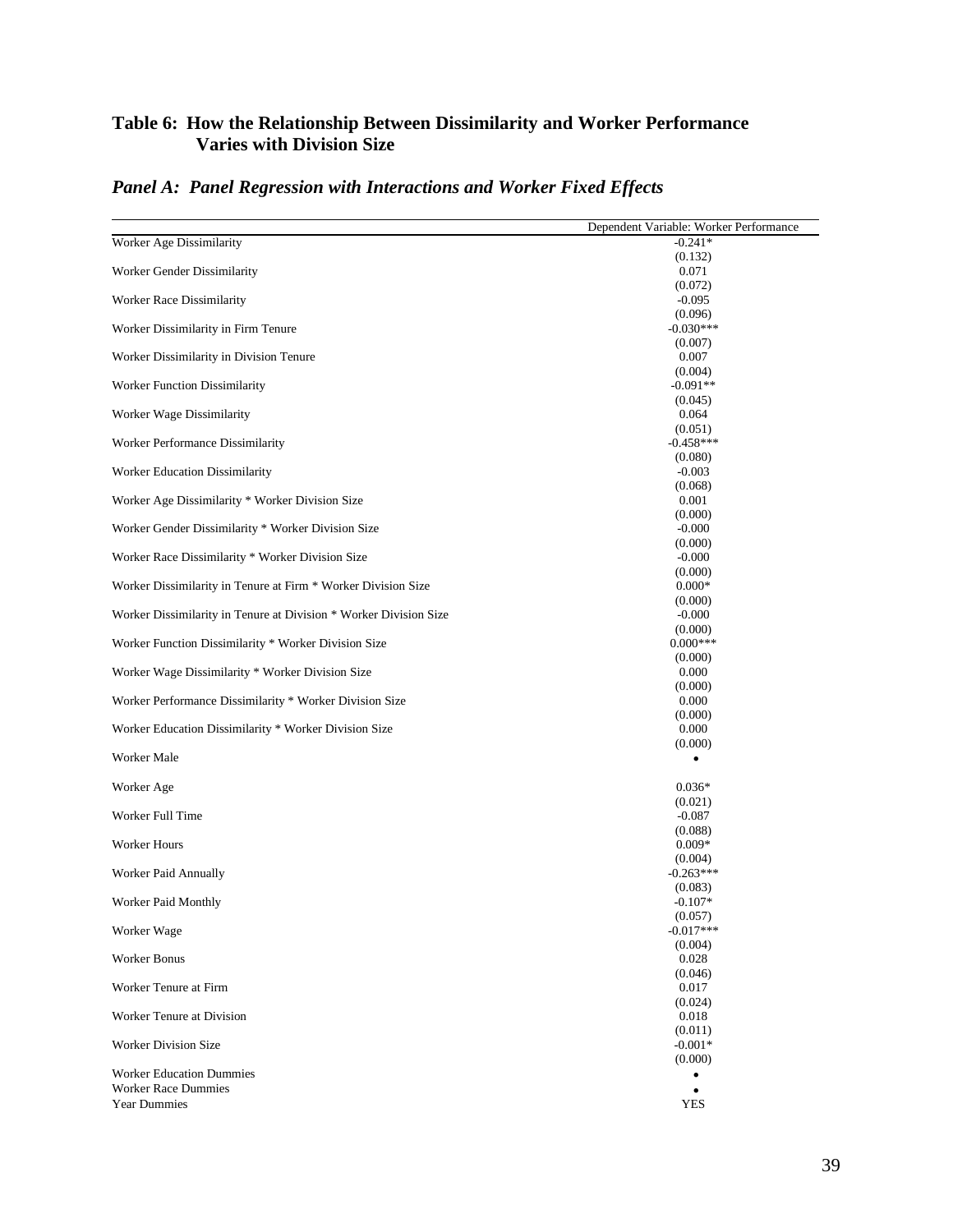| <b>Worker Function Dummies</b> | <b>YES</b> |
|--------------------------------|------------|
| Constant                       | 1.566**    |
|                                | (0.663)    |
| Observations                   | 14581      |
| Number of id                   | 8059       |
| <b>Adjusted R-squared</b>      | 0.040      |

Note: Based on the worker-year sample. Robust standard errors clustered by worker are in parentheses. \*, \*\*, \*\*\* indicate significance at the 10%, 5% and 1% levels, respectively. The omitted category for the frequency of payment dummy variable group is *Worker Paid Hourly*.

#### *Panel B: Implied Marginal Effect of Dissimilarity on Worker Performance at Selected Percentiles of Division Size*

|                                         | Dependent Variable: Worker Performance |             |             |                              |             |            |            |
|-----------------------------------------|----------------------------------------|-------------|-------------|------------------------------|-------------|------------|------------|
|                                         |                                        |             |             | Percentile of Division Size: |             |            |            |
|                                         | 0.05                                   | 0.10        | 0.25        | 0.50                         | 0.75        | 0.90       | 0.95       |
| Worker Age Dissimilarity                | $-0.236*$                              | $-0.233*$   | $-0.217*$   | $-0.177$                     | $-0.073$    | 0.036      | 0.101      |
|                                         | (0.131)                                | (0.131)     | (0.129)     | (0.129)                      | (0.154)     | (0.206)    | (0.244)    |
| Worker Gender Dissimilarity             | 0.070                                  | 0.070       | 0.069       | 0.065                        | 0.055       | 0.046      | 0.040      |
|                                         | (0.071)                                | (0.070)     | (0.066)     | (0.067)                      | (0.117)     | (0.193)    | (0.242)    |
| <b>Worker Race Dissimilarity</b>        | $-0.097$                               | $-0.099$    | $-0.106$    | $-0.125$                     | $-0.173*$   | $-0.223**$ | $-0.253**$ |
|                                         | (0.096)                                | (0.096)     | (0.095)     | (0.093)                      | (0.098)     | (0.113)    | (0.125)    |
| Worker Dissimilarity in Firm Tenure     | $-0.030***$                            | $-0.029***$ | $-0.028***$ | $-0.026***$                  | $-0.019***$ | $-0.012$   | $-0.008$   |
|                                         | (0.007)                                | (0.007)     | (0.007)     | (0.006)                      | (0.007)     | (0.010)    | (0.012)    |
| Worker Dissimilarity in Division Tenure | 0.006                                  | 0.006       | 0.006       | 0.005                        | 0.002       | $-0.001$   | $-0.002$   |
|                                         | (0.004)                                | (0.004)     | (0.004)     | (0.004)                      | (0.005)     | (0.008)    | (0.010)    |
| <b>Worker Function Dissimilarity</b>    | $-0.089**$                             | $-0.087*$   | $-0.079*$   | $-0.059$                     | $-0.007$    | 0.047      | 0.080      |
|                                         | (0.045)                                | (0.045)     | (0.044)     | (0.043)                      | (0.047)     | (0.057)    | (0.065)    |
| Worker Wage Dissimilarity               | 0.064                                  | 0.064       | 0.064       | 0.064                        | 0.065       | 0.065      | 0.065      |
|                                         | (0.050)                                | (0.050)     | (0.048)     | (0.046)                      | (0.052)     | (0.071)    | (0.085)    |
| Worker Performance Dissimilarity        | $-0.455***$                            | $-0.452***$ | $-0.440***$ | $-0.410***$                  | $-0.331***$ | $-0.248*$  | $-0.198$   |
|                                         | (0.079)                                | (0.078)     | (0.074)     | (0.069)                      | (0.088)     | (0.136)    | (0.170)    |
| <b>Worker Education Dissimilarity</b>   | $-0.002$                               | $-0.001$    | 0.004       | 0.017                        | 0.051       | 0.086      | 0.107      |
|                                         | (0.068)                                | (0.078)     | (0.067)     | (0.068)                      | (0.080)     | (0.106)    | (0.124)    |

Note: Based on the worker-year sample. Robust standard errors clustered by worker are in parentheses. \*, \*\*, \*\*\* indicate significance at the 10%, 5% and 1% levels, respectively.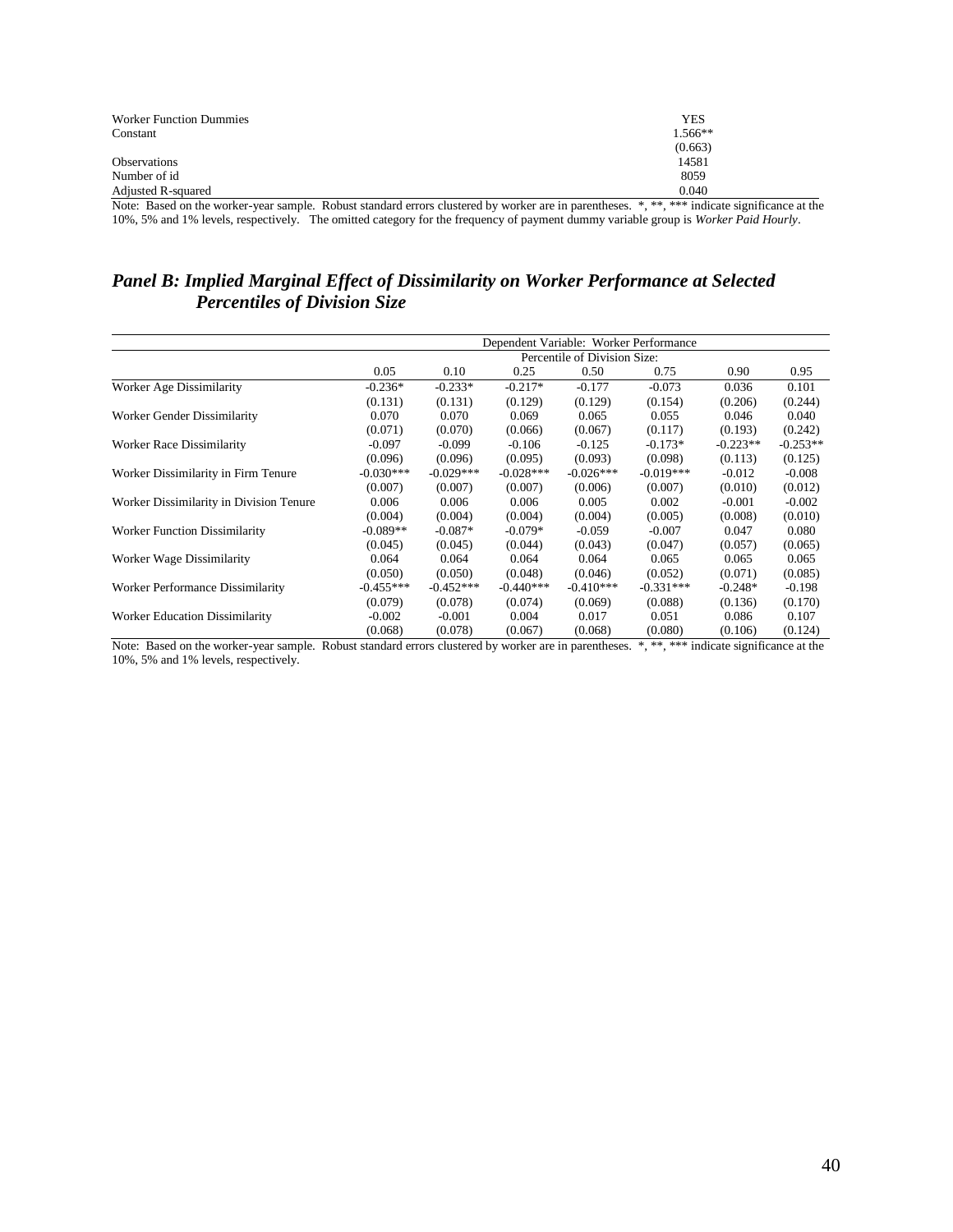|                                         |             | Dependent Variable: Worker Performance |             |
|-----------------------------------------|-------------|----------------------------------------|-------------|
|                                         | (1)         | (2)                                    | (3)         |
| Worker Age Dissimilarity                | $-0.596***$ | $-0.478***$                            | $-0.476***$ |
|                                         | (0.145)     | (0.150)                                | (0.150)     |
| Worker Gender Dissimilarity             | 0.064       | 0.072                                  | 0.070       |
|                                         | (0.067)     | (0.071)                                | (0.070)     |
| Worker Race Dissimilarity               | $-0.112$    | $-0.134$                               | $-0.126$    |
|                                         | (0.169)     | (0.159)                                | (0.159)     |
| Worker Dissimilarity in Firm Tenure     | $-0.030***$ | $-0.018**$                             | $-0.018***$ |
|                                         | (0.010)     | (0.007)                                | (0.007)     |
| Worker Dissimilarity in Division Tenure | 0.004       | 0.004                                  | 0.004       |
|                                         | (0.004)     | (0.004)                                | (0.004)     |
| Worker Function Dissimilarity           | $-0.035$    | $-0.015$                               | $-0.006$    |
|                                         | (0.052)     | (0.054)                                | (0.065)     |
| Worker Wage Dissimilarity               | 0.059       | $0.121**$                              | $0.122**$   |
|                                         | (0.052)     | (0.051)                                | (0.051)     |
| Worker Performance Dissimilarity        | $-0.372***$ | $-0.391***$                            | $-0.388***$ |
|                                         | (0.101)     | (0.100)                                | (0.100)     |
| <b>Worker Education Dissimilarity</b>   | $-0.043$    | 0.020                                  | 0.022       |
|                                         | (0.088)     | (0.084)                                | (0.085)     |
| Worker Male                             |             | $\bullet$                              | $\bullet$   |
| Worker Age                              |             | 0.029                                  | 0.027       |
|                                         |             | (0.018)                                | (0.018)     |
| Worker Full Time                        |             | $-0.091$                               | $-0.111$    |
|                                         |             | (0.094)                                | (0.100)     |
| <b>Worker Hours</b>                     |             | $0.008**$                              | $0.010**$   |
|                                         |             | (0.004)                                | (0.004)     |
| Worker Paid Annually                    |             | $-0.206**$                             | $-0.204**$  |
|                                         |             | (0.080)                                | (0.082)     |
| Worker Paid Monthly                     |             | $-0.092*$                              | $-0.093*$   |
|                                         |             | (0.053)                                | (0.055)     |
| Worker Wage                             |             | $-0.022***$                            | $-0.022***$ |
|                                         |             | (0.005)                                | (0.005)     |
| <b>Worker Bonus</b>                     |             | 0.015                                  | 0.011       |
|                                         |             | (0.044)                                | (0.044)     |
| Worker Tenure at Firm                   |             | 0.021                                  | 0.023       |
|                                         |             | (0.022)                                | (0.022)     |
| Worker Tenure at Division               |             | $0.026*$                               | $0.026*$    |
|                                         |             | (0.014)                                | (0.015)     |
| <b>Worker Division Size</b>             |             | $-0.000$                               | $-0.000$    |
|                                         |             | (0.000)                                | (0.000)     |
| <b>Worker Education Dummies</b>         |             | $\bullet$                              | $\bullet$   |
| <b>Worker Race Dummies</b>              |             |                                        |             |
| <b>Year Dummies</b>                     | NO.         | <b>YES</b>                             | <b>YES</b>  |
| <b>Worker Function Dummies</b>          | NO.         | NO.                                    | <b>YES</b>  |
| Constant                                | 4.098***    | 3.343***                               | 3.284***    |
|                                         | (0.119)     | (0.626)                                | (0.651)     |
| Observations                            | 14581       | 14581                                  | 14581       |
| Adjusted R-squared                      | 0.094       | 0.109                                  | 0.109       |
| Number of id                            | 8059        | 8059                                   | 8059        |

#### **Table 7: Relationship Between Dissimilarity and Worker Performance: Panel Regressions with Worker and Division Fixed Effects**

Note: Based on the worker-year sample. Robust standard errors clustered by division are in parentheses. \*, \*\*, \*\*\* indicate significance at the 10%, 5% and 1% levels, respectively. The omitted category for the frequency of payment dummy variable group is *Worker Paid Hourly*.